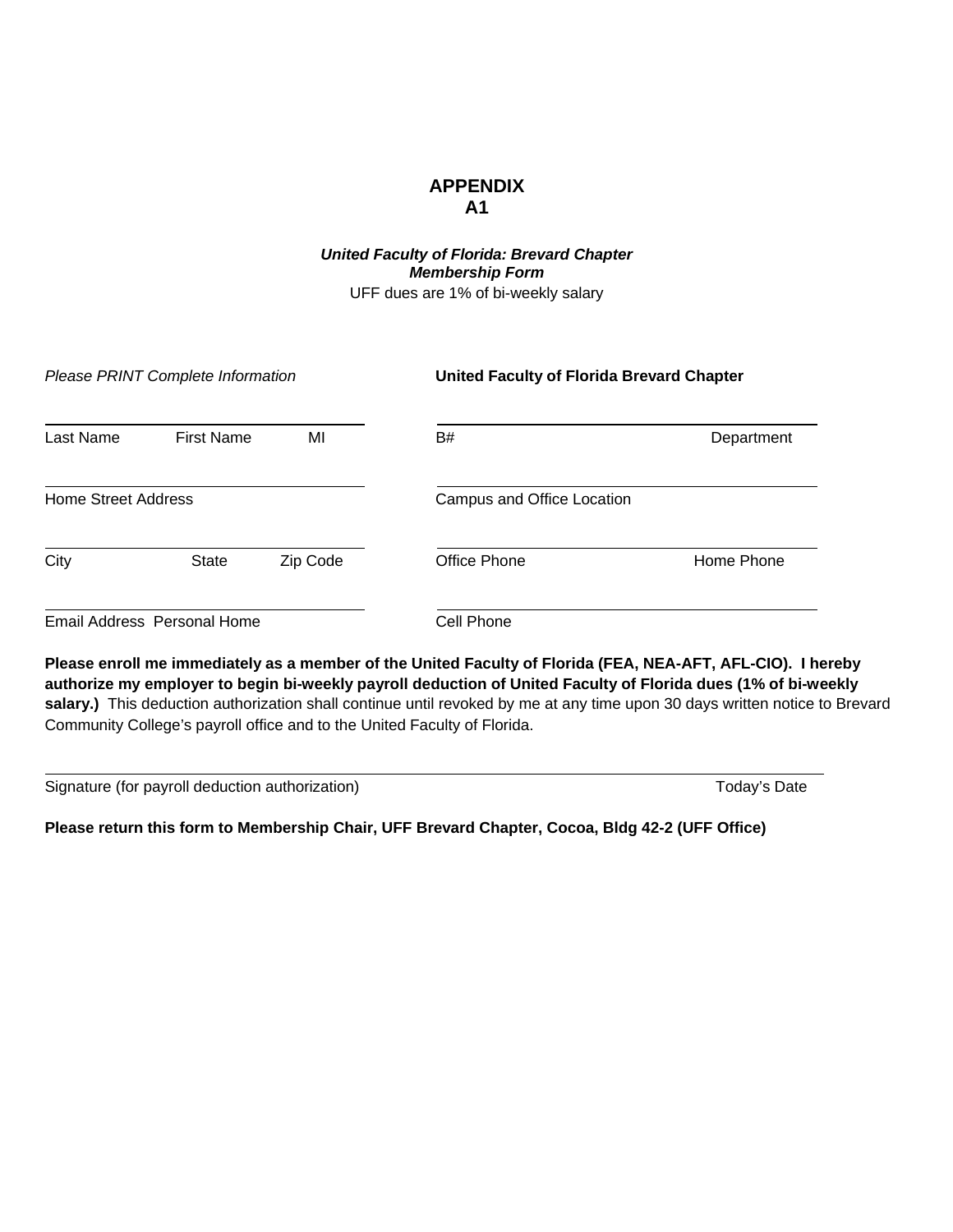## **APPENDIX A2**

## **UFF‐PAC PAYROLL DEDUCTION AUTHORIZATION FORM**

| <b>United Faculty of Florida - Political Action Committee</b> |  |
|---------------------------------------------------------------|--|
| <b>306 East Park Avenue</b>                                   |  |
| Tallahassee, FL 32301                                         |  |
| 850-224-8220                                                  |  |
|                                                               |  |
| <b>Please Print</b>                                           |  |
|                                                               |  |
|                                                               |  |
|                                                               |  |
|                                                               |  |
|                                                               |  |

## UFF‐PAC Payroll Deduction

I authorize the College, to deduct from my pay, starting with the first full biweekly pay period commencing not earlier than seven full days from the date this authorization is received by the College, contributions to the UFF‐Political Action Committee in the amount of \$1.00 per pay period, and I direct that the sum so deducted be paid over to the UFF.

The above deduction authorization shall continue until either revoked by me through written notice to my College personnel office or my transfer out of this bargaining unit.

\_\_\_\_\_\_\_\_\_\_\_\_\_\_\_\_\_\_\_\_\_\_\_\_\_\_\_\_\_\_\_\_\_\_\_\_\_\_\_\_\_\_ \_\_\_\_\_\_\_\_\_\_\_\_\_\_\_\_\_\_\_\_\_\_\_\_

| Member's Signature | Date |
|--------------------|------|
|--------------------|------|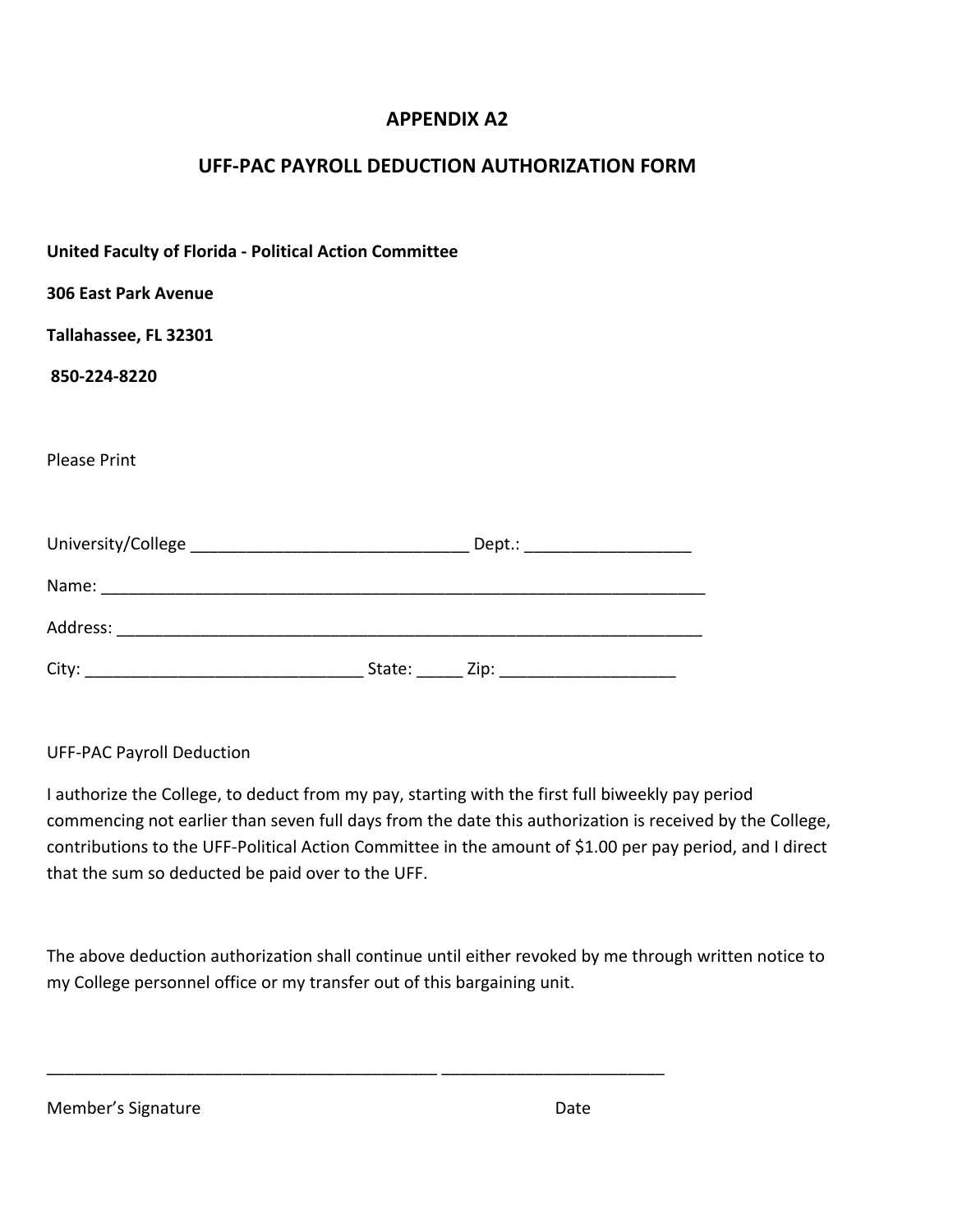## **APPENDIX B**

UFF\_BREVARD GRIEVANCE FORM

| <b>GRIEVANT</b>     | <b>GRIEVANCE REPRESENTATIVE</b> |
|---------------------|---------------------------------|
|                     |                                 |
| Mailing             | <b>Mailing</b>                  |
|                     |                                 |
|                     |                                 |
| Date of Occurrence: |                                 |

Statement of Facts:

Citation of Articles Violated:

Remedy Sought:

Signature of <u>Cromatic Cromatic Cromatic Cromatic Cromatic Cromatic Cromatic Cromatic Cromatic Cromatic Cromatic Cromatic Cro</u><br>
Bate: <u>Cromatic Cromatic Cromatic Cromatic Cromatic Cromatic Cromatic Cromatic Cromatic Cromatic Cromatic C</u>

Received by: Date: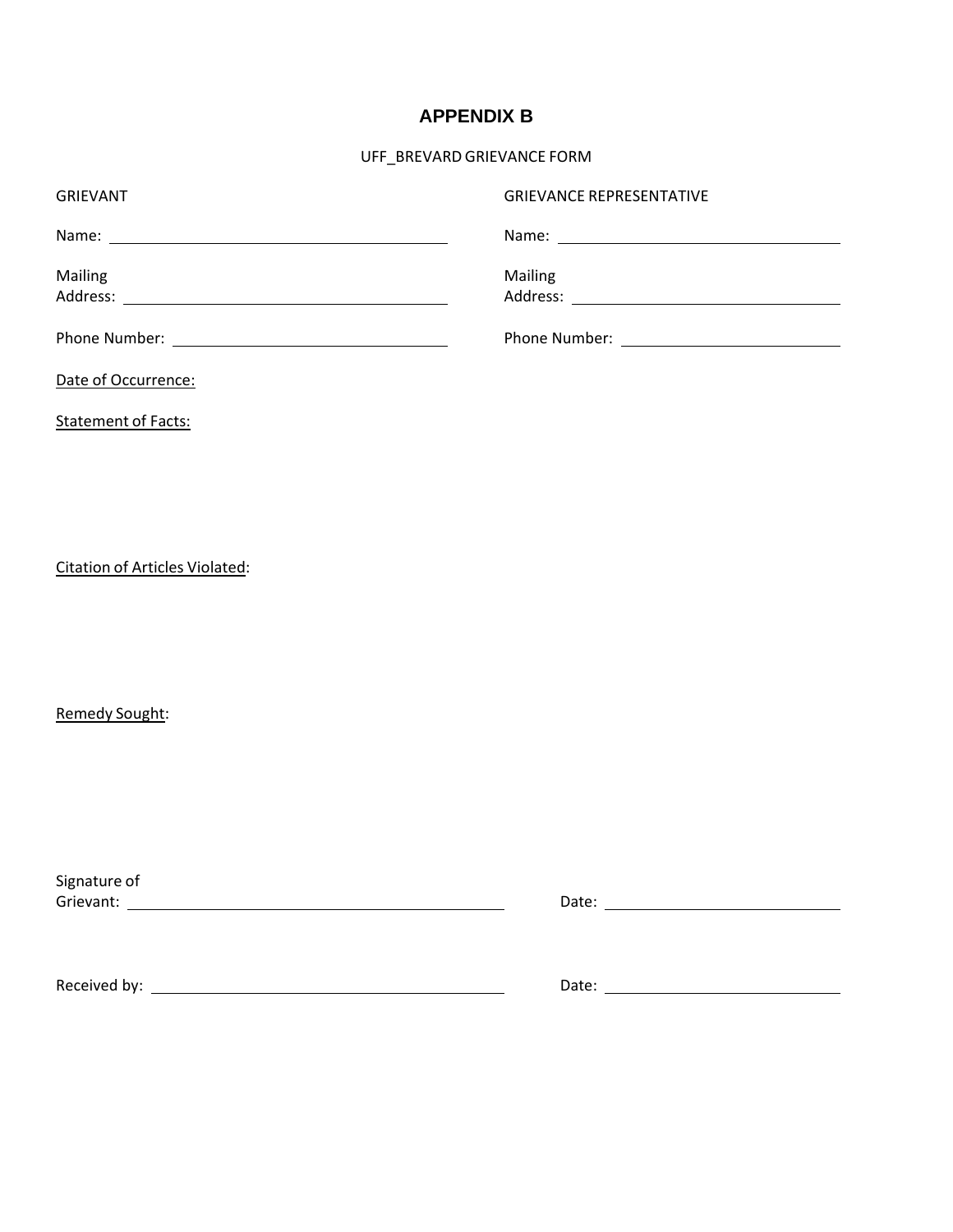## **APPENDIX C**

# **United Faculty of Florida / Eastern Florida State College**

# **NOTICE OF ARBITRATION**

The United Faculty of Florida hereby gives notice of its intent to proceed to arbitration in connection with the decision of the College dated **and received by the** UFF State Office on in this grievance of:

NAME:

DATE OF FILING: UNITED STATES OF STRAINING STATES OF STRAINING STATES OF STRAINING STATES OF STRAINING STRAINING STRAINING STRAINING STRAINING STRAINING STRAINING STRAINING STRAINING STRAINING STRAINING STRAINING STRAINING

The following statement of issue(s) before the Arbitrator is proposed:

| This notice was filed with                                                     | on | hv |
|--------------------------------------------------------------------------------|----|----|
| (check one):                                                                   |    |    |
| mail (certified or registered, restricted delivery, return receipt requested); |    |    |
| personal delivery;                                                             |    |    |

other (specify) .

Date of receipt by EFSC:

Signature of UFF Service Unit Director / Executive Director / or designee

I hereby authorize UFF to proceed to arbitration with my grievance. I also authorize UFF and the College or its representatives to use, during the arbitration proceedings, copies of any materials in my evaluation file pertinent to this grievance and to furnish copies of the same to the arbitrator.

Signature of Grievant

This notice should be sent to:

Faculty Relations Eastern Florida State College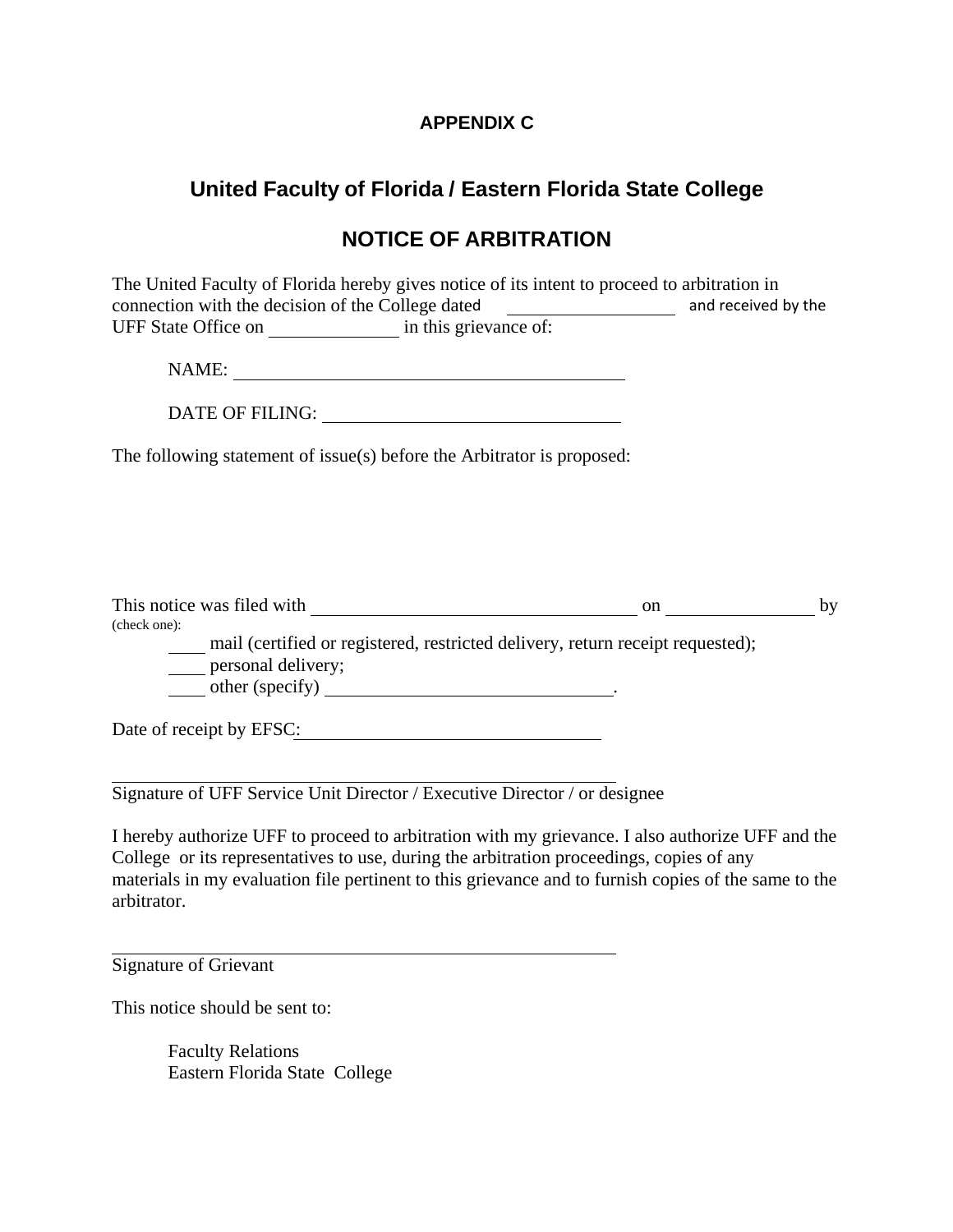# **APPENDIX D**

#### **EASTERN FLORIDA STATE COLLEGE FACULTY MINIMUM SALARY BY CATEGORY AND GUIDELINES**

#### **BASIC ACADEMIC YEAR CONTRACT (165 DAYS)**

| Years     | < Bachelor's | Bachelor's | Master's | $M+30$ | $M+60$ | Doctoral |
|-----------|--------------|------------|----------|--------|--------|----------|
| $0 - 5$   | $- -$        | 40.000     | 40,000   | 40.500 | 41.000 | 41.500   |
| $6 - 12*$ | 40.000       | 40.500     | 40.500   | 41.000 | 41,500 | 42,000   |
| $13 - 16$ | 40,500       | $- -$      | $- -$    | $- -$  | $- -$  | $- -$    |

\*10 years maximum for masters and above

In a highly competitive teaching field and in special circumstances, the President may approve higher or lower starting salaries based on appropriate justification and recommendations pursuant to Article 14 of this agreement. UFF‐Brevard will be notified when lower salaries are awarded. Nursing faculty shall start at \$45,000.

#### **STIPENDS\***

| <b>Title</b>                         | <b>Stipend</b>                     | <b>Release time</b>          |
|--------------------------------------|------------------------------------|------------------------------|
| Department Chair                     | \$10,000                           | 6 credit total release time  |
| Department Chair                     | \$7,500                            | 12 credit total release time |
| Program Manager (                    | \$7,500                            | 6 credit total release time  |
| Program Coordinator                  | \$2,000-first year,                |                              |
|                                      | \$2,500-second year,               |                              |
|                                      | \$3,000-third and subsequent years |                              |
| College wide coordinators*           | \$2,000-first year                 |                              |
| Director of Instrumental Music       | \$2,500-second year                |                              |
| Director of Choral                   | \$3,000-third and subsequent years |                              |
| Director of Theatre Arts             |                                    |                              |
| <b>CW Prep Coordinator</b>           |                                    |                              |
| <b>Faculty Mentoring Coordinator</b> |                                    |                              |
| <b>CW SLS Coordinator</b>            |                                    |                              |
|                                      |                                    |                              |
|                                      |                                    |                              |
| Campus based coordinators            | \$2,000-first year                 |                              |
| <b>SLS Coordinator</b>               | \$2,500-second year                |                              |
| Prep Reading Coordinator             | \$3,000-third and subsequent year  |                              |
| <b>Prep Writing Coordinator</b>      |                                    |                              |
| Prep Math Coordinator                |                                    |                              |
|                                      |                                    |                              |
| Service Learning Coordinator         | \$500                              |                              |

**\*Faculty who function as both the college wide and campus based coordinator for their program will receive the campus based stipend + ½ of the college wide stipend.**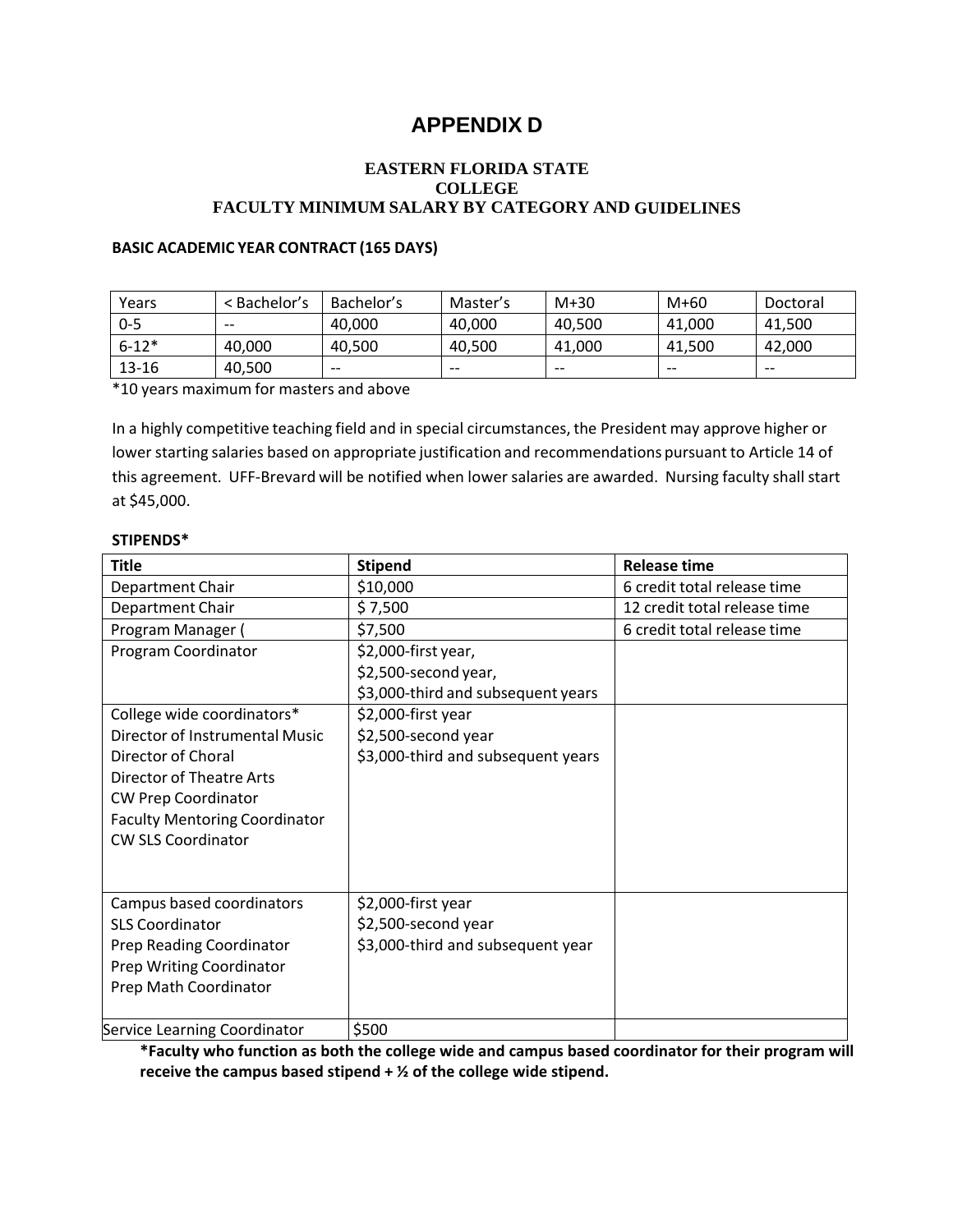## **APPENDIX E**

## **Eastern Florida State College**

## **Optional Pay Form**

Name

B# **but the contract of the contract of the contract of the contract of the contract of the contract of the contract of the contract of the contract of the contract of the contract of the contract of the contract of the co** 

Per section 13.9 of the 2012‐2015 Collective Bargaining Agreement, I elect to have my annual salary paid to me in one of the following ways:

equal payments beginning with the first pay of the contract year and ending with the pay period immediately following the end of the Spring Term. I understand that the annual cost of health, dental, vision, flex medical, elective retirement contributions, union dues as well as all other elective benefits will be deducted over 20 or 21 pays. I further understand that I will not receive a lump sum payout or a regular paycheck during the Summer Term. This form is

valid for one contract year.

payments consistent with the 26‐27 pay schedule, beginning with the first pay of the contract year and ending with the pay period immediately following the end of the Spring Term, with a lump sum pay out for the remainder of the contract (equivalent 6 pays) to be paid following the end of the Spring Term Contract requirements. I understand that the annual cost of health, dental, vision, flex medical, elective retirement contributions, union dues as well as all other elective benefits will be deducted from my salary prorated across the regular pays and the lump sum payout. This form is valid for one contract year.

| Signature       | Date |
|-----------------|------|
|                 |      |
| Human Resources | Date |
|                 |      |
| Payroll         | Date |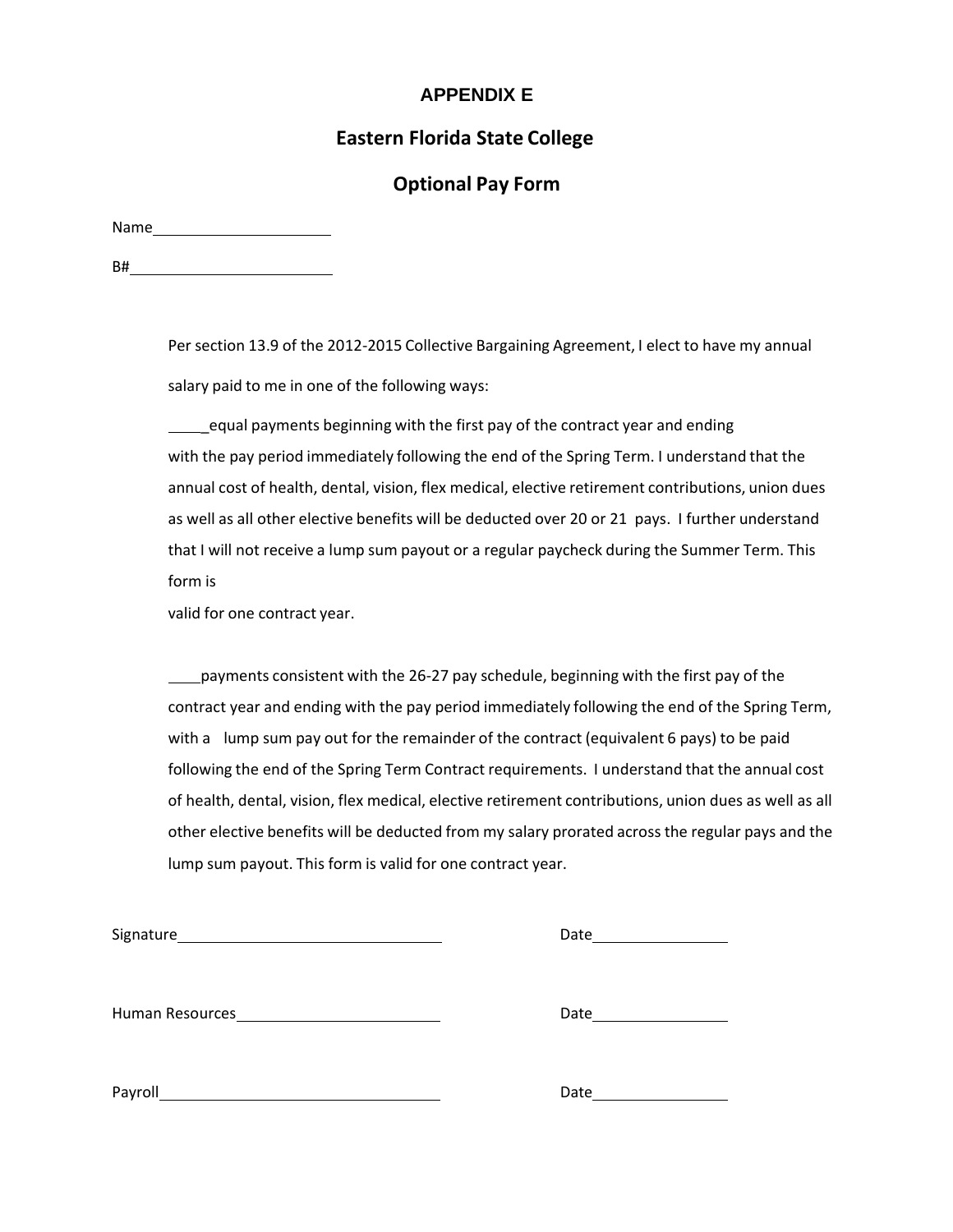# **REQUEST FOR CHANGE IN LEAVE OF ABSENCE**

#### **COPY OF ORIGINAL LEAVE REQUEST MUST BE ATTACHED**

| <b>SUBMIT ORIGINAL TO: Human Resources</b>                                                                                    |                                 | <b>RETAIN COPIES FOR: Requestor and Supervisor</b>                  |             |
|-------------------------------------------------------------------------------------------------------------------------------|---------------------------------|---------------------------------------------------------------------|-------------|
| Name:<br><u> 1989 - Johann Stein, marwolaethau a bhann an t-Amhair an t-Amhair an t-Amhair an t-Amhair an t-Amhair an t-A</u> |                                 | Date of Change:                                                     |             |
| Department:                                                                                                                   |                                 | Ext. Original Date of Leave:                                        |             |
| B- Number:                                                                                                                    |                                 |                                                                     |             |
| PLEASE MARK (X) ONE OF THE FOLLOWING REGARDING THE ORIGINAL TYPE OF LEAVE:                                                    |                                 |                                                                     |             |
| Leave of Absent with Pay                                                                                                      |                                 | Leave of Absence Without Pay                                        |             |
| Vacation                                                                                                                      | $\Box$ Line of Duty             | Professional                                                        |             |
| Sick                                                                                                                          | Professional                    | Maternity                                                           |             |
| Personal                                                                                                                      | Jury Duty                       | Personal                                                            |             |
| Worker's Compensation                                                                                                         | Certification must be attached) | (Jury Summons and Jury Attendance                                   |             |
| $\Box$ Military                                                                                                               |                                 |                                                                     |             |
| B. Change dates from                                                                                                          |                                 |                                                                     |             |
| to                                                                                                                            |                                 | <u> 1980 - Jan Stein Stein, fransk politik (d. 1980)</u><br>through |             |
| Total work days from                                                                                                          |                                 | to<br><u> 1989 - Johann John Stein, fransk politik (d. 1989)</u>    |             |
|                                                                                                                               |                                 |                                                                     |             |
| D. Change in reimbursement from                                                                                               |                                 | to                                                                  |             |
| <b>REQUESTOR</b>                                                                                                              | <b>DATE</b>                     | <b>PROVOST</b>                                                      | <b>DATE</b> |
| <b>SUPERVISOR</b>                                                                                                             | <b>DATE</b>                     | VICE PRESIDENT / ASSOCIATE VICE PRESIDENT                           | <b>DATE</b> |
| DEPARTMENT CHAIR/ DIRECTOR OR DEAN                                                                                            | <b>DATE</b>                     | <b>PRESIDENT</b>                                                    | <b>DATE</b> |

**EQUAL OPPORTUNITY EMPLOYER**

Bri

FVA R D

**COMMUNITY COLLEGE**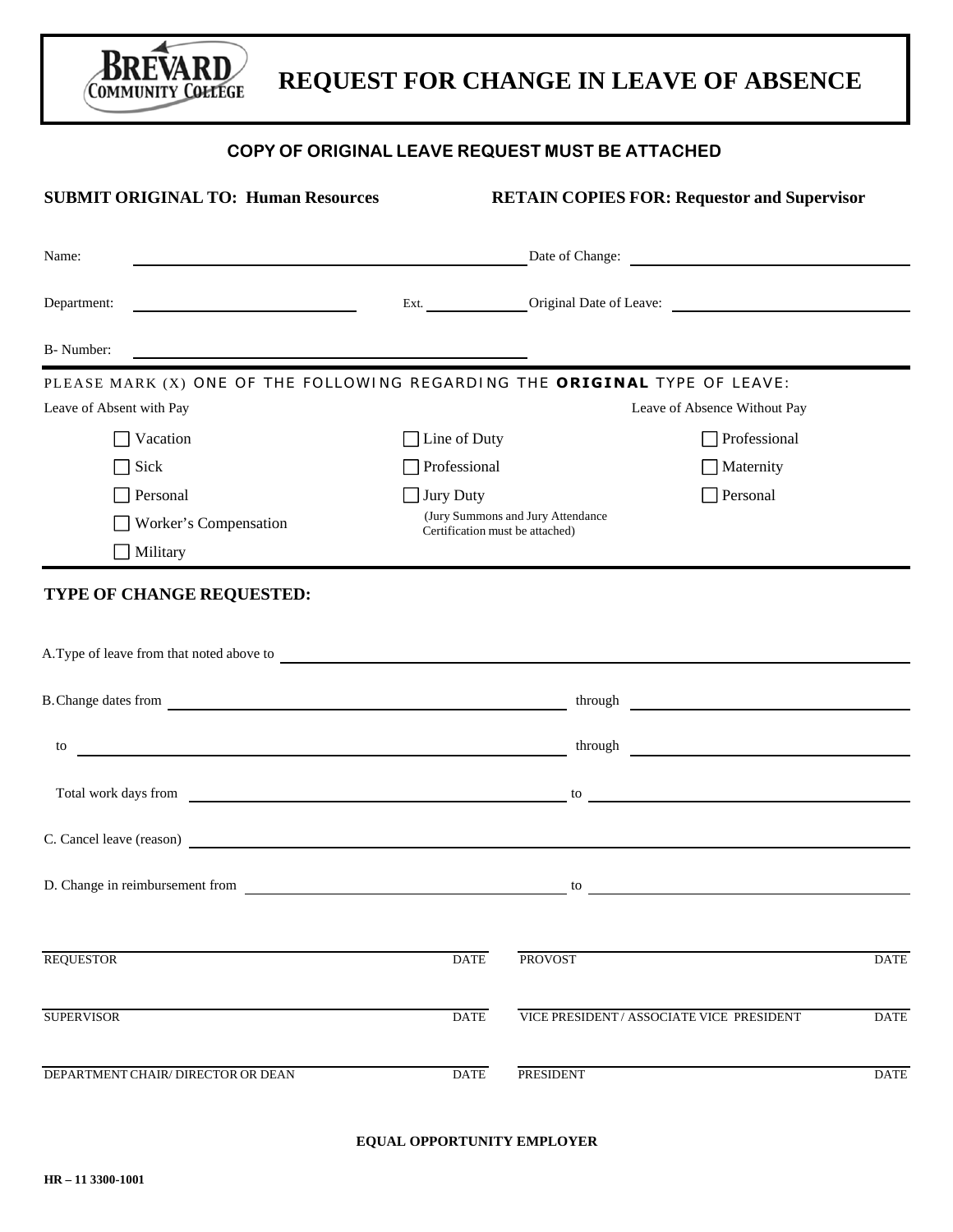Brevard COMMUNITY COLLEGE

# **REQUEST FOR LEAVE OF ABSENCE NO FUNDING REQUESTED**

#### **SUBMIT ORIGINAL TO: Human Resources RETAIN COPIES FOR: Requestor and Supervisor**

| <b>Name</b>                                                                              |      |                                                                                                 |     |                                         |          |              |          | <b>Department</b>                                                    |                           |                                        |      |
|------------------------------------------------------------------------------------------|------|-------------------------------------------------------------------------------------------------|-----|-----------------------------------------|----------|--------------|----------|----------------------------------------------------------------------|---------------------------|----------------------------------------|------|
| <b>First Day Absent</b>                                                                  |      |                                                                                                 |     | <u> 1990 - Johann Barbara, martin a</u> |          |              | 20       | <b>Hour Starting</b>                                                 | $\Box$ AM<br>$\square$ PM | <b>Campus</b>                          | Ext. |
| <b>Check one:</b>                                                                        | - IS | M                                                                                               |     | $\Box w$                                |          |              | ⊟S       |                                                                      |                           | <b>B-Number</b>                        |      |
| <b>Last Day Absent</b>                                                                   |      | the contract of the contract of the contract of the contract of the contract of the contract of |     |                                         |          |              | 20       | <b>Hour Ending</b>                                                   | $\Box$ AM<br>$\square$ PM | <b>Total Hours Absent</b>              |      |
| <b>Check one:</b>                                                                        | ΠS   | $\Box M$                                                                                        | ΙTΓ | $\Box$ w                                | $\Box$ R | $\mathbf{F}$ | $\Box$ s |                                                                      |                           |                                        |      |
| Type of Leave (See Operational Procedures Manual)<br>Leave of Absence with Pay $\sqrt{}$ |      |                                                                                                 |     |                                         |          |              |          |                                                                      |                           | Leave of Absence Without Pay $\sqrt{}$ |      |
| <b>Vacation</b>                                                                          |      |                                                                                                 |     |                                         |          |              |          | Line of Duty*                                                        |                           | <b>Professional</b>                    |      |
| <b>Sick</b>                                                                              |      |                                                                                                 |     |                                         |          |              |          | Professional*                                                        | $\sim$                    | <b>Maternity</b>                       |      |
| <b>Personal</b>                                                                          |      |                                                                                                 |     |                                         |          |              |          | <b>Jury Duty</b>                                                     |                           | <b>Personal</b>                        |      |
| <b>Worker's Compensation</b>                                                             |      |                                                                                                 |     |                                         |          |              |          | (Jury Summons and Jury Attendance<br>Certification must be attached) |                           |                                        |      |
| Military*                                                                                |      |                                                                                                 |     |                                         |          |              |          |                                                                      |                           |                                        |      |

**Remarks \* Destination (if applicable) and reason for leave: multiple occupancy for travel, etc.**

#### **OUT-OF-STATE TRAVEL REQUIRES APPROVAL OF THE PRESIDENT**

**For Faculty (List classes and/or other activities requiring paid substitutes)**

| <b>Classes/Other</b> | Period (s) | Day (s) | Date (s) | <b>Name of Substitute</b> |
|----------------------|------------|---------|----------|---------------------------|
|                      |            |         |          |                           |
|                      |            |         |          |                           |
|                      |            |         |          |                           |
|                      |            |         |          |                           |
|                      |            |         |          |                           |

| REQUESTOR                          | <b>DATE</b> | <b>PROVOST</b>                            | <b>DATE</b> |
|------------------------------------|-------------|-------------------------------------------|-------------|
| <b>SUPERVISOR</b>                  | <b>DATE</b> | VICE PRESIDENT / ASSOCIATE VICE PRESIDENT | <b>DATE</b> |
| DEPARTMENT CHAIR/ DIRECTOR OR DEAN | <b>DATE</b> | PRESIDENT                                 | <b>DATE</b> |

#### **EQUAL OPPORTUNITY EMPLOYER**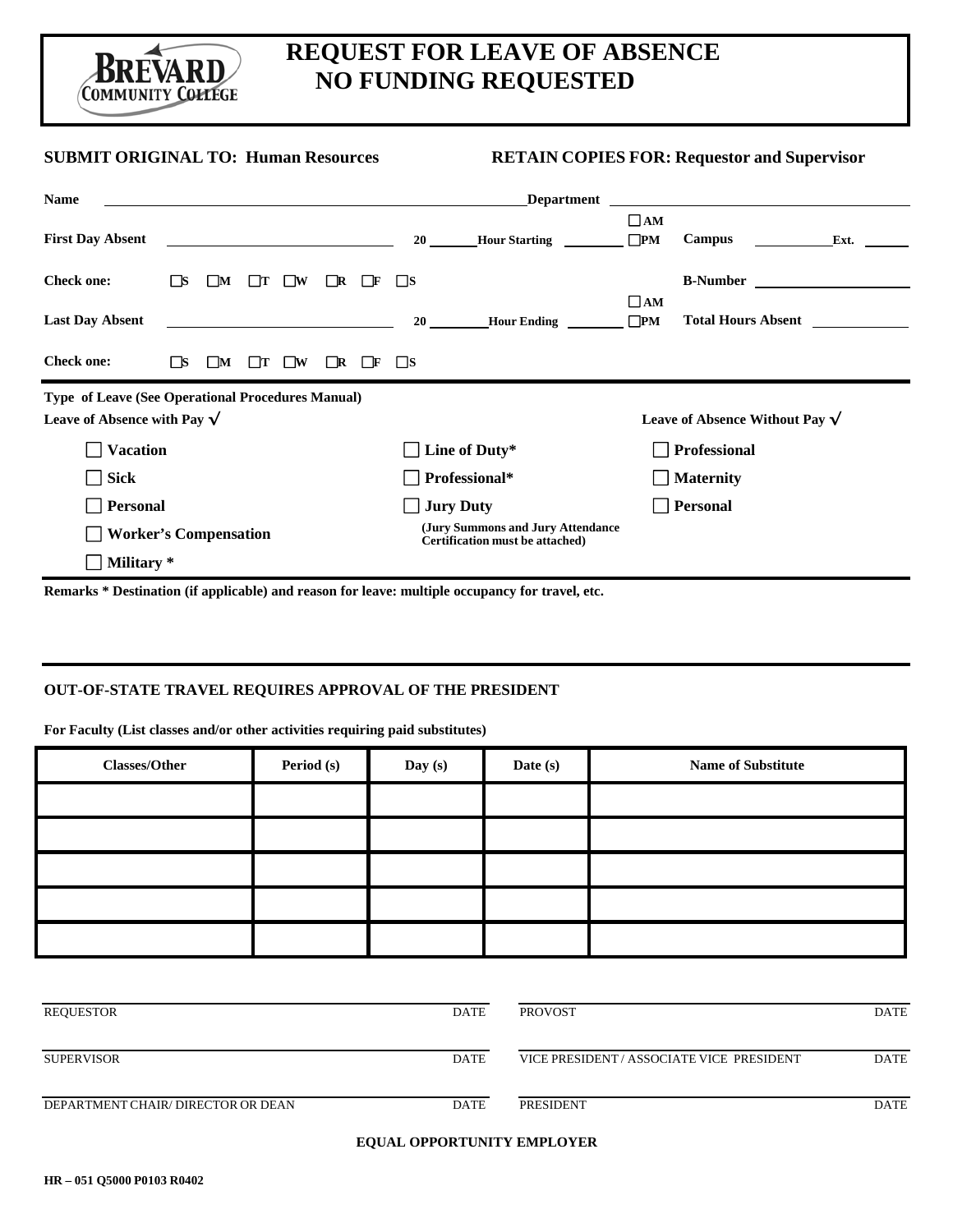## **APPENDIX G**

# **Peer Evaluation**

| <b>Department Chair</b>         | <b>Program Manager</b>    | <b>Program Coordinator</b> |
|---------------------------------|---------------------------|----------------------------|
| <b>College wide Coordinator</b> | <b>Campus Coordinator</b> | Other;                     |

Your Coordinator/manager or department chair is

All coordinators/managers or department chairs will be evaluated by the members of their program(s) each year. The evaluations will be sent directly to the Provosts. Coordinators/managers and department chairs will receive copies of the evaluations. This form provides the opportunity to express your views. Your answers are important because they help improve the institutional effectiveness of Eastern Florida State College.

Although you will remain anonymous, the following information puts the evaluation in context. I

am a: Full-time Faculty Member, Part-time Faculty Member

Please indicate your agreement with the following statements using the following designations:

 $SA =$  Strongly Agree,  $A =$  Agree,  $D =$  Disagree,  $SD =$  Strongly Disagree,  $NA =$  Not Observable/Not Applicable

#### **In the area of Communication and Human Relations, this individual:**

|                                                                                        | SА |  |  |
|----------------------------------------------------------------------------------------|----|--|--|
| 1. Was accessible                                                                      |    |  |  |
| 2. Worked to solve FT and adjunct related problems that I brought to his/her attention |    |  |  |
| 3. Treated me with respect                                                             |    |  |  |
| 4. Treated others in the program with respect                                          |    |  |  |
| 5. Encouraged feedback from faculty members within the program                         |    |  |  |
| 6. Responded within requested timeframes to written or oral communication              |    |  |  |
| 7. Welcomed free expression                                                            |    |  |  |
| 8. Collaborated with FT and PT faculty to generate class schedules that were best for  |    |  |  |
| students.                                                                              |    |  |  |

#### **In the area of Leadership, this individual:**

|                                                                                  | SA |  | <b>NA</b> |
|----------------------------------------------------------------------------------|----|--|-----------|
| 1. Encouraged faculty involvement in problem solving                             |    |  |           |
| 2. Supported faculty members within the program in carrying out their duties and |    |  |           |
| Responsibilities                                                                 |    |  |           |
| 3. Provided strong leadership in the program.                                    |    |  |           |
| 4. Was well-organized.                                                           |    |  |           |
| 5. Worked with faculty and staff in the program to identify supply and capital   |    |  |           |
| equipment needs.                                                                 |    |  |           |
| 6. Hired well-qualified adjunct faculty.                                         |    |  |           |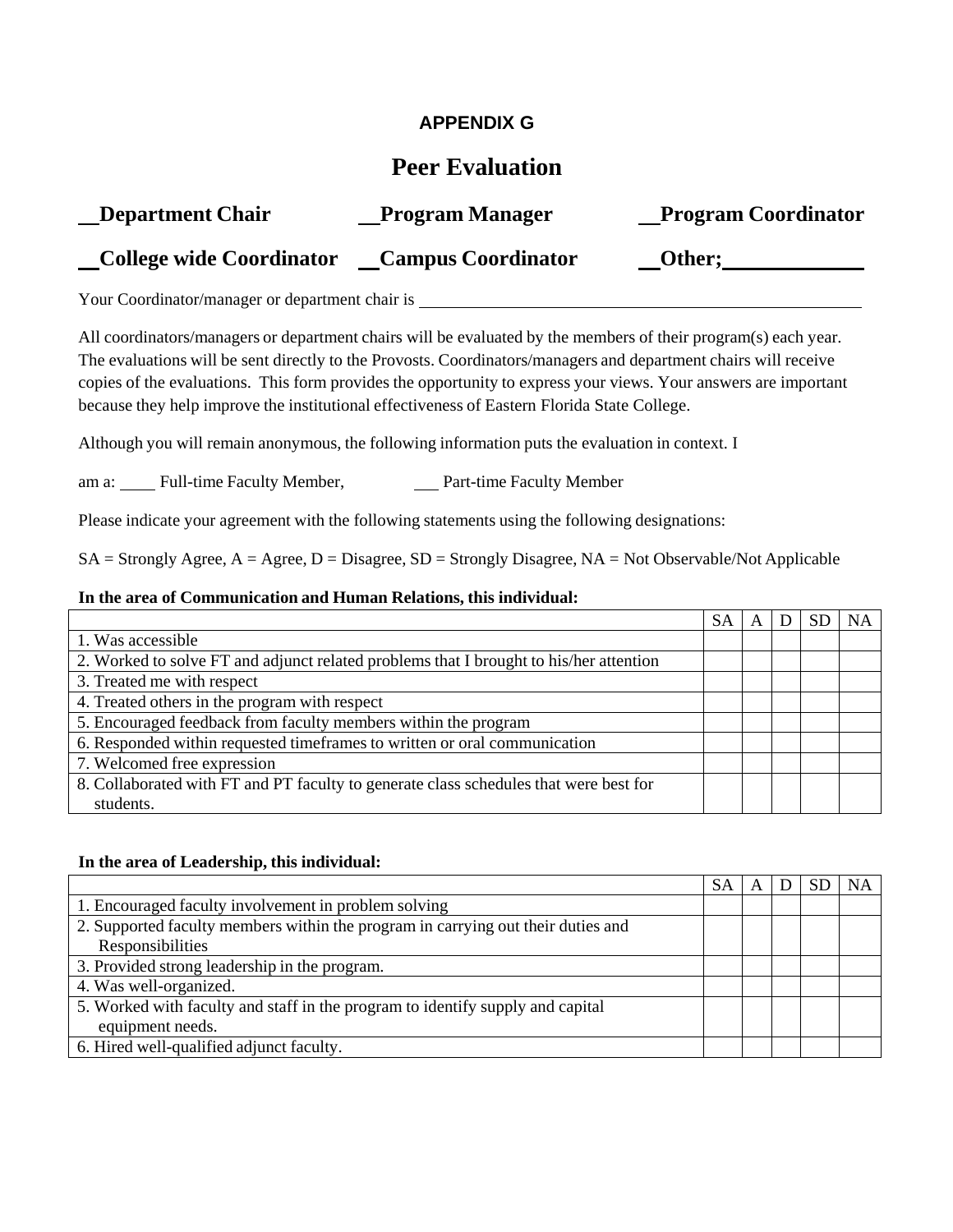## **In the area of Professionalism and Job Knowledge, this individual:**

|                                                                                     | <b>SA</b> |  | $\overline{\mathsf{NA}}$ |
|-------------------------------------------------------------------------------------|-----------|--|--------------------------|
| 1. Maintained a professional demeanor.                                              |           |  |                          |
| 2. Promoted the program and College.                                                |           |  |                          |
| 3. Demonstrated knowledge of Eastern Florida State College policies and procedures. |           |  |                          |
| 4. Demonstrated concern for the success of the students.                            |           |  |                          |
| 5. Promoted student retention.                                                      |           |  |                          |

## **Additional Comments/Opportunities for Improvement:**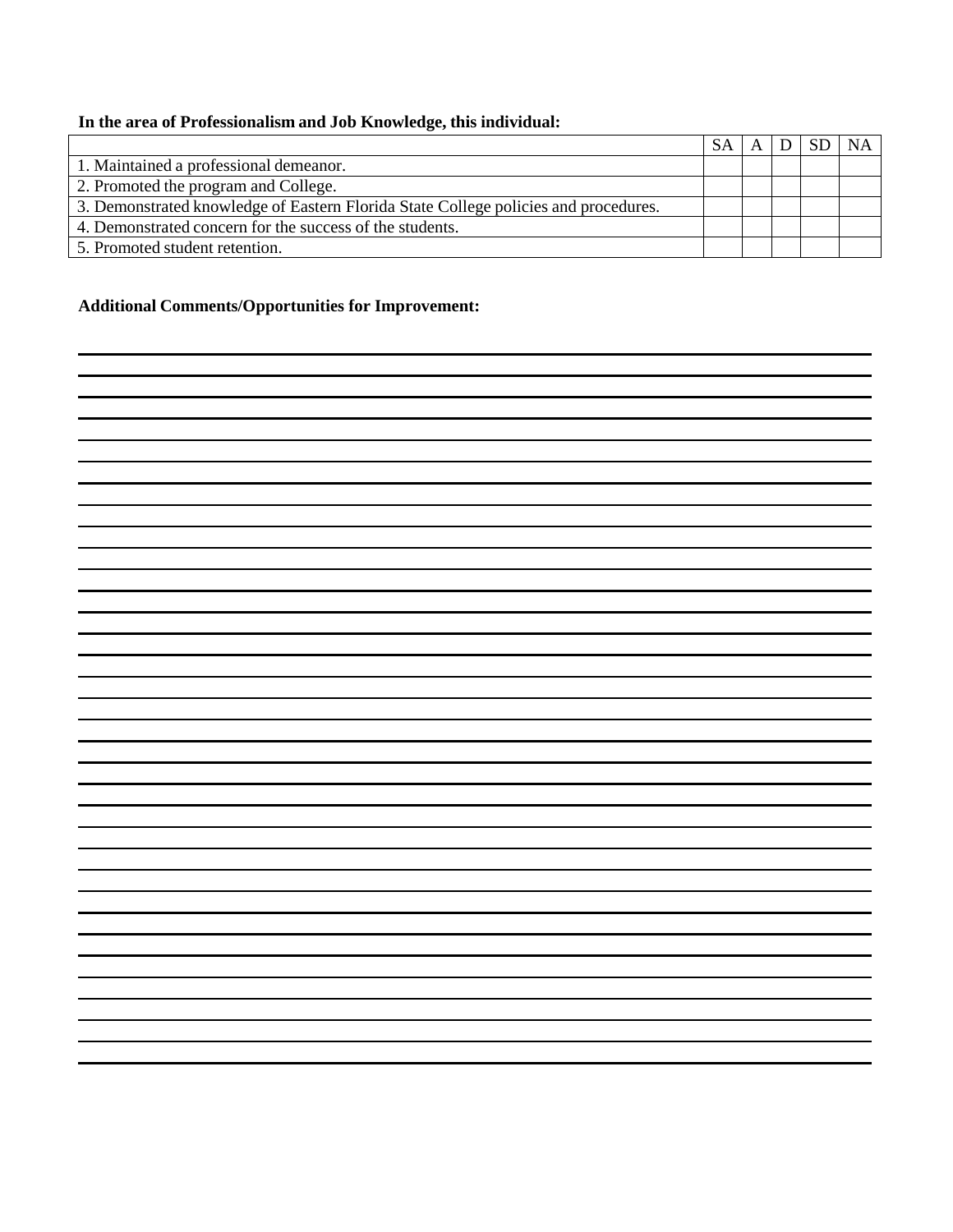# **APPENDIX H Department Chair Evaluation Performance Review Form**

|    | Name Name and the second state of the second state of the second state of the second state of the second state of the second state of the second state of the second state of the second state of the second state of the seco                                          |
|----|-------------------------------------------------------------------------------------------------------------------------------------------------------------------------------------------------------------------------------------------------------------------------|
|    |                                                                                                                                                                                                                                                                         |
|    |                                                                                                                                                                                                                                                                         |
|    |                                                                                                                                                                                                                                                                         |
| I. | <b>Department Chair Self-Evaluation:</b><br>The faculty member is responsible for completing and submitting this section prior to the scheduled<br>Department Chair performance review. All supporting documentation should also be submitted<br>prior to this meeting. |
|    | Maintained and searched for new articulation agreements/memoranda of understanding with<br>a.<br>outside resources to improve program<br>$Yes$ No $N/A$                                                                                                                 |
|    | b. Called faculty meetings for textbook evaluation and adoption<br>A. Fall Term $Yes$ No N/A<br>B. Spring Term $Yes$ No N/A                                                                                                                                             |
|    | c. Met with adjunct faculty every semester to discuss issues and improve delivery of course content<br>(may take place via email, conference call or face-to-face)<br>$Yes$ No N/A                                                                                      |
|    | d. Coordinated teaching and class schedules<br>A. Fall Term $\begin{array}{c c}\n\text{Yes} & \text{No} & \text{N/A} \\ \hline\n\text{B. Spring Term} & \text{Yes} & \text{No} & \text{N/A} \\ \hline\n\end{array}$<br>C. Summer Term $Yes$ No $N/A$                    |
|    | e. Maintained budget control and equipment allocation<br>A. Fall Term Yes No N/A<br>Yes No<br>N/A<br>B. Spring Term<br>C. Summer Term<br>Yes No<br>N/A                                                                                                                  |
|    | f. Assisted the supervising Administrator in obtaining and training adjunct faculty<br>$Yes$ No $N/A$                                                                                                                                                                   |
|    | g. Maintained an active Advisory Committee which meets a minimum of twice a year<br>A. Fall Term<br>Yes No N/A<br>$Yes$ No N/A<br>B. Spring Term                                                                                                                        |
|    | h. Conducted and/or coordinated performance reviews of adjunct faculty<br>A. Fall Term<br>N <sub>0</sub><br>Yes<br>N/A<br>B. Spring Term<br>Yes<br>No<br>N/A<br>C. Summer Term<br>N/A<br>Yes<br>No                                                                      |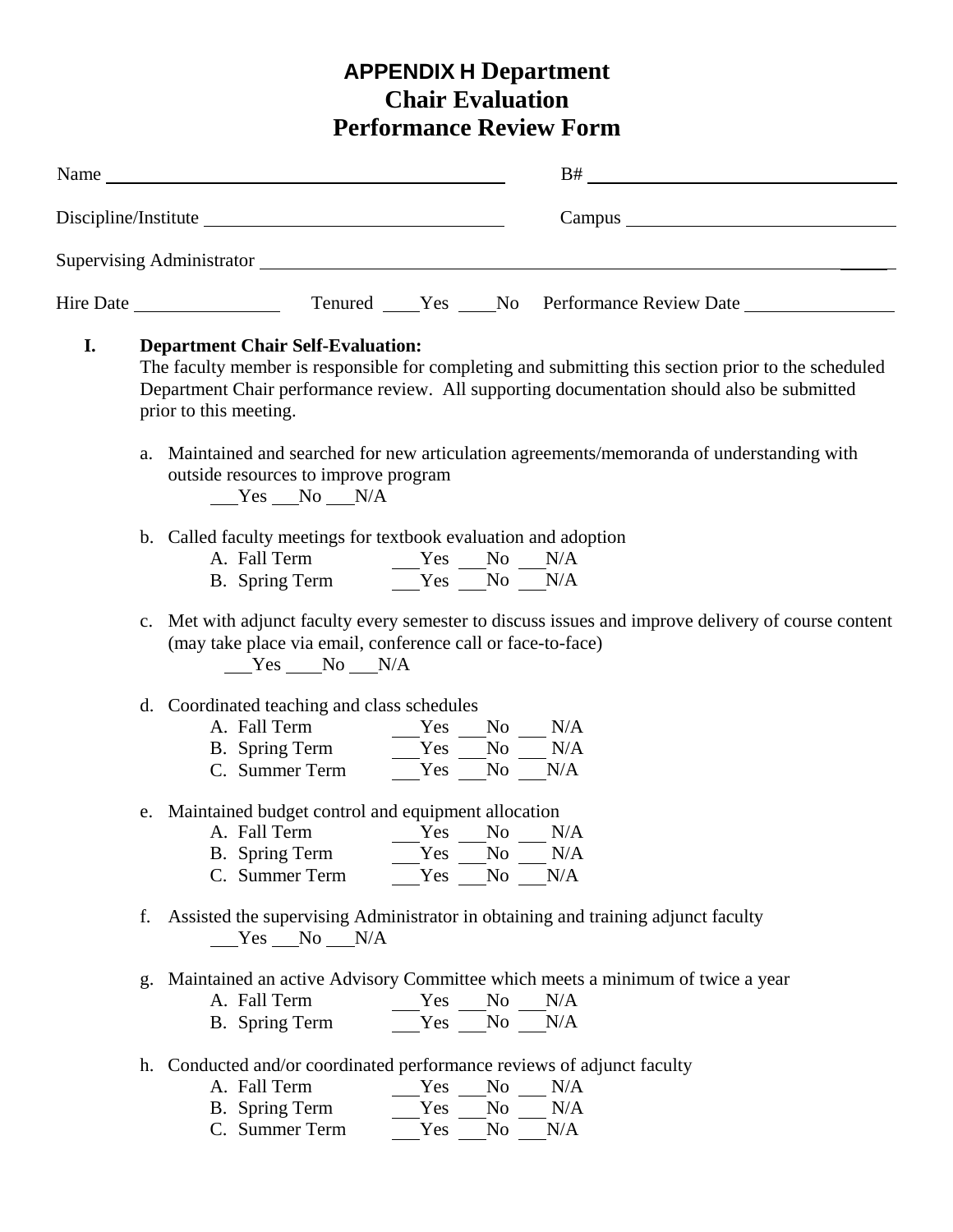- i. Performed yearly program/curriculum review (Health Sciences, Nursing, PSAV programs) and updated as necessary with state and national requirements  $Yes$  No  $N/A$
- j. Submitted Annual Review Reports and scheduled site visits as needed for maintenance of programs (Health Sciences, Nursing, PSAV)  $Yes$  No N/A
- k. Evaluated student requests in accordance with job description  $Yes$  No  $N/A$

**By completing this section, the Department Chair affirms that he/she has met the primary and other responsibilities as contained in the faculty contract.**

**Faculty signature** Print name Date

- **II. The following section is to be completed by the Administrator prior to the evaluation meeting The Department Chair :**
	- **a.** Was present for the extra work days required by the position. Yes No N/A
	- b. Was fair and equitable in the treatment of all members of the department Yes No N/A
	- c. Evaluated adjunct faculty in a professional and equitable manner  $Yes$  No N/A
	- d. Was fair and equitable in the treatment of students  $Yes$  No  $N/A$
	- e. Submitted workable schedules, adjunct faculty pay forms and load documents in a timely manner Yes No N/A
	- f. Submitted and worked within budgetary constraints set by administration  $Yes$  No  $N/A$
	- g. Reviewed and assessed all syllabi and course materials (including textbooks) prior to the beginning of the semester  $Yes$  No  $N/A$
	- **h.** Supported all adjunct and full-time faculty Yes No N/A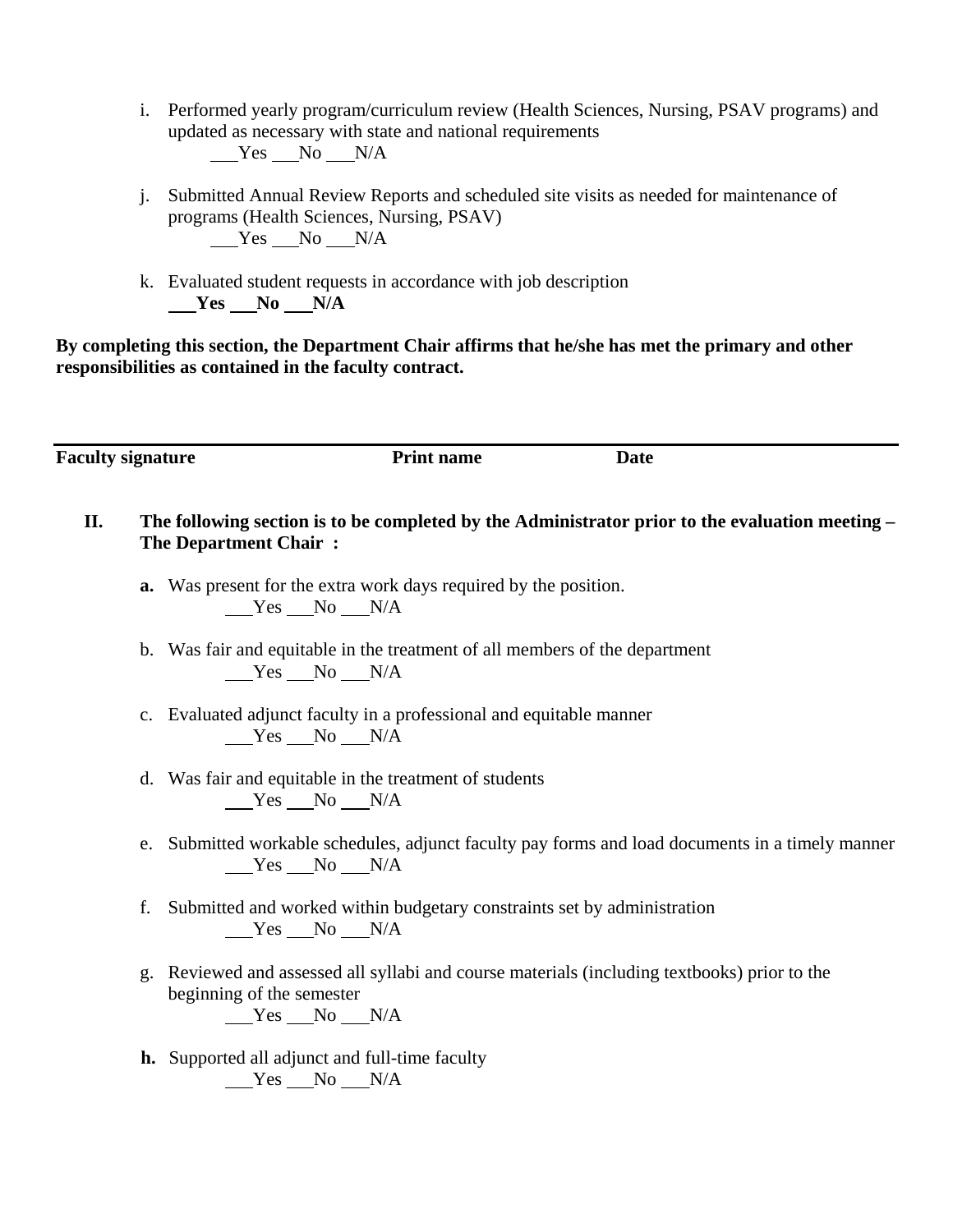- **i.** Assisted with adjunct faculty orientation  $Yes$  No  $N/A$
- **j.** Maintained good communication with the administration and the faculty Yes No N/A
- **k.** Was knowledgeable about the professional and academic aspects of the program(s)  $Yes$  No N/A
- **l.** Was knowledgeable about accreditation issues related to assigned programs  $Yes$  No  $N/A$
- **m.** Represented and marketed programs to potential students, corporate clients, etc.  $Yes$  No N/A
- **n.** Participated in college-wide recruitment and activities of clubs and organizations related to the departments under hisr supervision Yes No N/A

**Comments:** 

**III. Goals for the Upcoming Academic Year (to be filled out jointly by the Administrator and the Department Chair):** 

**Comments:**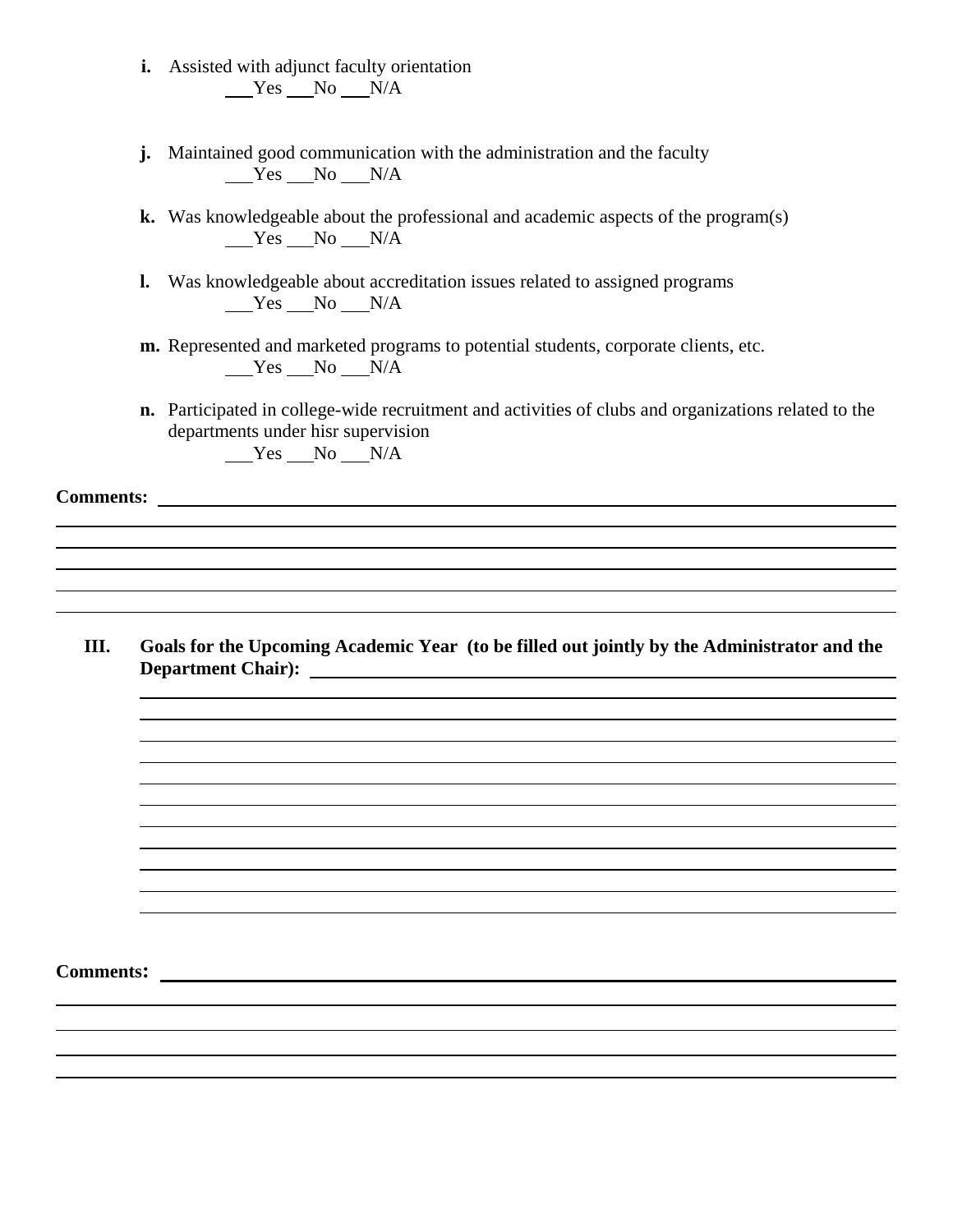|      | Based upon this evaluation, I consider the Department Chair's overall performance to be:<br>a. ____Satisfactory<br>b. _____Satisfactory, but needs improvement (complete section below)<br>c. ____Unsatisfactory (complete section below) |                                          |  |  |  |  |  |
|------|-------------------------------------------------------------------------------------------------------------------------------------------------------------------------------------------------------------------------------------------|------------------------------------------|--|--|--|--|--|
|      |                                                                                                                                                                                                                                           |                                          |  |  |  |  |  |
|      |                                                                                                                                                                                                                                           |                                          |  |  |  |  |  |
| V.   |                                                                                                                                                                                                                                           | Plan of Action: <u>Quality of Action</u> |  |  |  |  |  |
|      |                                                                                                                                                                                                                                           |                                          |  |  |  |  |  |
|      |                                                                                                                                                                                                                                           |                                          |  |  |  |  |  |
|      |                                                                                                                                                                                                                                           |                                          |  |  |  |  |  |
|      |                                                                                                                                                                                                                                           |                                          |  |  |  |  |  |
|      |                                                                                                                                                                                                                                           |                                          |  |  |  |  |  |
|      |                                                                                                                                                                                                                                           |                                          |  |  |  |  |  |
|      | Supervisor's Signature                                                                                                                                                                                                                    | Department Chair's Signature             |  |  |  |  |  |
|      | <b>Supervisor's Printed Name</b>                                                                                                                                                                                                          | Department Chair's Printed Name          |  |  |  |  |  |
| Date |                                                                                                                                                                                                                                           | Date                                     |  |  |  |  |  |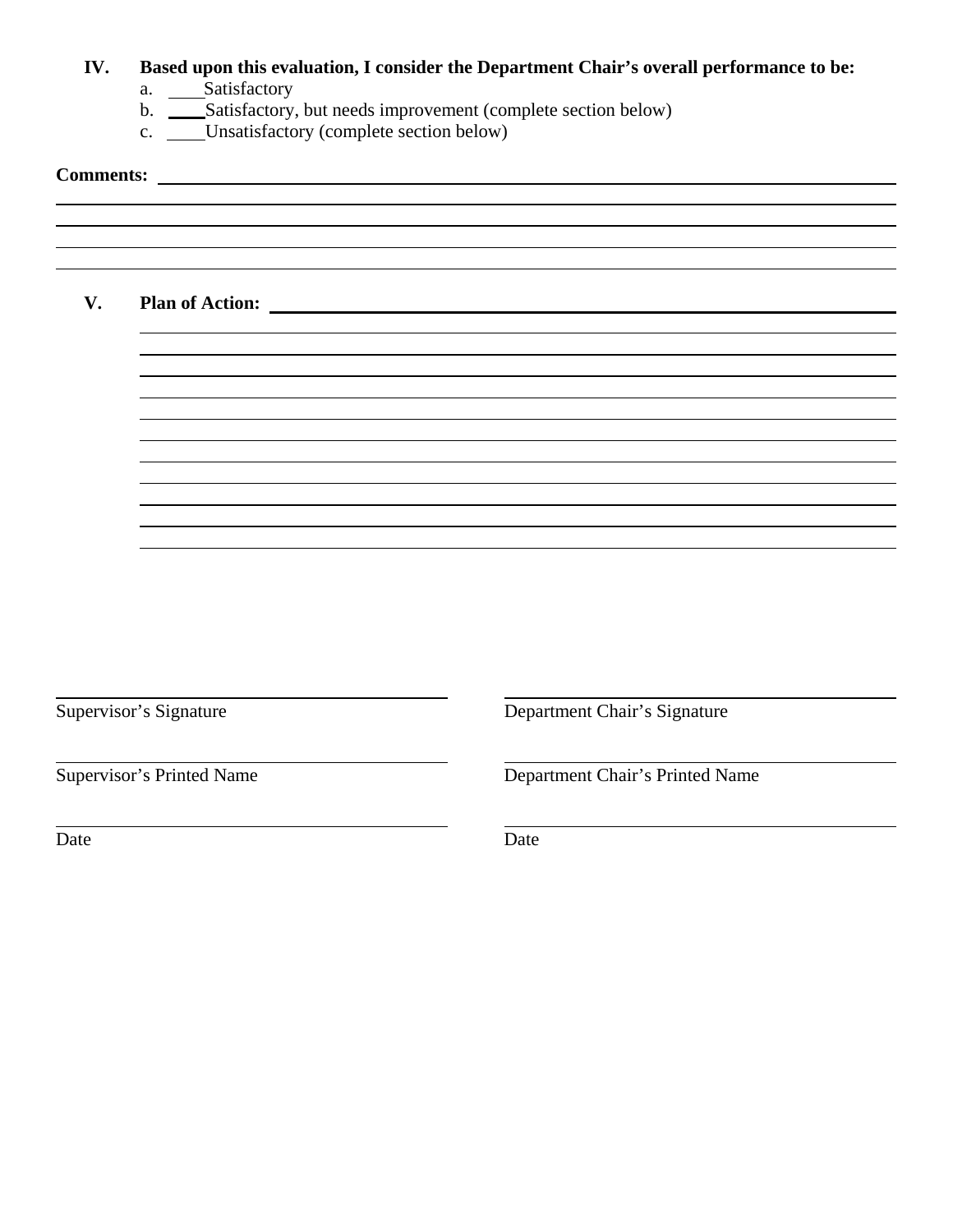# **APPENDIX H**

|    | <b>Program Coordinator/Program Manager Evaluation</b><br><b>Performance Review Form</b>                                                                                                                                                                                                                                                                                                                                                                     |
|----|-------------------------------------------------------------------------------------------------------------------------------------------------------------------------------------------------------------------------------------------------------------------------------------------------------------------------------------------------------------------------------------------------------------------------------------------------------------|
|    | $B# \begin{tabular}{c} \multicolumn{3}{c} {\textbf{B} \#} \\ \multicolumn{3}{c} {\textbf{B} \#} \\ \multicolumn{3}{c} {\textbf{B} \#} \\ \multicolumn{3}{c} {\textbf{B} \#} \\ \multicolumn{3}{c} {\textbf{B} \#} \\ \multicolumn{3}{c} {\textbf{B} \#} \\ \multicolumn{3}{c} {\textbf{B} \#} \\ \multicolumn{3}{c} {\textbf{B} \#} \\ \multicolumn{3}{c} {\textbf{B} \#} \\ \multicolumn{3}{c} {\textbf{B} \#} \\ \multicolumn{3}{c} {\textbf{B} \#} \\ \$ |
|    |                                                                                                                                                                                                                                                                                                                                                                                                                                                             |
|    |                                                                                                                                                                                                                                                                                                                                                                                                                                                             |
|    |                                                                                                                                                                                                                                                                                                                                                                                                                                                             |
| I. | <b>Program Coordinator/Manager Self-Evaluation:</b><br>The faculty member is responsible for completing and submitting this section prior to the scheduled<br>Program Coordinator performance review. All supporting documentation should also be submitted<br>prior to this meeting.                                                                                                                                                                       |
|    | a. Acted as a liaison with other areas of the College, external agencies and pertinent professional<br>organizations and their disciplines.<br>Yes No N/A                                                                                                                                                                                                                                                                                                   |
|    | b. Called faculty meetings for textbook evaluation and adoption.                                                                                                                                                                                                                                                                                                                                                                                            |
|    | c. Assisted the provost with budget development for program.<br>B. Spring Term $Y$ es $N_0$ $N/A$                                                                                                                                                                                                                                                                                                                                                           |
|    | d. Met with adjunct faculty every semester to discuss issues and improve delivery of course content<br>(may take place via email, conference call or face-to-face).<br>$Yes$ No N/A                                                                                                                                                                                                                                                                         |
|    | e. Coordinated teaching and class schedules.<br>A. Fall Term<br>Yes<br>$No$ $N/A$<br>Yes No<br>B. Spring Term<br>N/A                                                                                                                                                                                                                                                                                                                                        |
|    | Assisted the supervising Administrator in obtaining and training adjunct faculty.<br>f.<br>$Yes$ No N/A                                                                                                                                                                                                                                                                                                                                                     |
|    | g. Maintained an active Advisory Committee which meets a minimum of twice a year.<br>A. Fall Term<br>$Yes \t_{No} \t_{NA}$<br>$Yes$ No $N/A$<br>B. Spring Term                                                                                                                                                                                                                                                                                              |
|    | h. Conducted and/or coordinated performance reviews of adjunct faculty.<br>A. Fall Term<br>Yes No N/A<br>$Yes$ No N/A<br>B. Spring Term                                                                                                                                                                                                                                                                                                                     |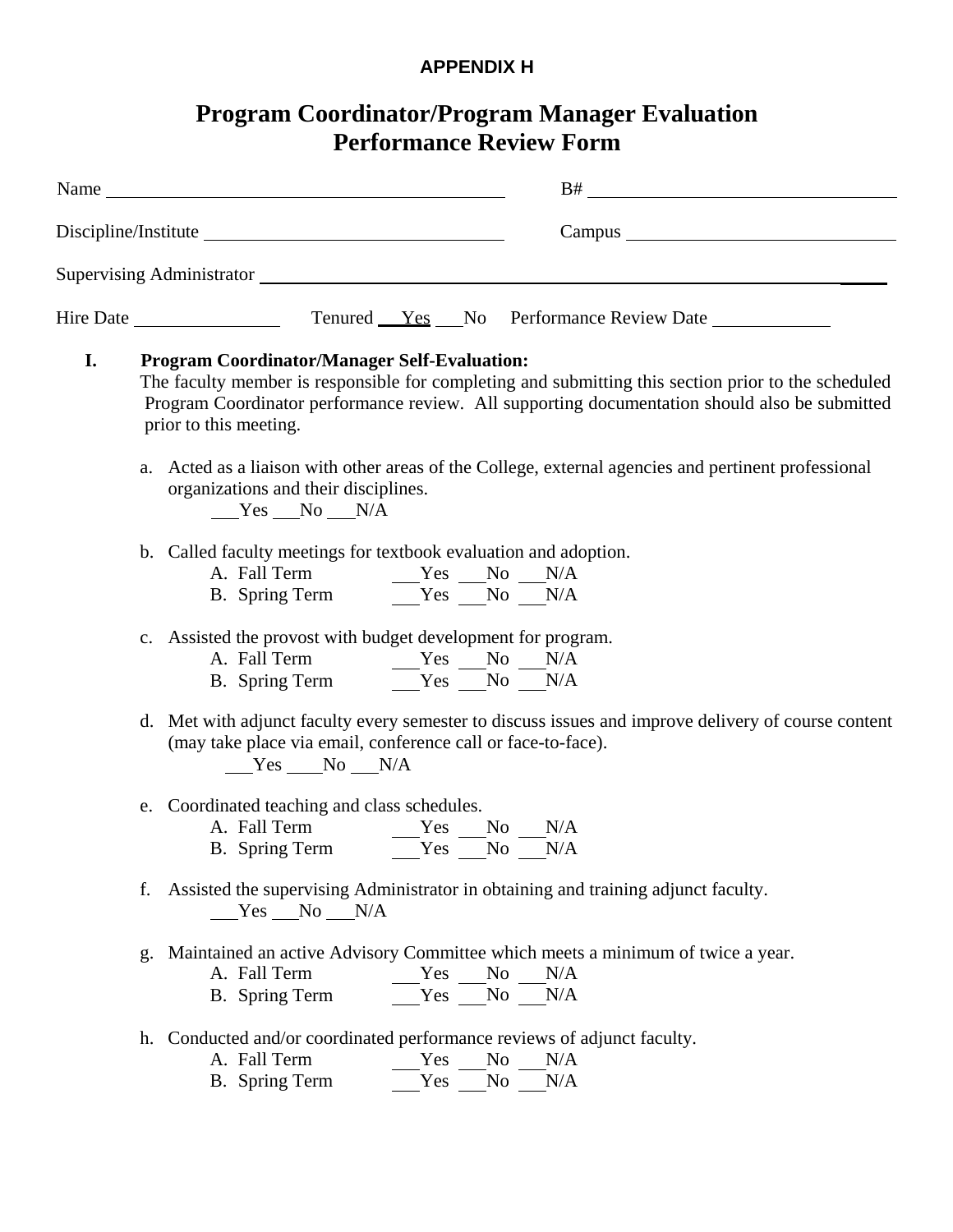i. Performed yearly program/curriculum review and updates as necessary with state and national requirements.

 $Yes$  No N/A

- j. Submitted Annual Review Reports and scheduled site visits as needed for maintenance of programs (Health Sciences, Nursing, PSAV).  $Yes$  No  $N/A$
- k. Responded appropriately to student requests (such as course overrides, course overloads, Drop/Add, and academic appeals).

 $Yes$  No N/A

- l. Participated in professional organizations (national, state, and/or local). Yes No N/A
- m. Adhered to accreditation standards within the discipline.  $Yes$  No N/A

**By completing this section, I affirm that I have met the primary and other responsibilities as contained in the faculty contract.**

**Faculty signature** Print name Date

- **II. The following section is to be completed by the Administrator prior to the evaluation meeting The Program Coordinator/Manager:**
	- a. Was fair and equitable in the treatment of all members of the department.  $Yes$  No N/A
	- b. Evaluated adjunct faculty in a professional and equitable manner.  $Yes$  No N/A
	- c. Was fair and equitable in the treatment of students. Yes No N/A
	- **d.** Reviewed and assessed all syllabi and course materials (including textbooks) prior to the second week of the semester.

 $Yes$  No  $N/A$ 

- **e.** Responded appropriately to faculty requests.  $Yes$  No N/A
- **f.** Assisted with adjunct faculty orientation as needed.  $Yes$  No N/A
- **g.** Maintained good communication with the administration and the faculty. Yes No N/A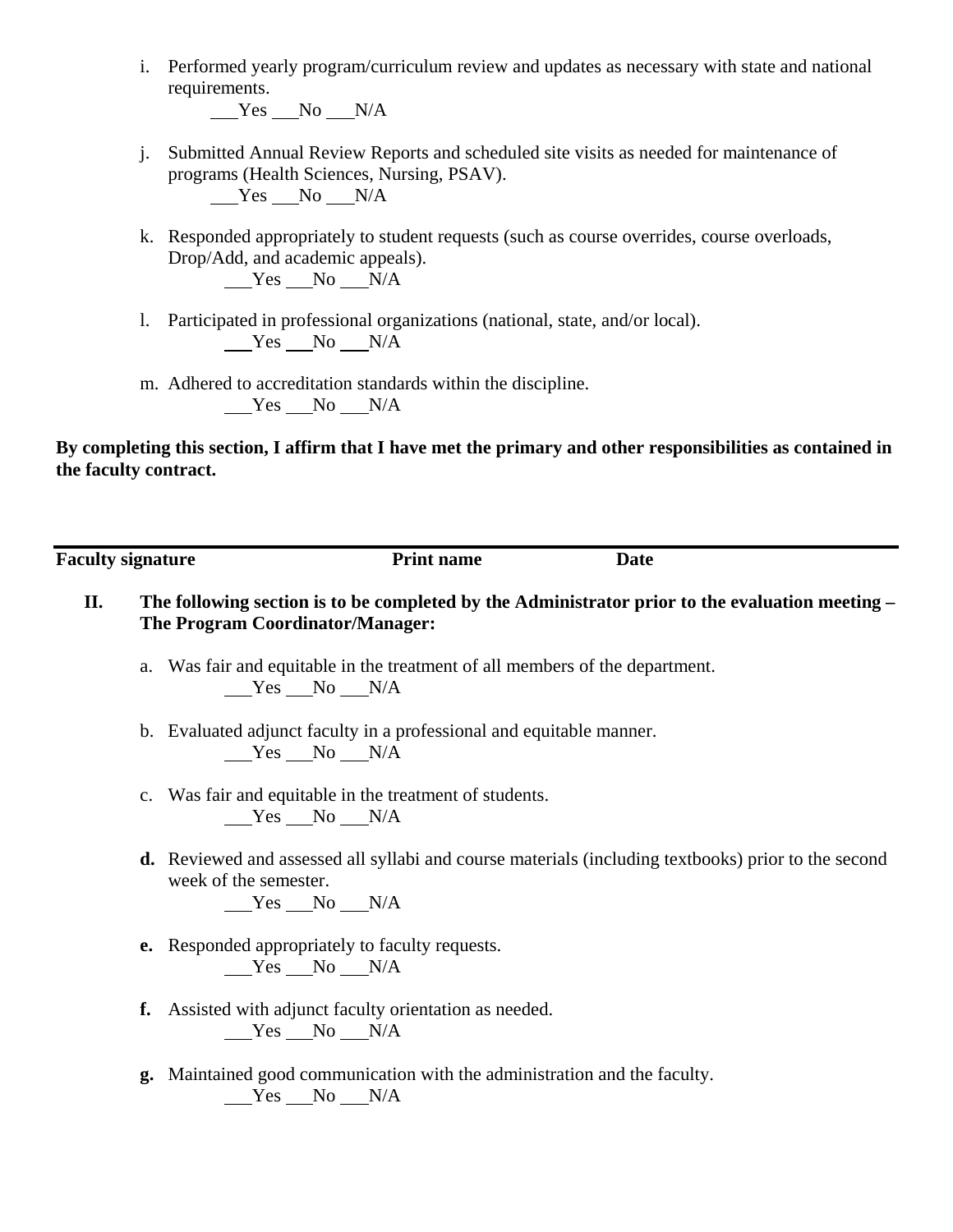- **h.** Was knowledgeable about the professional and academic aspects of the program.  $Yes$  No  $N/A$
- **i.** Was knowledgeable about accreditation issues related to program.  $Yes$  No  $N/A$
- **j.** Represented and marketed program to potential students and external agencies.  $Yes$  No N/A
- **k.** Participated in college-wide recruitment of faculty as needed.  $Yes$   $No$   $N/A$
- **l.** Participated in activities of clubs and organizations related to the program under his coordination.

 $Yes$  No N/A

**Comments:** 

**III. Goals for the Upcoming Academic Year (to be filled out jointly by the Administrator and the Program Coordinator).** 

**Comments:** 

- **IV. Based upon this evaluation, I consider the Program Coordinator's/Manager's overall performance to be:**
	- a. Satisfactory
	- b. \_\_\_\_Satisfactory, but needs some improvement (complete section below)
	- c. Unsatisfactory (complete section below)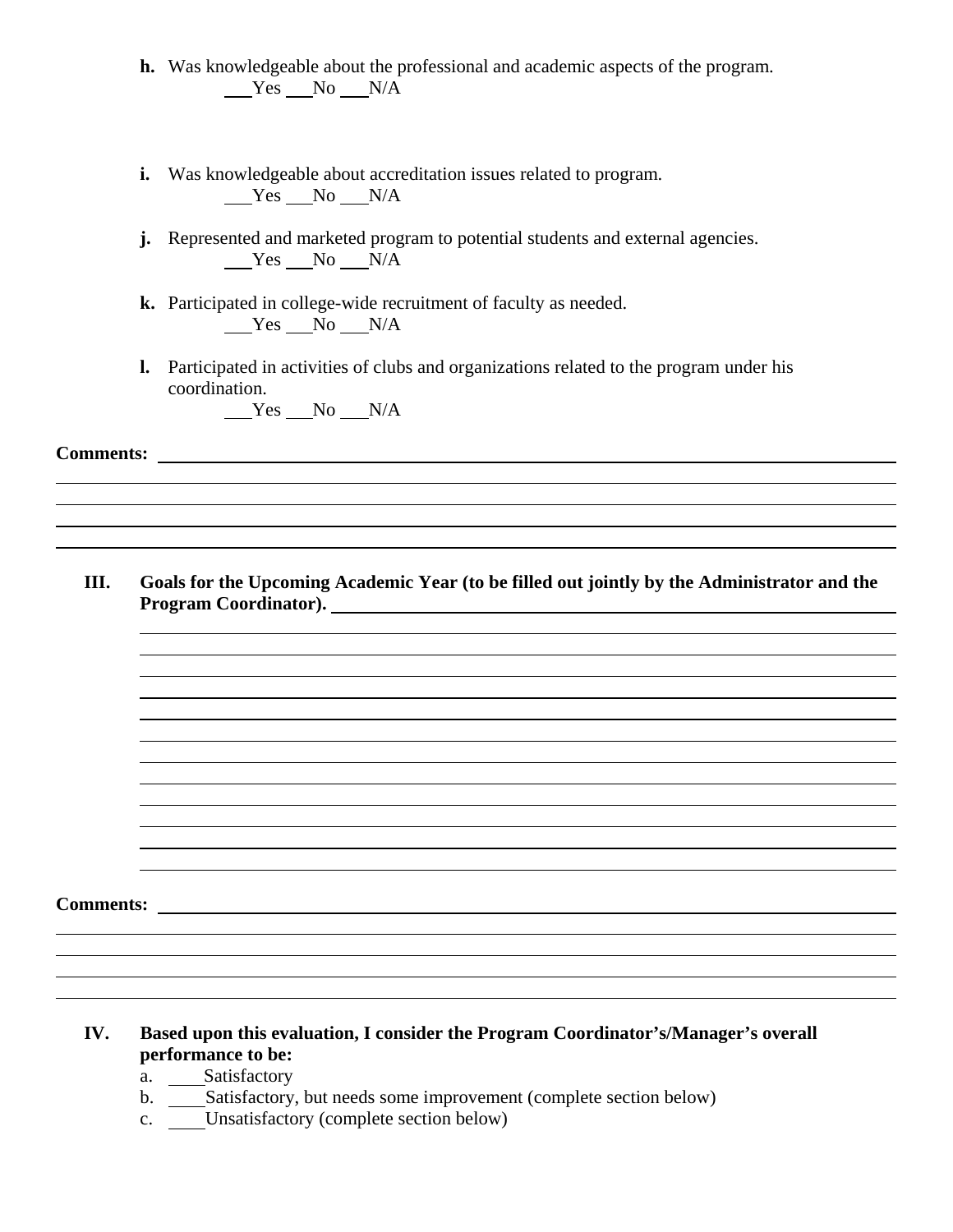|      | <b>Comments:</b><br><u> 1989 - Johann Barbara, martxa amerikan personal (h. 1989).</u> |                                                                                                                                                                                                                                     |                                          |  |
|------|----------------------------------------------------------------------------------------|-------------------------------------------------------------------------------------------------------------------------------------------------------------------------------------------------------------------------------------|------------------------------------------|--|
|      |                                                                                        |                                                                                                                                                                                                                                     |                                          |  |
|      |                                                                                        |                                                                                                                                                                                                                                     |                                          |  |
|      |                                                                                        |                                                                                                                                                                                                                                     |                                          |  |
| V.   |                                                                                        |                                                                                                                                                                                                                                     |                                          |  |
|      |                                                                                        |                                                                                                                                                                                                                                     |                                          |  |
|      |                                                                                        |                                                                                                                                                                                                                                     |                                          |  |
|      |                                                                                        |                                                                                                                                                                                                                                     |                                          |  |
|      |                                                                                        |                                                                                                                                                                                                                                     |                                          |  |
|      |                                                                                        |                                                                                                                                                                                                                                     |                                          |  |
|      |                                                                                        | Comments: <u>comments</u> : comments: comments: comments: comments: comments: comments: comments: comments: comments: comments: comments: comments: comments: comments: comments: comments: comments: comments: comments: comments: |                                          |  |
|      |                                                                                        |                                                                                                                                                                                                                                     |                                          |  |
|      |                                                                                        |                                                                                                                                                                                                                                     |                                          |  |
|      |                                                                                        |                                                                                                                                                                                                                                     |                                          |  |
|      |                                                                                        |                                                                                                                                                                                                                                     |                                          |  |
|      | Supervisor's Signature                                                                 |                                                                                                                                                                                                                                     | Program Coordinator/Manager Signature    |  |
|      | Supervisor's Printed Name                                                              |                                                                                                                                                                                                                                     | Program Coordinator/Manager Printed Name |  |
| Date |                                                                                        |                                                                                                                                                                                                                                     | Date                                     |  |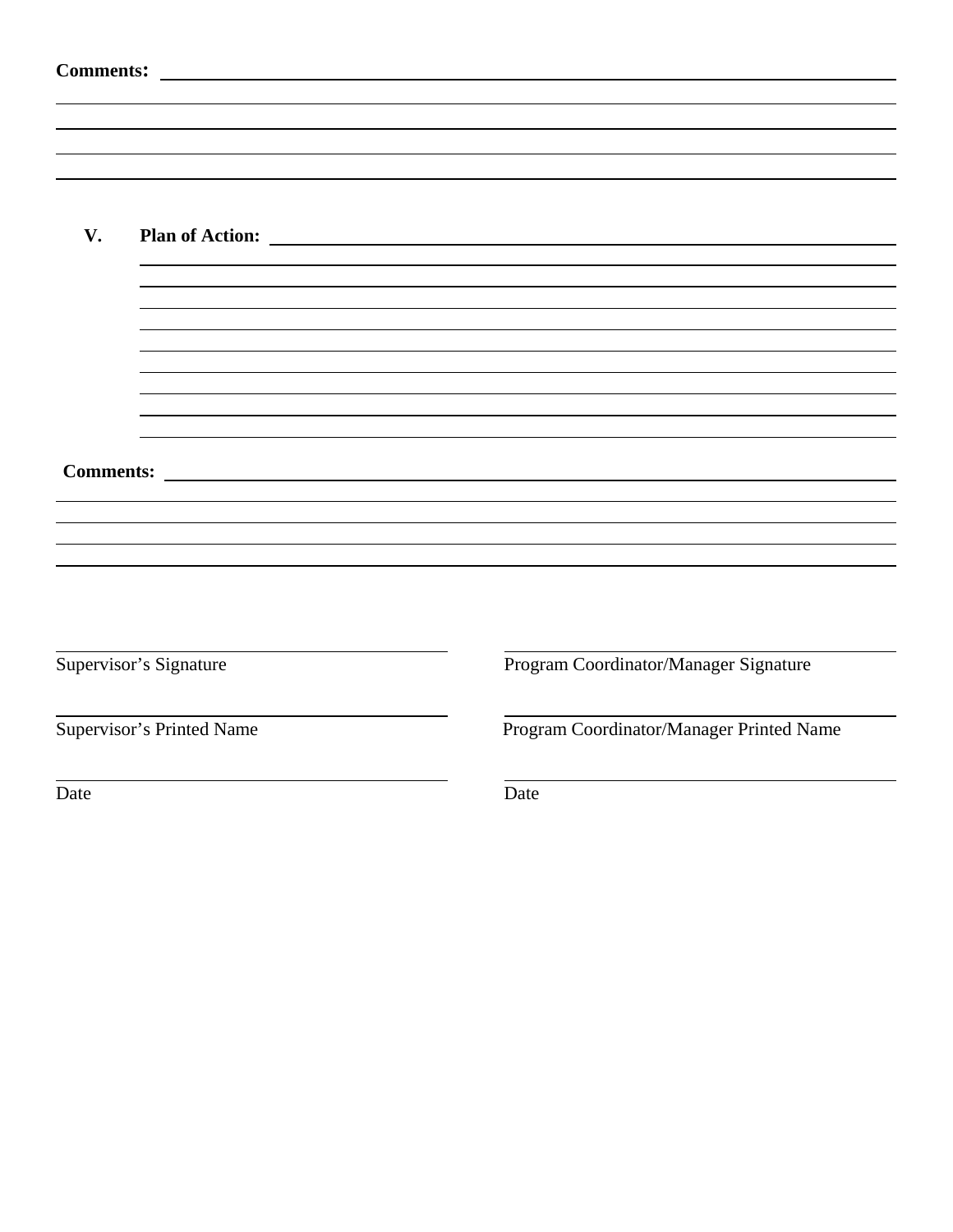# **APPENDIX I**

# **College Wide or Campus Based Coordinator Evaluation Performance Review Form**

| Name                                    |                |  | B#                      |
|-----------------------------------------|----------------|--|-------------------------|
| Discipline/Institute                    |                |  |                         |
| Supervising Administrator New York 1989 |                |  |                         |
| Hire Date                               | Tenured Yes No |  | Performance Review Date |

# **I. Coordinator Self-Evaluation:** The faculty member is responsible for completing and submitting this section prior to the scheduled Coordinator performance review. All minutes of meetings and supporting documentation should also be submitted prior to this meeting.

a. Attended faculty meetings for textbook evaluation and adoption

| A. Fall Term   | Yes No N/A |  |
|----------------|------------|--|
| B. Spring Term | Yes No N/A |  |

b. Met with adjunct faculty every semester to discuss issues and improve delivery of course content (may take place via email, conference call or face-to-face)

Yes No N/A

- c. Attended campus academic leadership team meetings, as needed, in order to maintain contact with departments serving developmental students
	- A. Fall Term Yes No N/A
	- B. Spring Term Yes No N/A
	- C. Summer Term Yes No N/A
- d. Assisted the Provost with programmatic budget development
	- A. Fall Term Yes No N/A
	- B. Spring Term Yes No N/A
	- C. Summer Term Yes No N/A
- e. Assisted the Provost in obtaining and training adjunct faculty  $Yes$  No N/A
- f. Assisted the Department Chair with performance reviews of adjunct faculty
	- A. Fall Term B. Spring Term C. Summer Term Yes No N/A Yes No N/A Yes No N/A
	-
- g. Assisted the Department Chair with course scheduling
	- A. Fall Term Yes No N/A B. Spring Term Yes No N/A
	- C. Summer Term Yes No N/A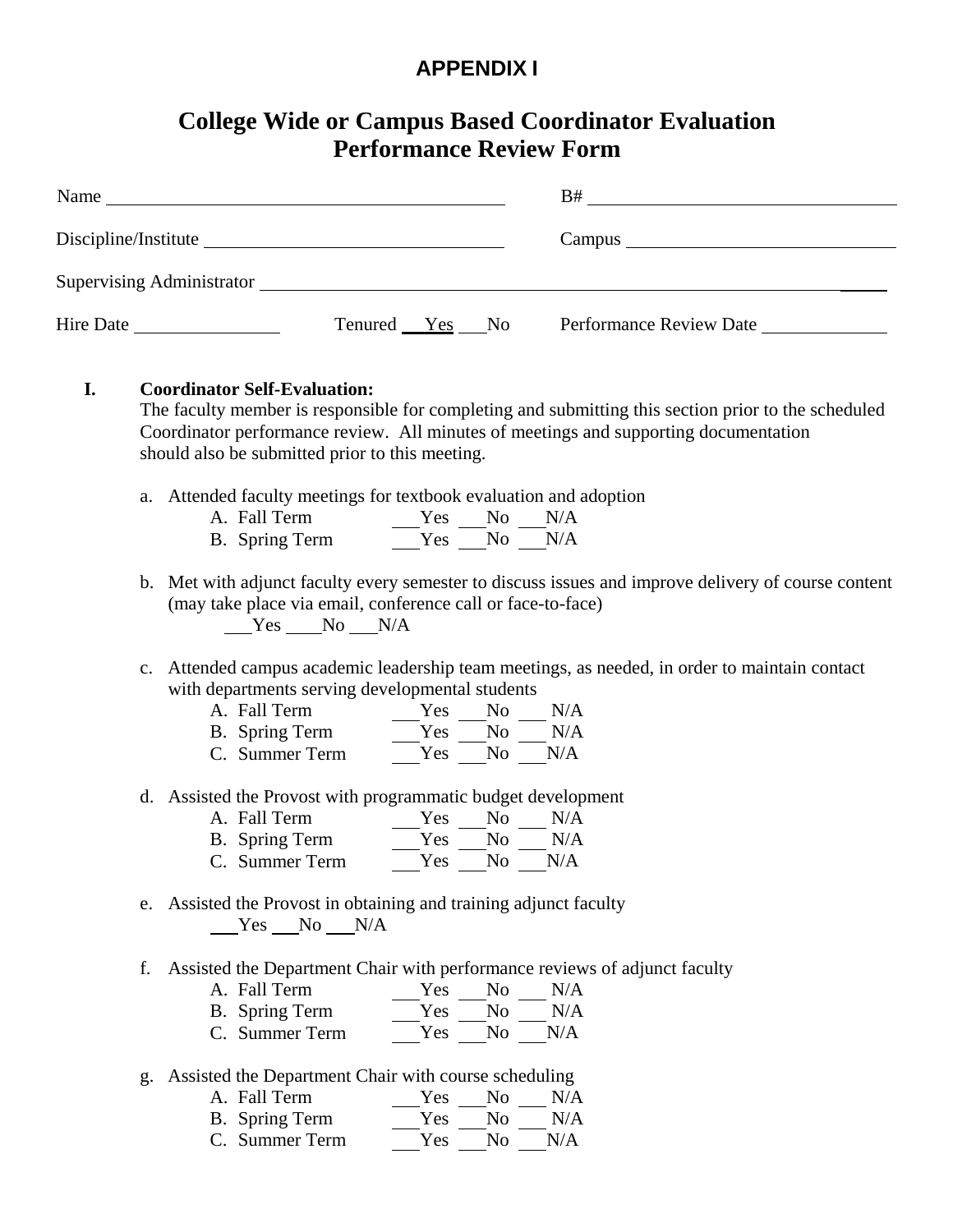h. Performed yearly curriculum review and updates as necessary with state requirements  $Yes$  No  $N/A$ 

## **By completing this section, the coordinator affirms that he/she has met the primary and other responsibilities as contained in the faculty contract.**

| <b>Faculty signature</b> |    | <b>Print name</b><br><b>Date</b>                                                                                                          |
|--------------------------|----|-------------------------------------------------------------------------------------------------------------------------------------------|
| П.                       |    | The following section is to be completed by the Administrator prior to the evaluation meeting –<br>The coordinator:                       |
|                          |    | a. Was fair and equitable in the treatment of all members of the department.<br>$Yes$ No $N/A$                                            |
|                          |    | b. Evaluated adjunct faculty in a professional and equitable manner.<br>$Yes$ No $N/A$                                                    |
|                          |    | c. Was fair and equitable in the treatment of students.<br>$Yes$ No $N/A$                                                                 |
|                          |    | <b>d.</b> Submitted workable schedules in a timely manner.<br>$Yes$ No $N/A$                                                              |
|                          |    | e. Submitted and worked within budgetary constraints set by administration.<br>$Yes$ No $N/A$                                             |
|                          | f. | Reviewed and assessed all syllabi and course materials (including textbooks) prior to the.<br>beginning of the semester<br>$Yes$ No $N/A$ |
|                          |    | g. Encouraged adjunct and full-time faculty.<br>$Yes$ No $N/A$                                                                            |
|                          |    | <b>h.</b> Assists with adjunct faculty orientation.<br>$Yes$ No $N/A$                                                                     |
|                          | i. | Maintains good communication with the administration and the faculty.<br>$Yes \_\tNo \_\tN/A$                                             |
|                          | j. | Is knowledgeable about the professional and academic aspects of the program(s).<br>$Yes$ No $N/A$                                         |
|                          |    | k. Is knowledgeable about accreditation issues related to assigned programs.<br>$Yes$ No N/A                                              |
|                          | l. | Represents and markets programs to potential students, corporate clients, etc.<br>N/A<br>Yes<br>$\bf No$                                  |

**m.** Participates in college-wide recruitment and activities of clubs and organizations related to the departments under his supervision.

 $Yes$  No  $N/A$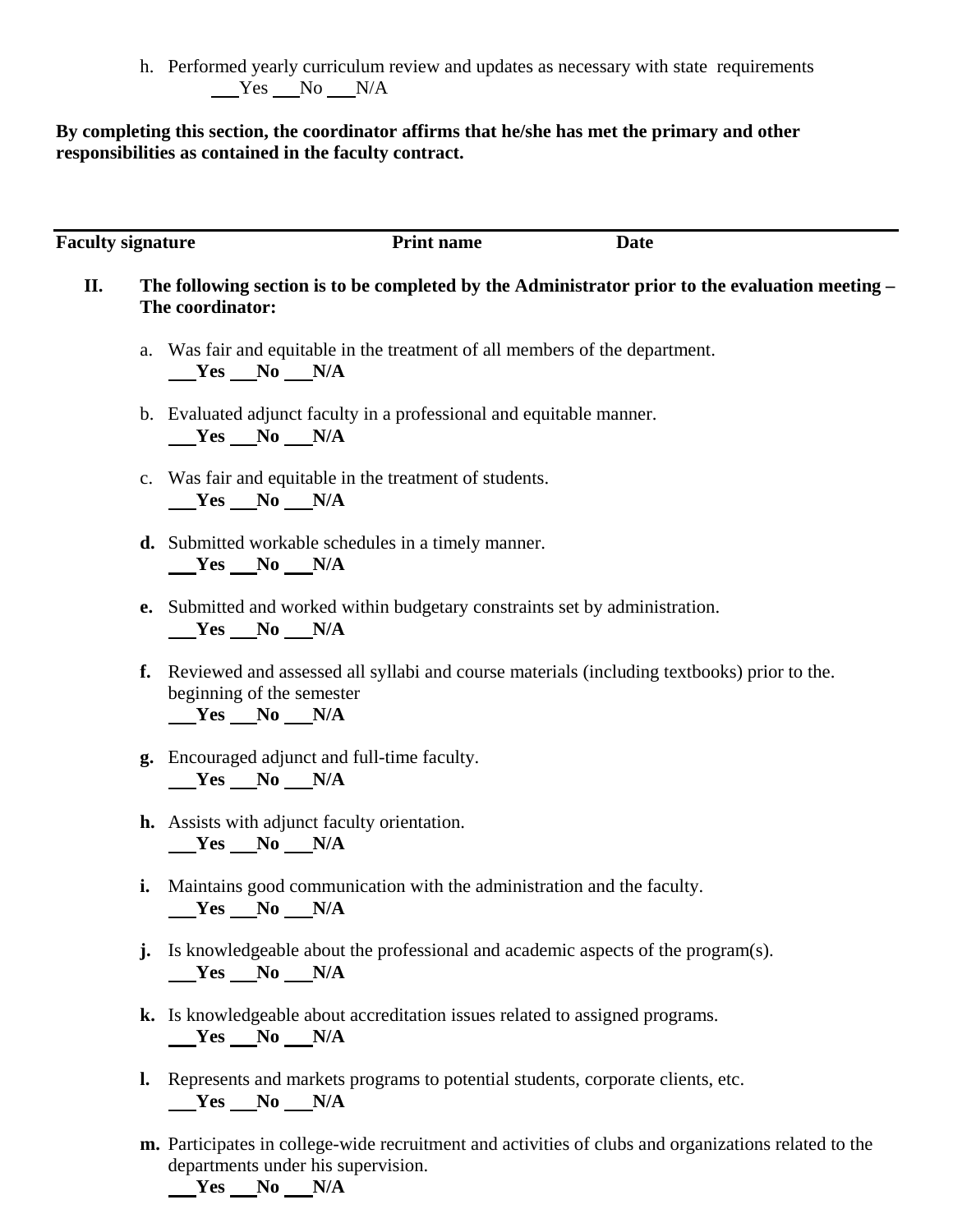|      |                                                                                                                                                                          | Goals for the Upcoming Academic Year (to be filled out jointly by the Administrator and the<br>Coordinator): Note that the contract of the contract of the contract of the contract of the contract of the contract of the contract of the contract of the contract of the contract of the contract of the contract of the co |
|------|--------------------------------------------------------------------------------------------------------------------------------------------------------------------------|-------------------------------------------------------------------------------------------------------------------------------------------------------------------------------------------------------------------------------------------------------------------------------------------------------------------------------|
|      |                                                                                                                                                                          |                                                                                                                                                                                                                                                                                                                               |
|      |                                                                                                                                                                          |                                                                                                                                                                                                                                                                                                                               |
|      |                                                                                                                                                                          |                                                                                                                                                                                                                                                                                                                               |
|      |                                                                                                                                                                          |                                                                                                                                                                                                                                                                                                                               |
|      |                                                                                                                                                                          |                                                                                                                                                                                                                                                                                                                               |
|      |                                                                                                                                                                          |                                                                                                                                                                                                                                                                                                                               |
|      |                                                                                                                                                                          |                                                                                                                                                                                                                                                                                                                               |
|      |                                                                                                                                                                          |                                                                                                                                                                                                                                                                                                                               |
|      |                                                                                                                                                                          |                                                                                                                                                                                                                                                                                                                               |
|      |                                                                                                                                                                          |                                                                                                                                                                                                                                                                                                                               |
|      |                                                                                                                                                                          |                                                                                                                                                                                                                                                                                                                               |
| III. | overall performance to be:<br>a. ____Satisfactory<br>b. Satisfactory but needs improvement (complete section below)<br>c. <b>Unsatisfactory</b> (complete section below) | Based upon this evaluation, I consider the Developmental Education Program Coordinator's                                                                                                                                                                                                                                      |
|      |                                                                                                                                                                          |                                                                                                                                                                                                                                                                                                                               |
|      |                                                                                                                                                                          |                                                                                                                                                                                                                                                                                                                               |
|      |                                                                                                                                                                          |                                                                                                                                                                                                                                                                                                                               |
| IV.  | <b>Plan of Action:</b>                                                                                                                                                   |                                                                                                                                                                                                                                                                                                                               |
|      |                                                                                                                                                                          |                                                                                                                                                                                                                                                                                                                               |
|      |                                                                                                                                                                          |                                                                                                                                                                                                                                                                                                                               |
|      | Supervisor's Signature                                                                                                                                                   | Program Coordinator Signature                                                                                                                                                                                                                                                                                                 |
|      | <b>Supervisor's Printed Name</b>                                                                                                                                         | Program Coordinator Printed Name                                                                                                                                                                                                                                                                                              |
| Date |                                                                                                                                                                          | Date                                                                                                                                                                                                                                                                                                                          |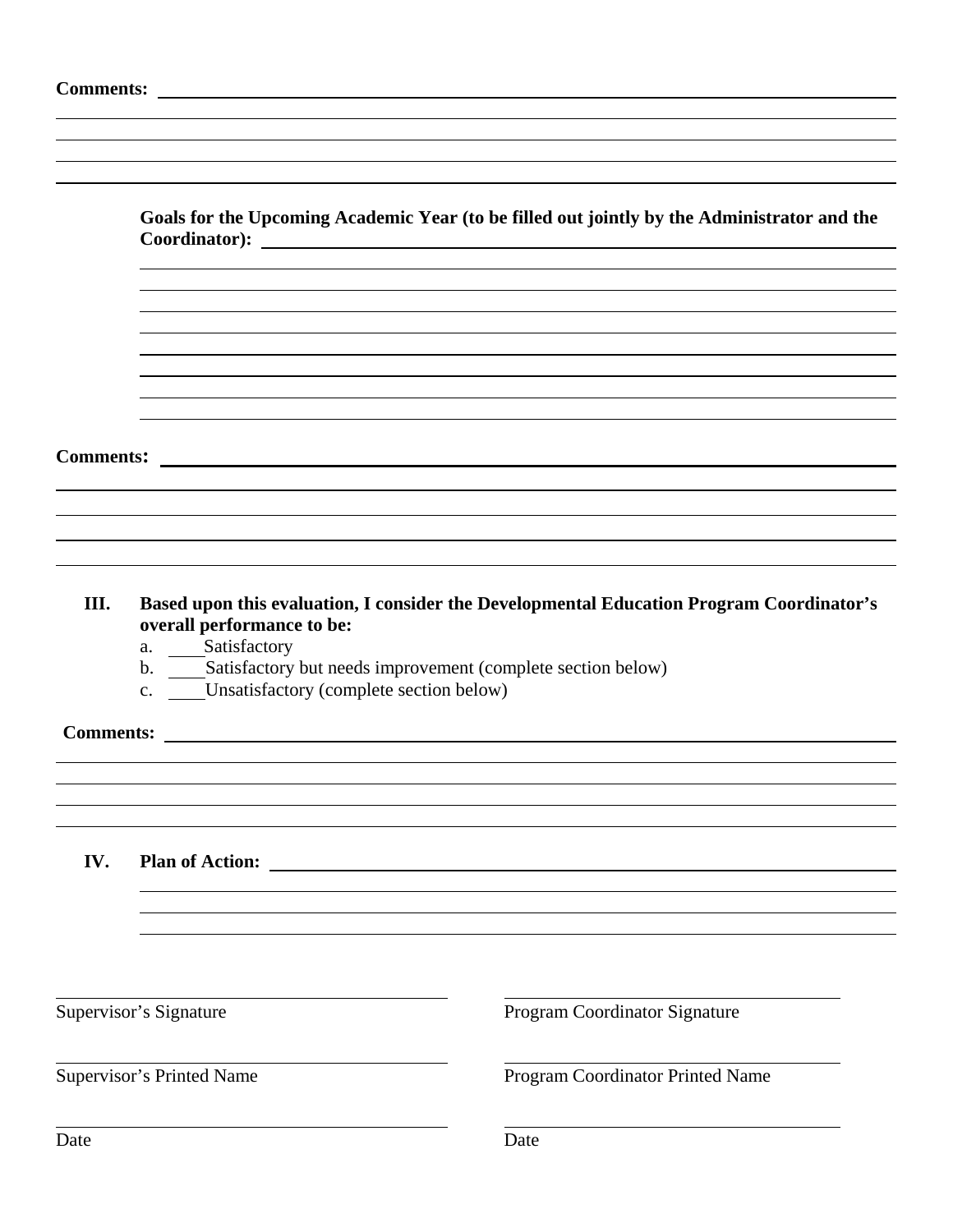## **APPENDIX J**

## **Academic Discipline Peer Award (ADPA)**

## **General Information:**

The Academic Discipline Peer Awards are designed to recognize excellence in Eastern Florida State College's full time faculty members in the designated Discipline Clusters. Ten (10) percent of the eligible full time faculty members for each of these Discipline Clusters will be recognized. The number of awards in each cluster will be limited by the ADPA budget approved by the Board of Trustees. The awards are based on performance from the previous calendar year. No faculty member may be awarded more than one ADPA every two years.

Each ADPA award will be in the amount of \$1,250, which will be added to the faculty member's base salary in the academic year following the year in which the award was approved. ADPA will be finalized as part of the budget and, if approved, applied to the faculty members' base salaries effective in August.

## **Eligibility Requirements:**

All full time faculty members who have fulfilled the instructional duties and assignments for the previous full calendar year and have been rated "satisfactory" on their most recent Faculty Evaluation (see Article 9) are eligible to apply for ADPA except as indicated above.

Discipline Cluster applications are available from the Assigned Administrator's office (see below). Applications will also be made available electronically.

Criteria for the awards, determined by each Discipline Cluster, must be made available for review by faculty members college-wide a minimum of thirty (30) days prior to the application deadline.

## **Selection Committee:**

ADPA will be recommended by a committee within each Discipline Cluster below. All full time faculty members, regardless of instructional site assignment, will be included in one of the designated discipline clusters.. A provost or vice president will be assigned to coordinate the activities of the selection committee. The Assigned Administrator will serve as the non-voting chair of the Discipline Cluster ADPA Committee and be responsible for organizing the committee and communicating the committee's recommendations to the President, in accordance to the award timeline in article 14.7.

Each committee will consist of five (5) full time faculty members, selected by the faculty within each cluster. One representative from each discipline cluster will be chosen from each campus whenever possible. Each committee may recommend for ADPA up to ten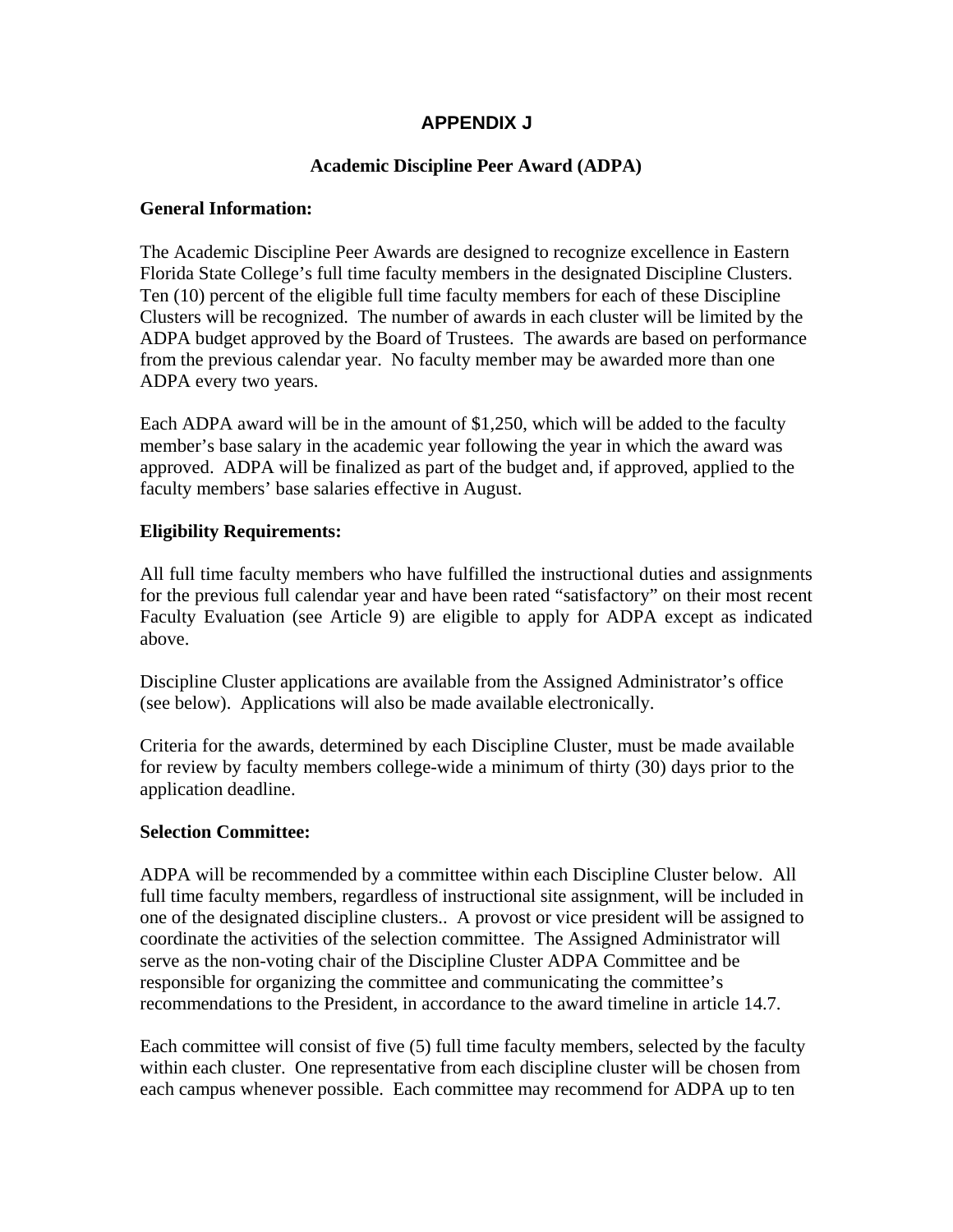(10) percent of the total number of eligible full time faculty members with the cluster. The number of actual awards will be rounded up to the next whole number.

## **Procedure for Applying:**

The ADPA is for performance during the previous calendar year, and the Discipline Cluster application will reflect this timeframe. A faculty member may initiate his/her own Discipline Cluster ADPA application, or it may be initiated by a colleague, his/her Campus Provost or any other college administrator. It is the responsibility of the person sending in the application to supply information he/she deems appropriate for the nominee. The nominee may review the application packet prior to submission, if said application was not initiated by the nominee.

All application materials must be submitted directly to the Assigned Administrator as indicated above. The Assigned Administrator is responsible for disseminating the submitted materials to the Discipline Cluster's ADPA selection committee. The ADPA committee recommendations of selected candidates shall be submitted to the President's office by the deadline established above. The application materials will be returned to the faculty member at the conclusion of the process.

Noncompliance with the application process may result in disqualification of the ADPA Application.

## **Guidelines/Criteria:**

Due to its often unique nature, each Discipline Cluster ADPA Committee has autonomy in the development of criteria guidelines used to determine ADPA recommendation, though it is suggested that the entire Discipline Cluster also have a voice in its development. Once established, the criteria must be made available for review by faculty members college-wide a minimum of thirty (30) days prior to the application deadline. Though criteria may be refined from year to year by a Discipline Cluster Committee, consistency should be maintained as often as possible.

Discipline Cluster award criteria in each instructional area should include emphasis on evidence within one's instructional teaching mission. The Committee may consider any of the following areas of performance as possible justification for ADPA recommendation:

- a. Outstanding teaching/instructional performance
- b. Outstanding contributions to a discipline
- c. Outstanding contributions to the college, division, or department
- d. Outstanding contributions to the community, as related to the College's mission
- e. Other accomplishments deemed appropriate by the Discipline Cluster ADPA Committee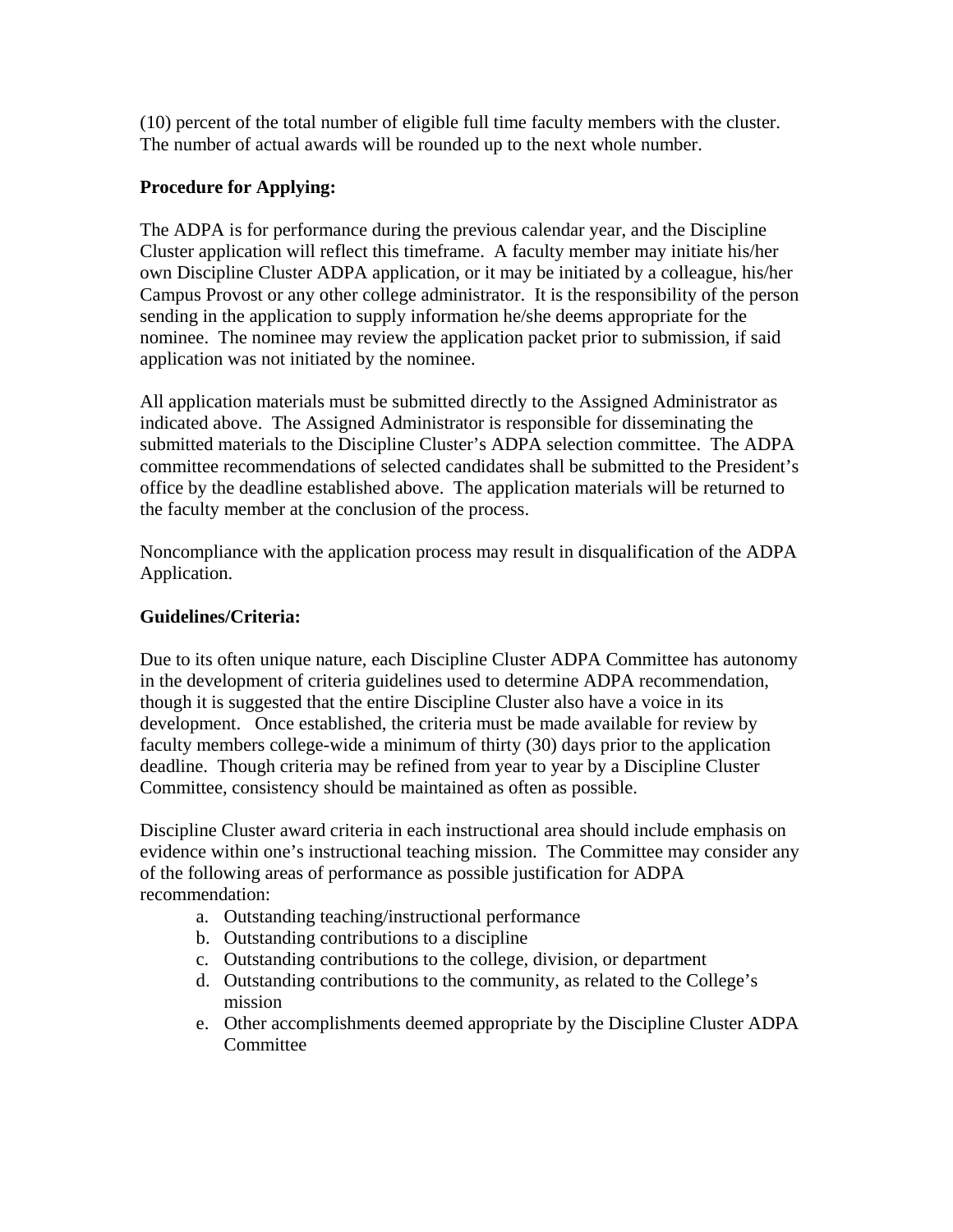Any activity that goes beyond the faculty member's normal scope of responsibility, or that is within the normal scope of responsibility but is performed at an outstanding level, is an activity that is potentially meritorious. The decision as to whether or not such an activity actually is meritorious is a subjective one that is made individually by each of the five (5) voting committee members, who must consider whether it can be tied to the College's mission.

It is recommended that each Discipline Cluster ADPA Committee, when establishing and/or revising guidelines/criteria, limit an application packet to ten (10) pages of narrative, including documents providing evidence of excellence.

Failure to be recommended and/or selected for ADPA is NOT subject to the grievance process.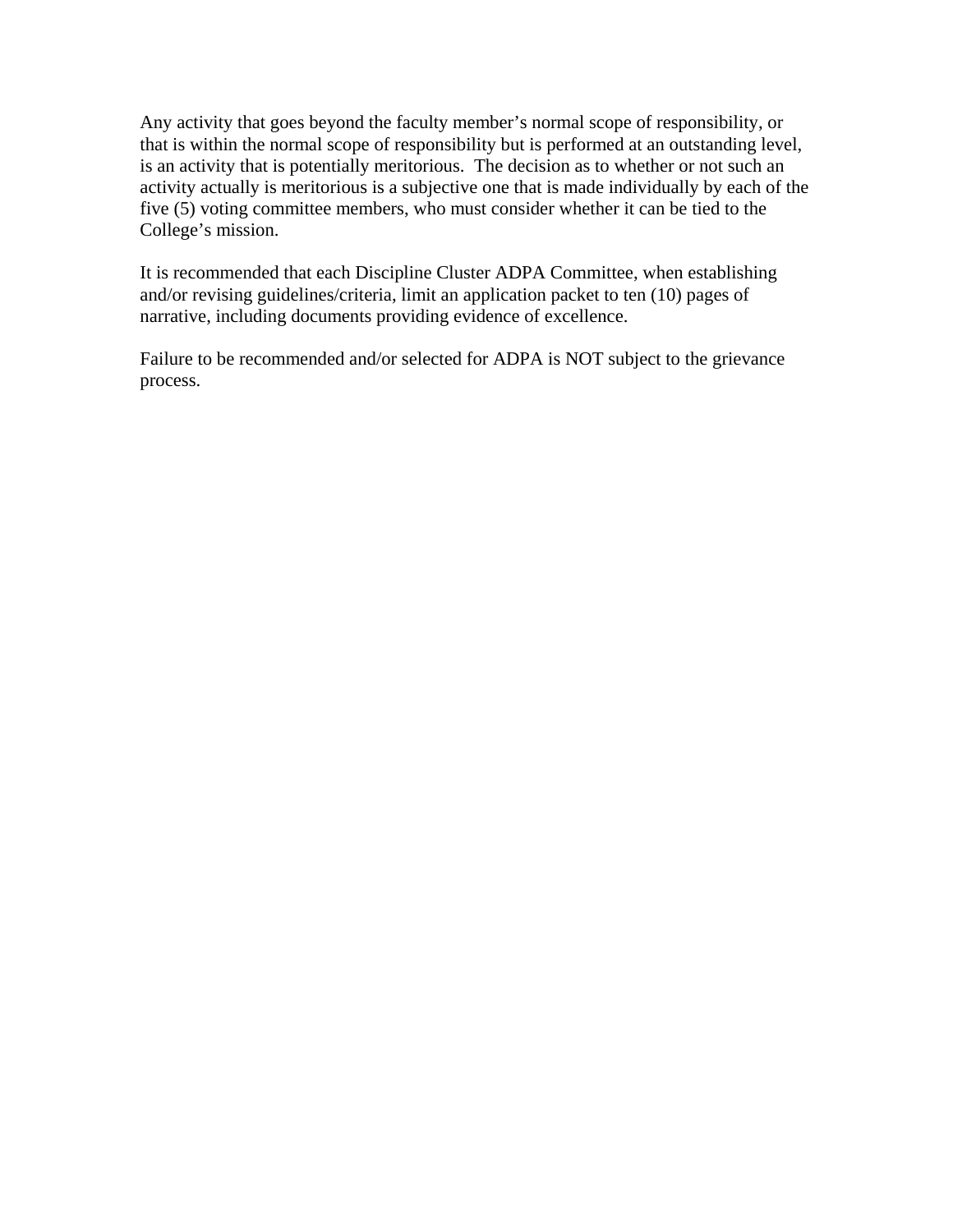# **APPENDIX K**

# **Instructional Faculty Evaluation Performance Review Form**

 $\overline{\phantom{a}}$ 

|    |    |                 |                                                                                                                                                                                                                                                                                                                                                                                                                       |                          |                                                          | Supervising Provost <u>example and the contract of the set of the set of the set of the set of the set of the set of</u>                                                                                            |                        |
|----|----|-----------------|-----------------------------------------------------------------------------------------------------------------------------------------------------------------------------------------------------------------------------------------------------------------------------------------------------------------------------------------------------------------------------------------------------------------------|--------------------------|----------------------------------------------------------|---------------------------------------------------------------------------------------------------------------------------------------------------------------------------------------------------------------------|------------------------|
|    |    |                 | Pre-Evaluation Conference Date                                                                                                                                                                                                                                                                                                                                                                                        |                          |                                                          |                                                                                                                                                                                                                     | Class Observation Date |
|    |    |                 |                                                                                                                                                                                                                                                                                                                                                                                                                       |                          |                                                          |                                                                                                                                                                                                                     |                        |
| I. |    |                 | <b>Faculty Self-Evaluation:</b><br>member's scheduled performance review.<br>a. Attended all scheduled classes except when on approved leave.<br>A. Fall Term $Y$ es No N/A<br>B. Spring Term $Y$ es No N/A<br>C. Summer Term Yes No N/A<br>c. Maintained required office hours.<br>A. Fall Term $\begin{array}{c c}\nXes & No & N/A \\ \hline\n\end{array}$ No $\begin{array}{c c}\nN/A \\ \hline\nN/A\n\end{array}$ |                          |                                                          | The faculty member is responsible for completing and submitting this section prior to the faculty<br>b. Attended required scheduled in-service activities except when on approved leave.                            |                        |
|    |    |                 | C. Summer Term Yes No N/A<br>B. Spring Term Yes No N/A<br>C. Summer Term Yes No N/A                                                                                                                                                                                                                                                                                                                                   |                          |                                                          | d. Participated in developing, revising and implementing a course or program as needed.                                                                                                                             |                        |
|    |    |                 | e. Served on textbook committees when needed.                                                                                                                                                                                                                                                                                                                                                                         |                          |                                                          |                                                                                                                                                                                                                     |                        |
|    | g. | approved leave. | college or academic-related commitment.<br>A. Fall Term<br>B. Spring Term<br>A. Fall Term<br>B. Spring Term                                                                                                                                                                                                                                                                                                           | Yes<br>Yes<br>Yes<br>Yes | N <sub>o</sub><br>N <sub>o</sub><br>No<br>N <sub>o</sub> | f. Attended all cluster meetings unless on approved leave or fulfilling a previously scheduled<br>N/A<br>N/A<br>Attended all required scheduled college-wide, campus-wide and area meetings unless on<br>N/A<br>N/A |                        |
|    |    |                 | C. Summer Term<br>determine how the course grade would be calculated.<br>A. Fall Term<br>B. Spring Term                                                                                                                                                                                                                                                                                                               | Yes<br>Yes<br>Yes        | N <sub>o</sub><br>No<br>No                               | N/A<br>h. Developed a syllabus that clearly defined the grading policy which enabled the student to<br>N/A<br>N/A                                                                                                   |                        |

C. Summer Term Yes No N/A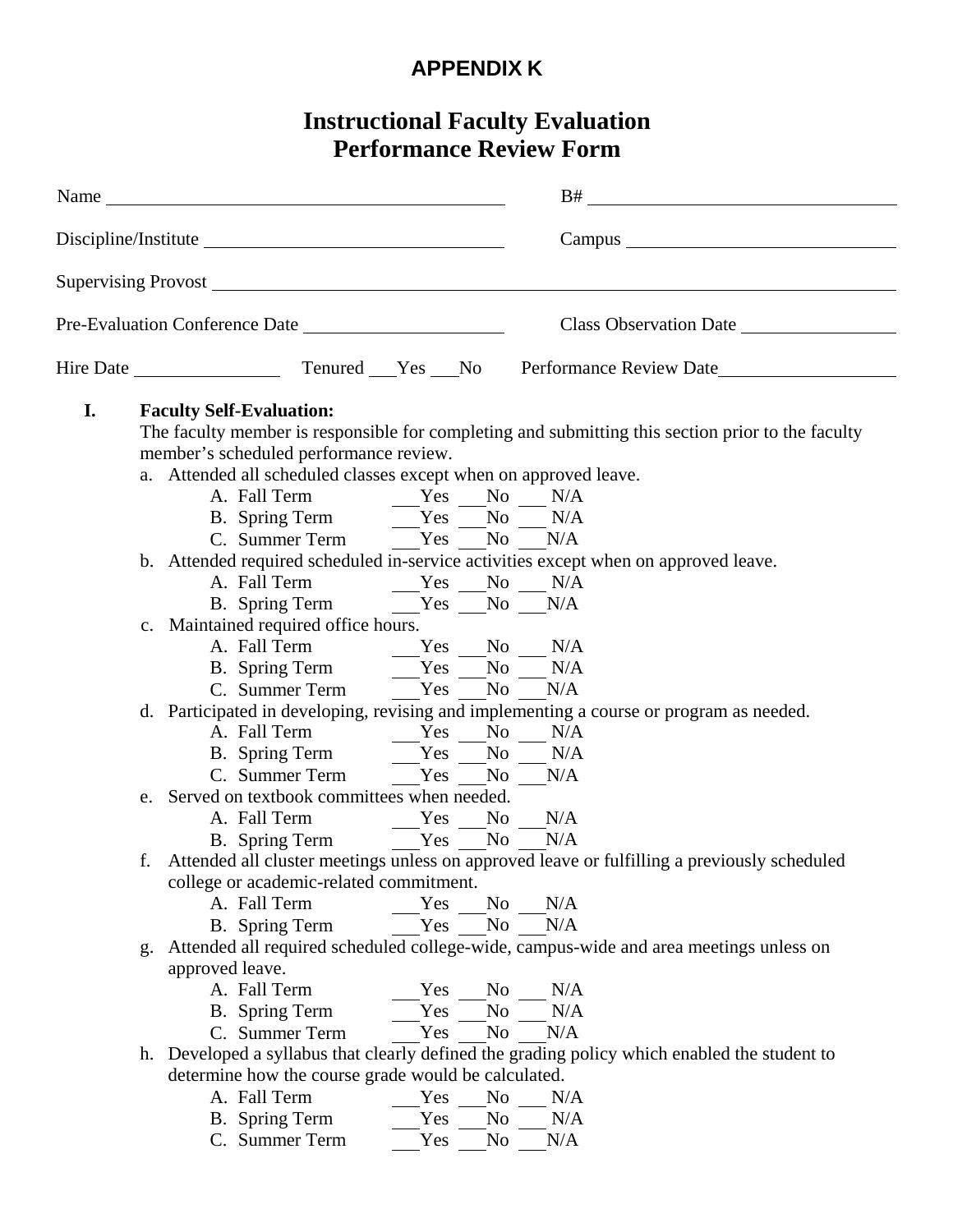i. Developed a syllabus that clearly defined the course competencies or objectives.

| A. Fall Term   | Yes        | N <sub>0</sub> | N/A |
|----------------|------------|----------------|-----|
| B. Spring Term | <b>Yes</b> | N <sub>0</sub> | N/A |
| C. Summer Term | Yes.       | -No            | N/A |
|                |            |                |     |

j. Distributed or posted the syllabus to the students [per Article 8.4 of the CBA. by the end of the second week of class and submitted a copy to the supervising administrator or Department Chair.

| A. Fall Term   | Yes No | N/A |
|----------------|--------|-----|
| B. Spring Term | Yes No | N/A |

- C. Summer Term Yes No N/A
- k. Endeavored to provide accommodation for disabled students as recommended by the Office for Students with Disabilities (OSD).
	- A. Fall Term Yes No N/A
	- B. Spring Term Yes No N/A
	- C. Summer Term Yes No N/A
- l. Attended graduation ceremony unless excused or on approved leave.
	- A. Fall Term Yes No N/A
	- B. Spring Term Yes No N/A

## **By completing this section, I affirm that I have met the primary and other responsibilities as contained in the faculty contract.**

**Faculty signature** Print name Date

## **II. Faculty Development and Self-Assessment**

The faculty member is responsible for completing this section prior to the scheduled performance review or by April  $1<sup>st</sup>$ , whichever comes first. This section may be completed either on paper or using the Faculty Portfolio via Banner. Dates, minutes of college meetings and proof of attendance/CEUs may be required.

a. Campus, college, cluster or other BCC-related committees:

- b. Community or professional projects:
- c. Professional organizations, publications, or presentations of scholarly or professional work:

d. Attendance at professional meetings, continuing education credits, graduate level courses:

e. Instructional development such as enhanced teaching strategies, new course development, WIDS conversions, curriculum revisions, etc.: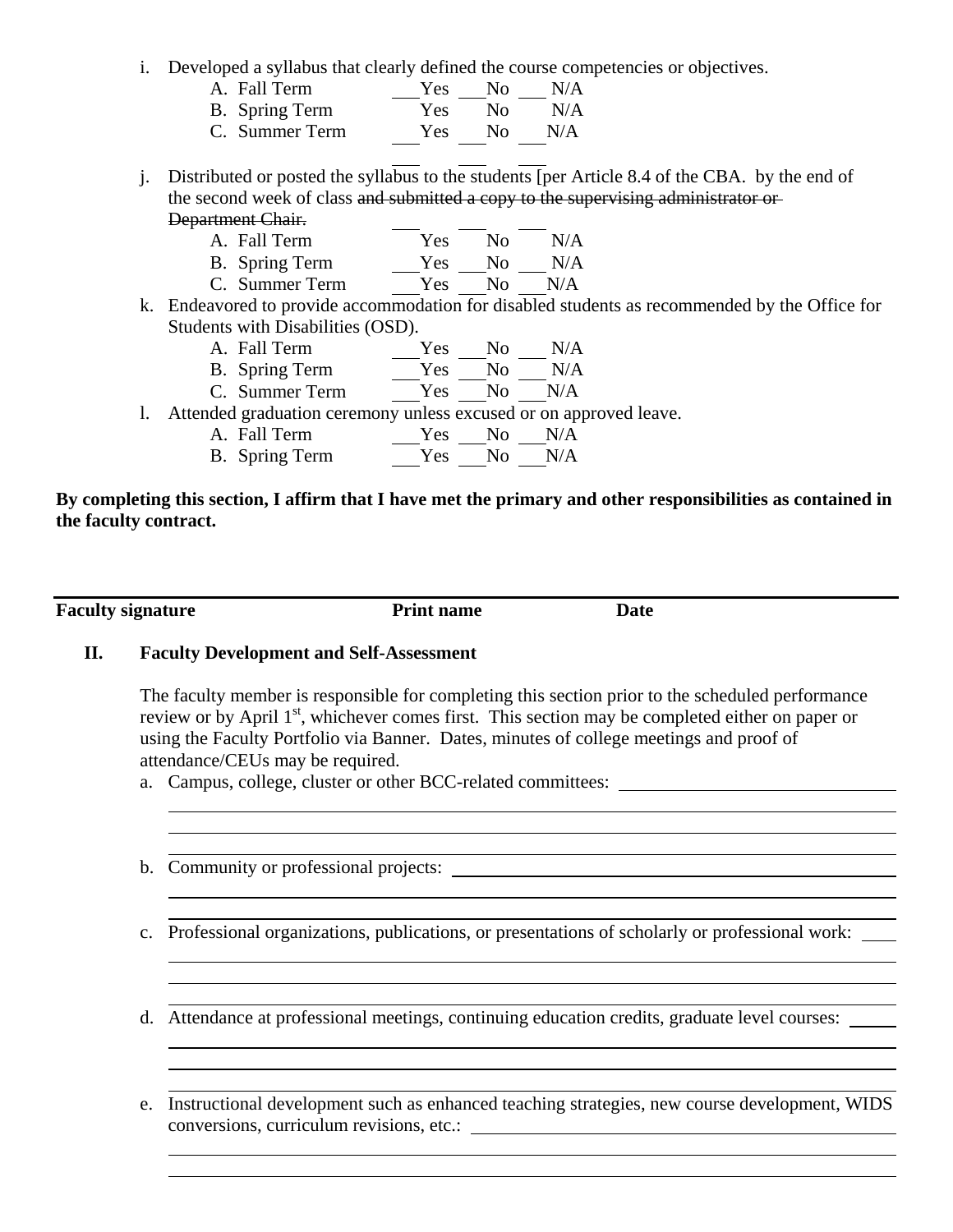- f. Other contributions: **III. The following section is to be completed by the Provost prior to the post-observation meeting:** a. The faculty member posted and maintained ten (10) office hours per week. Yes No N/A b. The faculty member accommodated students with disabilities when provided with notice by the student. Yes No N/A c. The faculty member developed and distributed a syllabus [per Article 8.4of the CBA. Yes No N/A d. The syllabus meets contractual requirements (see Article 8.4.D). Yes No N/A e. The faculty member submitted class attendance and course grades by published due dates. Yes No N/A f. The faculty member maintained required credentials for teaching his subject matter. Yes No N/A g. The faculty member attended all discipline and curriculum cluster meetings that did not interfere with his teaching schedules or approved leave times. Yes No N/A h. The faculty member participated in campus-wide and college-wide committees when appointed and attended all meetings that did not interfere with his teaching schedules or approved leave times. Yes No N/A i. The faculty member attended all in-service days that did not interfere with approved leave times. Yes No N/A j. The faculty member participated in community groups and professional organizations if required by contract. Yes No N/A k. The faculty member participated in revision and implementation of courses or programs as needed.  $Yes$  No N/A **Comments: IV. List the Goals from the Previous Evaluation and to what degree each was achieved.**
	- **V. Goals for the Upcoming Academic Year (to be filled out jointly by the Provost and the faculty member):**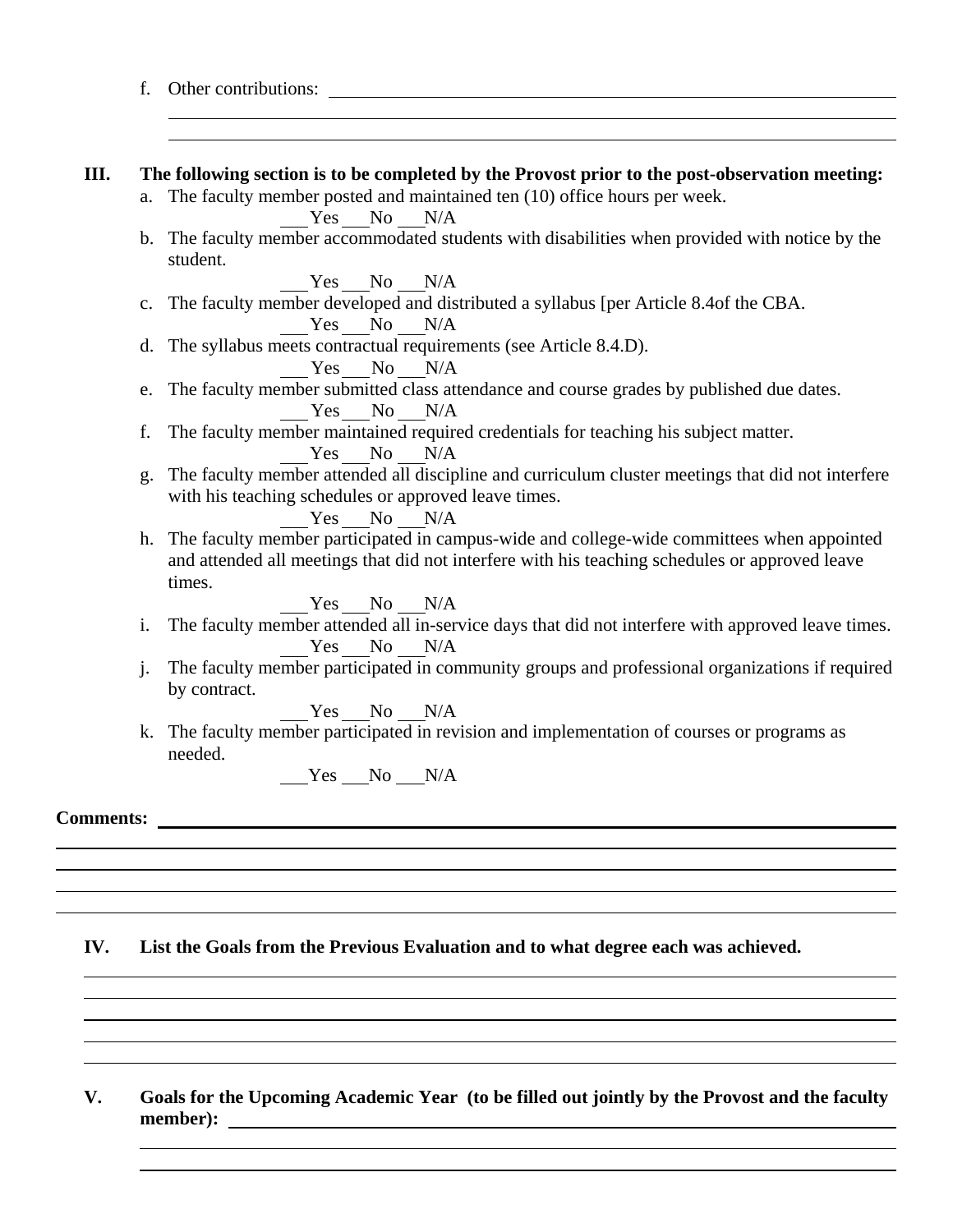- **VI. Formal Classroom Observation (to be conducted by the supervising Provost or designee) The faculty member:**
	- a. Communicated enthusiastically about the subject matter.

 $Yes$  No N/A

- b. Communicated clearly.  $Yes$  No N/A
- c. Presented course content effectively.  $Yes$  No  $N/A$
- d. Demonstrated knowledge of the subject. Yes No N/A
- e. Related the assignments and course activities to course outcomes.  $Yes$  No  $N/A$
- f. Was well prepared and organized.  $Yes$  No N/A
- g. Encouraged student participation.  $Yes$  No N/A
- h. Treated students with respect.  $Yes$  No  $N/A$

**Comments:** 

### **VII. Based upon this evaluation, I consider the faculty member's overall performance to be:**

- a. Outstanding
- b. Satisfactory
- c. Acceptable, but some improvement needed (complete section below)
- d. Unsatisfactory (complete section below)

#### **Comments:**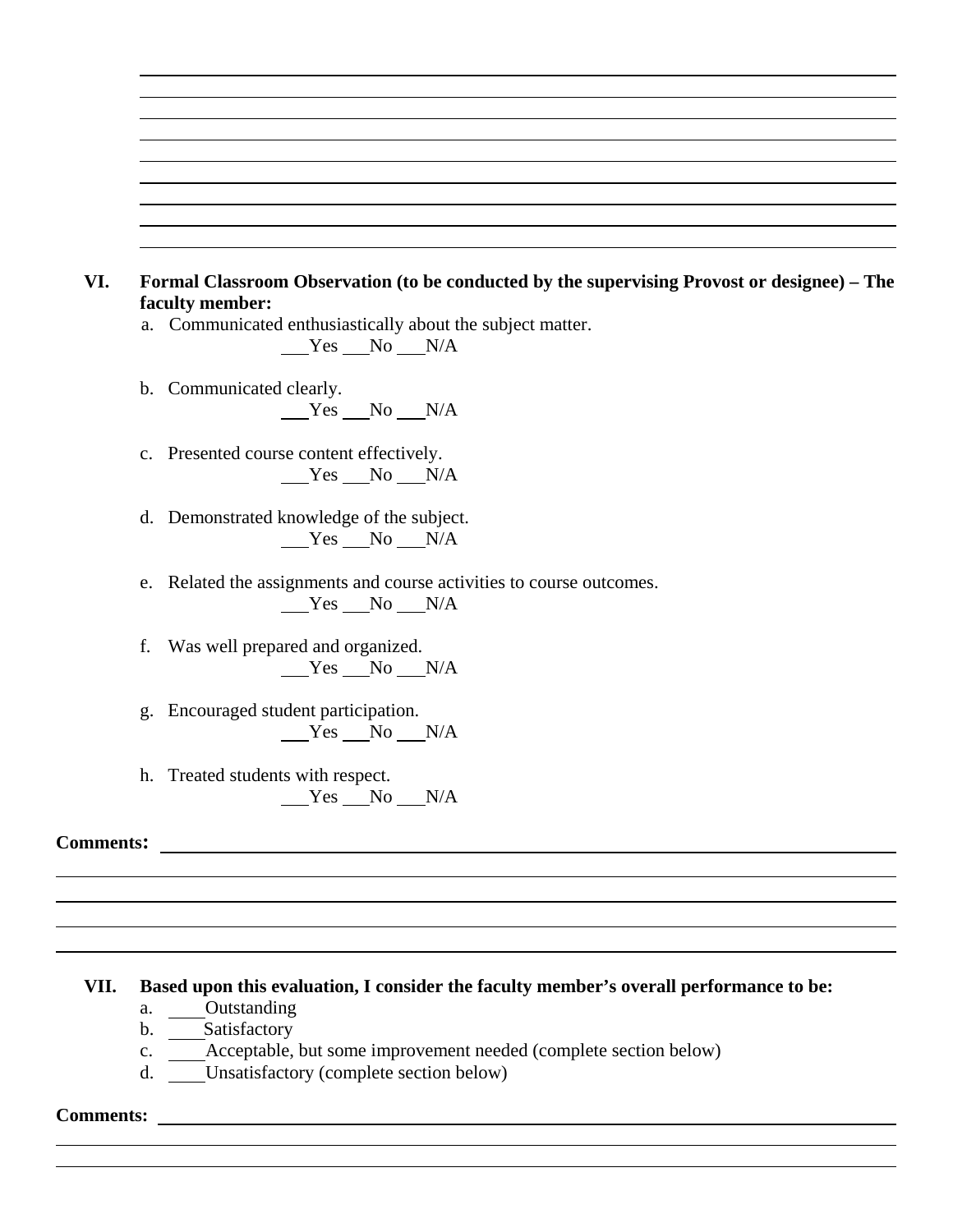|                        | VIII. Plan of Action:<br>a. Time-frame set for determining improvement.                                |                             |  |  |  |  |  |
|------------------------|--------------------------------------------------------------------------------------------------------|-----------------------------|--|--|--|--|--|
|                        |                                                                                                        |                             |  |  |  |  |  |
|                        | b. Possible outcomes and recommendations if no improvement is seen within the allotted time<br>period. |                             |  |  |  |  |  |
|                        |                                                                                                        |                             |  |  |  |  |  |
|                        |                                                                                                        |                             |  |  |  |  |  |
|                        |                                                                                                        |                             |  |  |  |  |  |
| Supervisor's Signature |                                                                                                        | <b>Faculty Signature</b>    |  |  |  |  |  |
|                        | <b>Supervisor's Printed Name</b>                                                                       | <b>Faculty Printed Name</b> |  |  |  |  |  |
| Date                   |                                                                                                        | Date                        |  |  |  |  |  |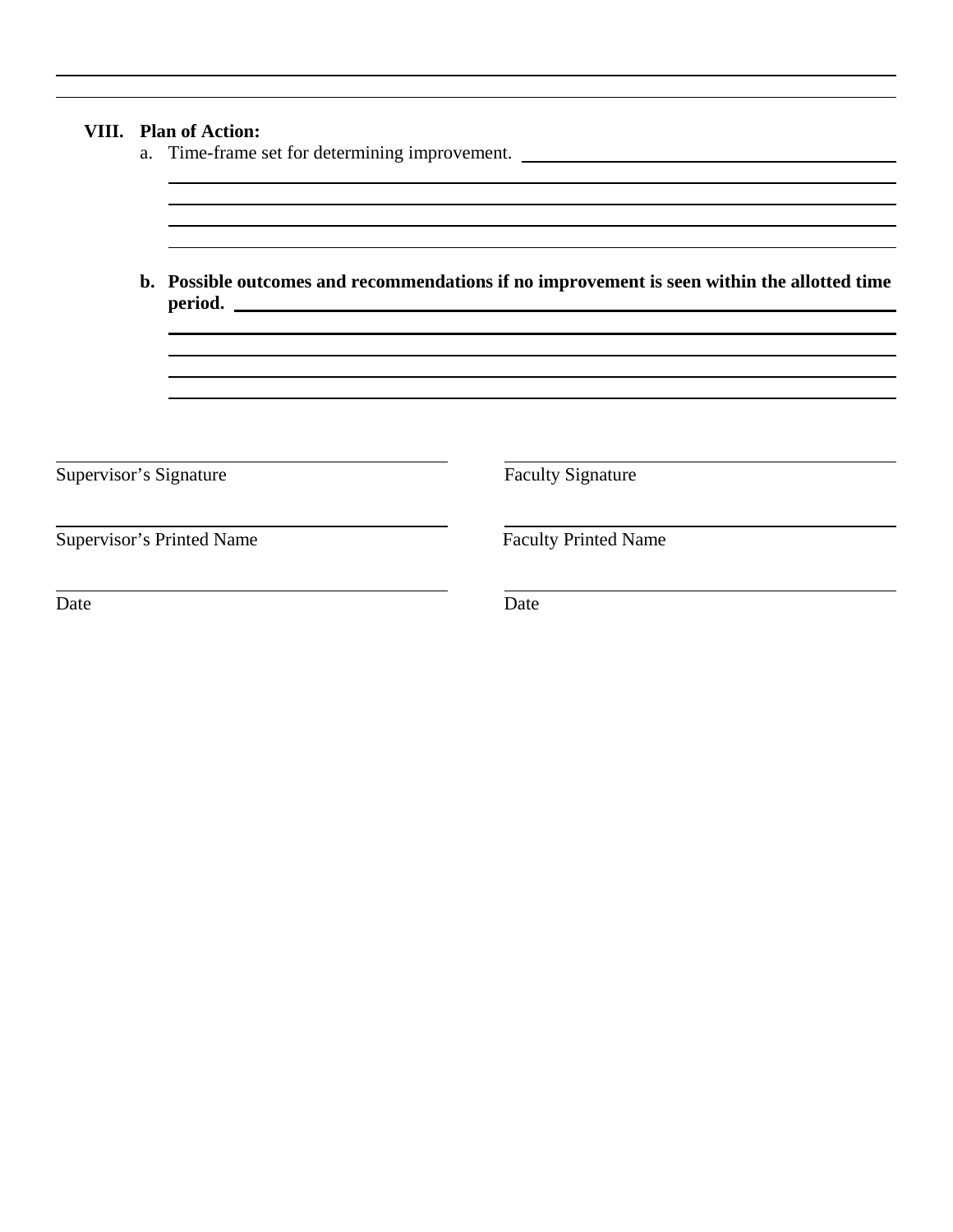# **APPENDIX L**

# **Librarian Evaluation Performance Review Form**

|    | Name                                                                                                                                                                                                                                   |     |                |                                                                                                 |
|----|----------------------------------------------------------------------------------------------------------------------------------------------------------------------------------------------------------------------------------------|-----|----------------|-------------------------------------------------------------------------------------------------|
|    |                                                                                                                                                                                                                                        |     |                |                                                                                                 |
|    |                                                                                                                                                                                                                                        |     |                |                                                                                                 |
|    | Hire Date                                                                                                                                                                                                                              |     |                | Tenure Yes No Performance Review Date                                                           |
|    | I. Library faculty member Self-Evaluation:<br>scheduled Librarian performance review.                                                                                                                                                  |     |                | The faculty member is responsible for completing and submitting this section prior to the       |
|    |                                                                                                                                                                                                                                        |     |                | a. Maintained required work hours scheduled by the library faculty and the supervising Provost. |
|    | A. Fall Term<br>B. Spring Term<br>C. Summer Term<br>$\begin{array}{r} \n\text{Yes} \quad \text{No} \quad \text{N/A} \\ \hline \text{Yes} \quad \text{No} \quad \text{N/A} \\ \text{Yes} \quad \text{No} \quad \text{N/A}\n\end{array}$ |     |                |                                                                                                 |
|    |                                                                                                                                                                                                                                        |     |                |                                                                                                 |
|    |                                                                                                                                                                                                                                        |     |                |                                                                                                 |
|    |                                                                                                                                                                                                                                        |     |                | b. Attended required scheduled in-service activities except when on approved leave.             |
|    |                                                                                                                                                                                                                                        |     |                |                                                                                                 |
|    | A. Fall Term $\begin{array}{c c}\nXes & No & N/A \\ \hline\nB. & Spring Term & & Yes & No & N/A\n\end{array}$                                                                                                                          |     |                |                                                                                                 |
|    | c. Participated in collection development and maintenance.                                                                                                                                                                             |     |                |                                                                                                 |
|    |                                                                                                                                                                                                                                        |     |                |                                                                                                 |
|    |                                                                                                                                                                                                                                        |     |                |                                                                                                 |
|    | C. Summer Term $Y_{\text{res}}$ $N_0$ $N/A$                                                                                                                                                                                            |     |                |                                                                                                 |
|    | college or academic-related commitment.                                                                                                                                                                                                |     |                | d. Attended all cluster meetings unless on approved leave or fulfilling a previously scheduled  |
|    |                                                                                                                                                                                                                                        |     |                |                                                                                                 |
|    | A. Fall Term $\begin{array}{c c}\n\text{Yes} & \text{No} & \text{N/A} \\ \hline\n\text{B. Spring Term} & \text{Yes} & \text{No} & \text{N/A}\n\end{array}$                                                                             |     |                |                                                                                                 |
|    | approved leave.                                                                                                                                                                                                                        |     |                | e. Attended all required scheduled district-wide, campus-wide and area meetings unless on       |
|    | A. Fall Term                                                                                                                                                                                                                           | Yes | N <sub>o</sub> | N/A                                                                                             |
|    | B. Spring Term                                                                                                                                                                                                                         | Yes | No             | N/A                                                                                             |
|    | C. Summer Term                                                                                                                                                                                                                         | Yes | No             | N/A                                                                                             |
| f. | Provided library services to students in a professional manner.                                                                                                                                                                        |     |                |                                                                                                 |
|    | A. Fall Term                                                                                                                                                                                                                           | Yes | N <sub>o</sub> | N/A                                                                                             |
|    | B. Spring Term                                                                                                                                                                                                                         | Yes | N <sub>o</sub> | N/A                                                                                             |
|    |                                                                                                                                                                                                                                        | Yes | No             |                                                                                                 |

A. Fall Term B. Spring Term Yes Yes No N/A No N/A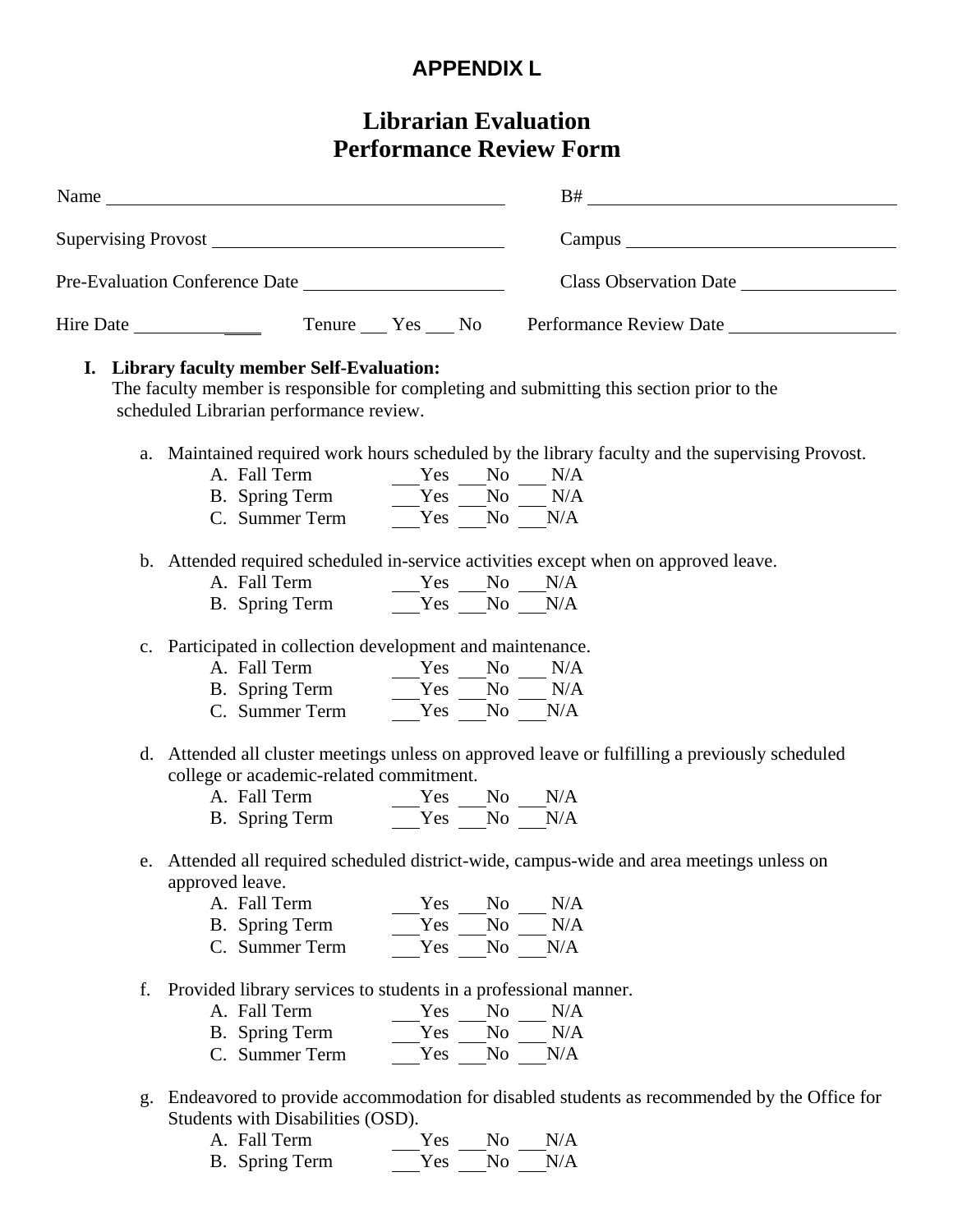C. Summer Term Yes No N/A

h. Attended graduation unless excused or on approved leave.

| A. Fall Term   | Yes | $N_{\Omega}$ | N/A |
|----------------|-----|--------------|-----|
| B. Spring Term |     | Yes No       | N/A |

The following questions should be completed only if the library faculty is teaching a course or part of a course.

i. Distributed or posted the syllabus to students [per Article 8.4 of the CBA. by the end of the second week of class and submitted a copy to the supervising administrator or Provost.

- A. Fall Term Yes No N/A
- B. Spring Term C. Summer Term Yes Yes No N/A No N/A
- j. Attended all scheduled classes except when on approved leave.
	- A. Fall Term B. Spring Term Yes No N/A Yes No N/A
	- C. Summer Term Yes No N/A
- k. Participated in developing, revising and implementing a course.
	- A. Fall Term B. Spring Term C. Summer Term Yes No N/A Yes No N/A Yes No N/A

**By completing this section, I affirm that I have met the primary and other responsibilities as contained in the faculty contract.**

**Faculty signature** Print name Date

## **II. Library Faculty Development and Self-Assessment**

The library faculty member is responsible for completing this section prior to the scheduled Librarian performance review or by April 1st, whichever comes first. This section may be completed either on paper or using the Faculty Portfolio via Banner. Dates, minutes of college meetings and proof of attendance/CEUs may be required.

a. Campus, college, cluster or other BCC-related committees:

b. Community or professional projects: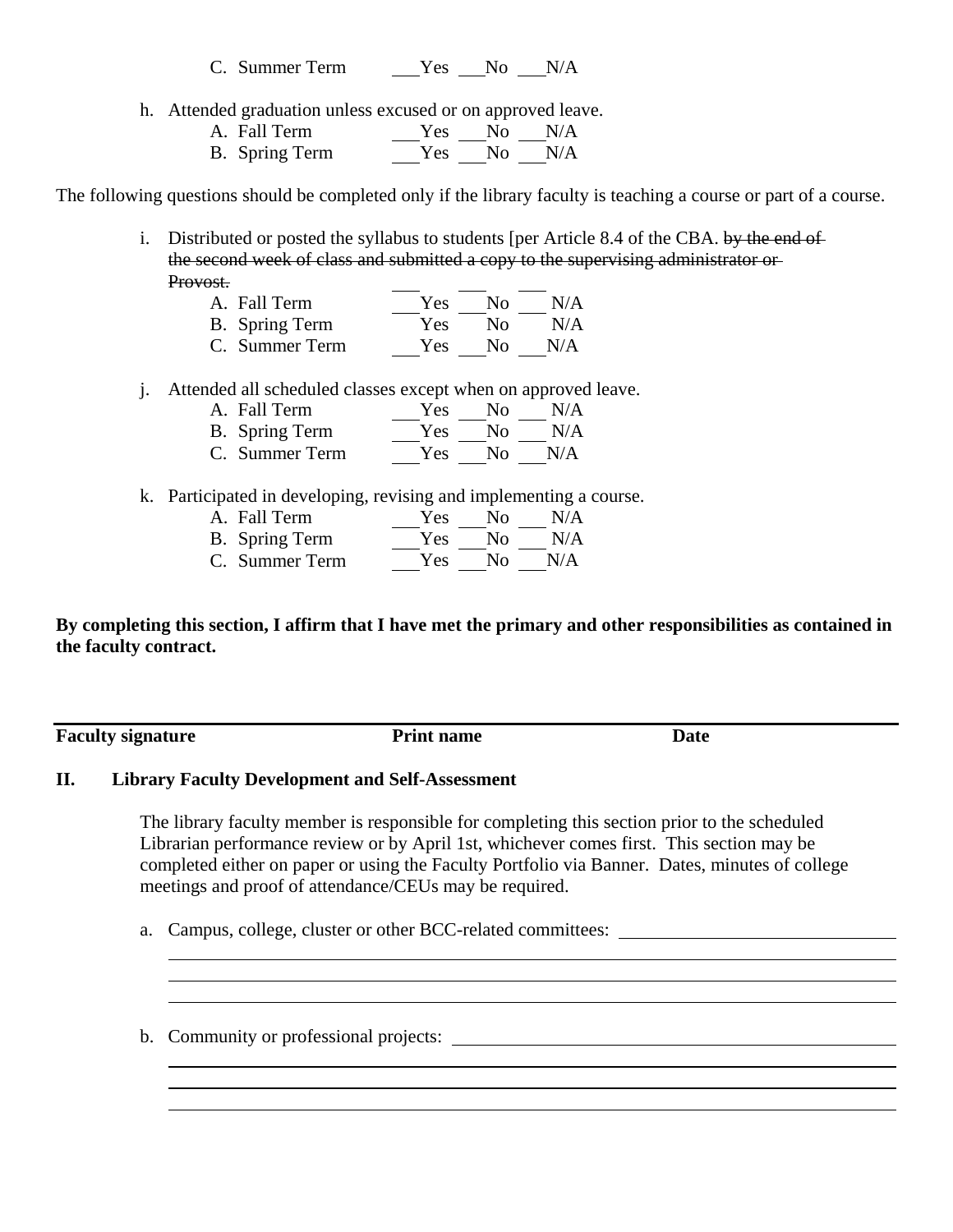c. Professional organizations, publications, or presentations of scholarly or professional work:

<u> 1989 - Johann Barbara, martxa alemaniar argametra (h. 1989).</u>

- d. Attendance at professional meetings, continuing education credits, graduate level courses:
- e. Instructional development such as enhanced teaching strategies, new course development, WIDS conversions, or curriculum revisions:
- f. Other contribution:
- **III. The following section is to be completed by the supervising Provost or designee prior to the postobservation meeting:**
	- **a.** The faculty member posted and maintained scheduled hours as required for maintenance of library coverage during posted hours within limitations specified by the contract and as approved by the supervising Provost or designee.

 $Yes$  No N/A

- **b.** The faculty member maintained required credentials for his subject matter.  $Yes$  No N/A
- **c.** The faculty member attended all discipline and curriculum cluster meetings that did not interfere with his teaching schedules or approved leave times. Yes No N/A
- **d.** The faculty member participated in campus-wide and college-wide committees when appointed and attended all meetings that did not interfere with his library coverage schedules or approved leave times.

Yes No N/A

- **e.** The faculty member attended all in-service days that did not interfere with approved leave times.  $Yes$  No  $N/A$
- **f.** The faculty member participated in revision of collections and implementation of new information technology materials.

 $Yes$  No  $N/A$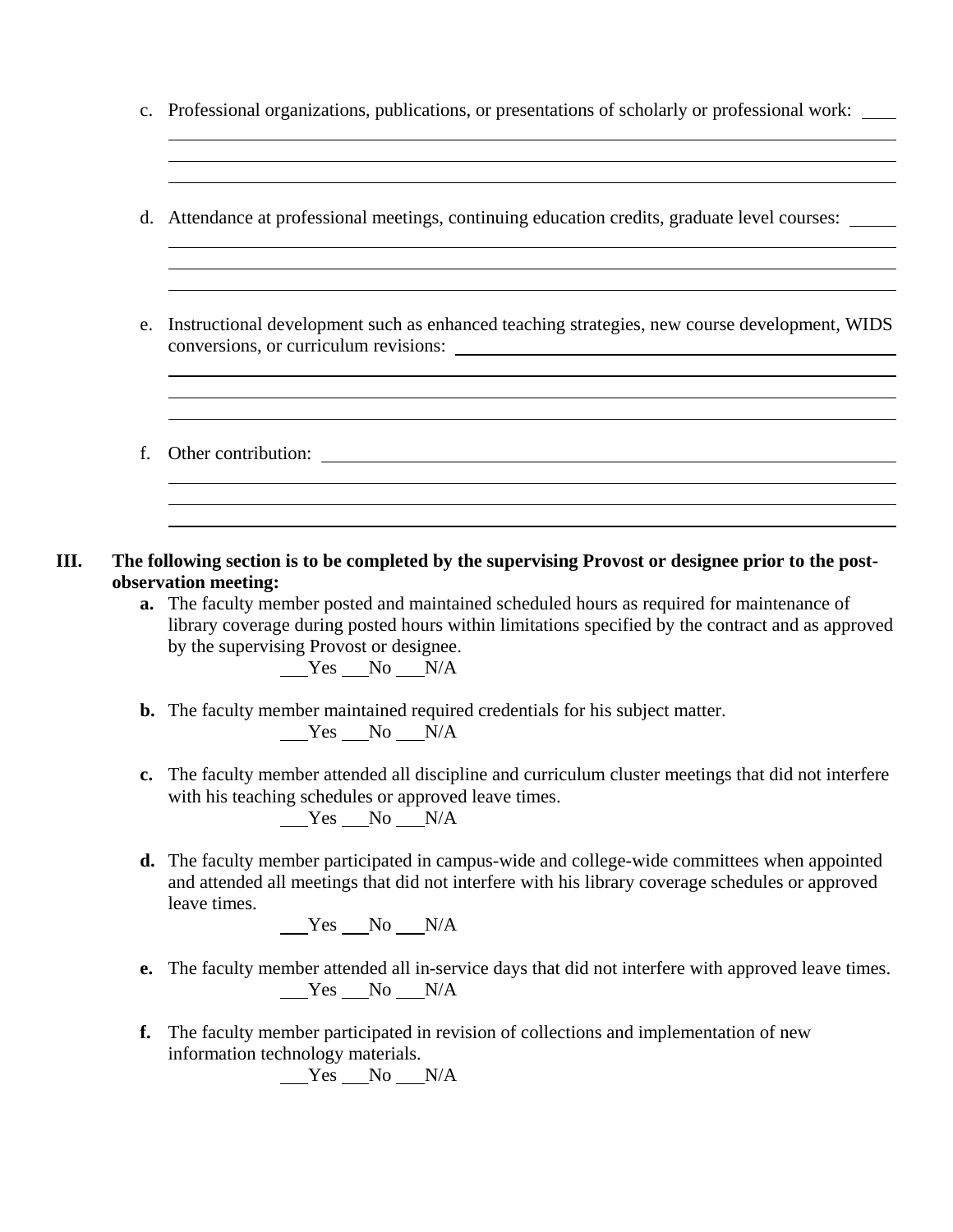| IV. |               | List the Goals from the Previous Evaluation and to what degree each was achieved.                                        |
|-----|---------------|--------------------------------------------------------------------------------------------------------------------------|
|     |               |                                                                                                                          |
|     |               |                                                                                                                          |
|     |               |                                                                                                                          |
|     |               |                                                                                                                          |
|     |               |                                                                                                                          |
|     |               |                                                                                                                          |
|     |               |                                                                                                                          |
|     |               |                                                                                                                          |
|     |               |                                                                                                                          |
|     |               |                                                                                                                          |
|     |               |                                                                                                                          |
|     |               |                                                                                                                          |
|     |               |                                                                                                                          |
|     |               |                                                                                                                          |
|     |               |                                                                                                                          |
|     |               |                                                                                                                          |
|     |               |                                                                                                                          |
|     |               |                                                                                                                          |
| V.  |               | Goals for the Upcoming Academic Year (to be filled out jointly by the Provost and the faculty                            |
|     |               |                                                                                                                          |
|     |               |                                                                                                                          |
|     |               |                                                                                                                          |
|     |               |                                                                                                                          |
| VI. |               | Formal Observation (to be conducted by the supervising Provost or designee) - The library<br>faculty member:             |
|     |               | a. Was enthusiastic during presentations to the students                                                                 |
|     |               | $Yes$ No $N/A$                                                                                                           |
|     |               |                                                                                                                          |
|     |               | <b>b.</b> Accommodated students with disabilities when provided with notice by the student and the OSD<br>$Yes$ No $N/A$ |
|     | $c_{\bullet}$ | Demonstrated knowledge of the library facilities<br>$Yes$ No $N/A$                                                       |
|     |               | d. Demonstrated knowledge of information science<br>$Yes$ No $N/A$                                                       |
|     | e.            | Demonstrated knowledge of the library technologies immediately available to students<br>$Yes$ No $N/A$                   |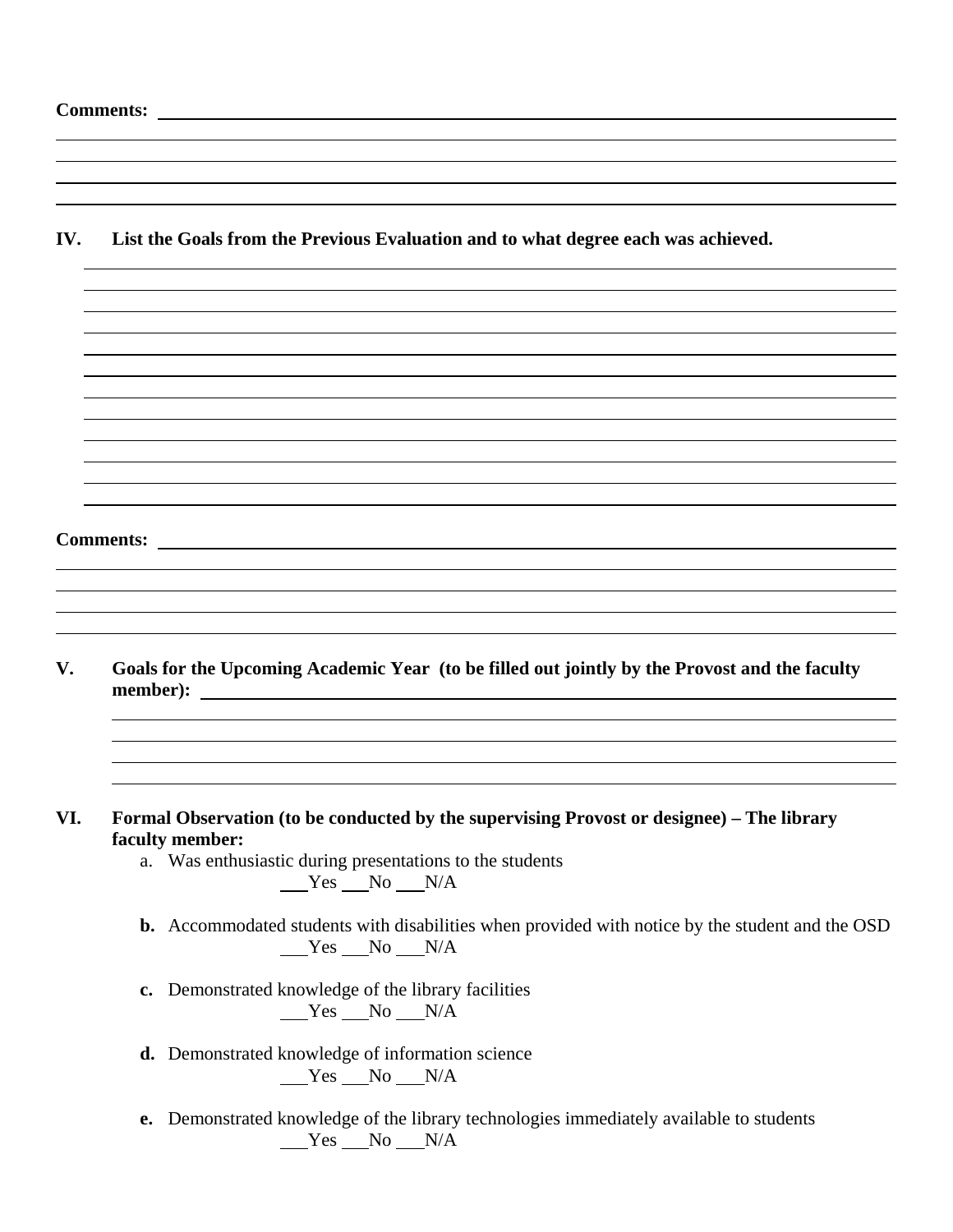- **f.** Used germane and clearly understood handouts, multimedia presentations or other materials  $Yes$  No  $N/A$
- **g.** Answered students' questions clearly  $Yes$  No  $N/A$
- **h.** Made the orientation or activity relevant to the students' needs  $Yes$  No  $N/A$
- i. Communicated clearly  $Yes$  No N/A
- j. Was well prepared and organized  $Yes$  No N/A
- k. Treated students with respect  $Yes$  No N/A

**Comments:** 

## **VII. Based upon this evaluation, I consider the library faculty member's overall performance to be:**

- a. Outstanding
- b. Satisfactory
- c. Acceptable, but some improvement needed (complete section below)
- d. Unsatisfactory (complete section below)

**Comments:** 

## **VIII. Plan of Action:**

a. Time-frame set for determining improvement.

b. Possible outcomes and recommendations if no improvement is seen within the allotted time period.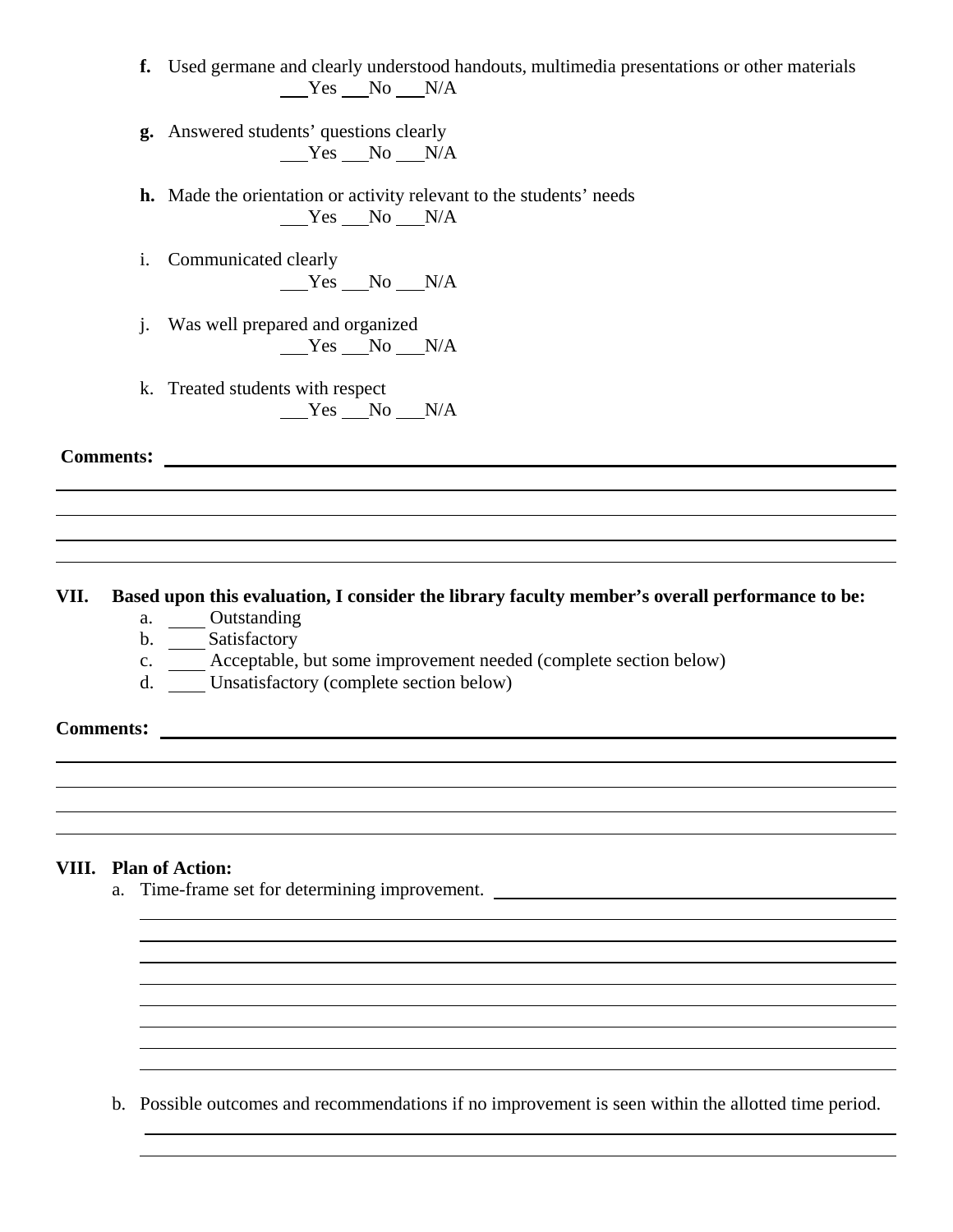| Supervisor's Signature |  |
|------------------------|--|
|------------------------|--|

Library Faculty Signature

Supervisor's Printed Name Library Faculty Printed Name

Date Date Date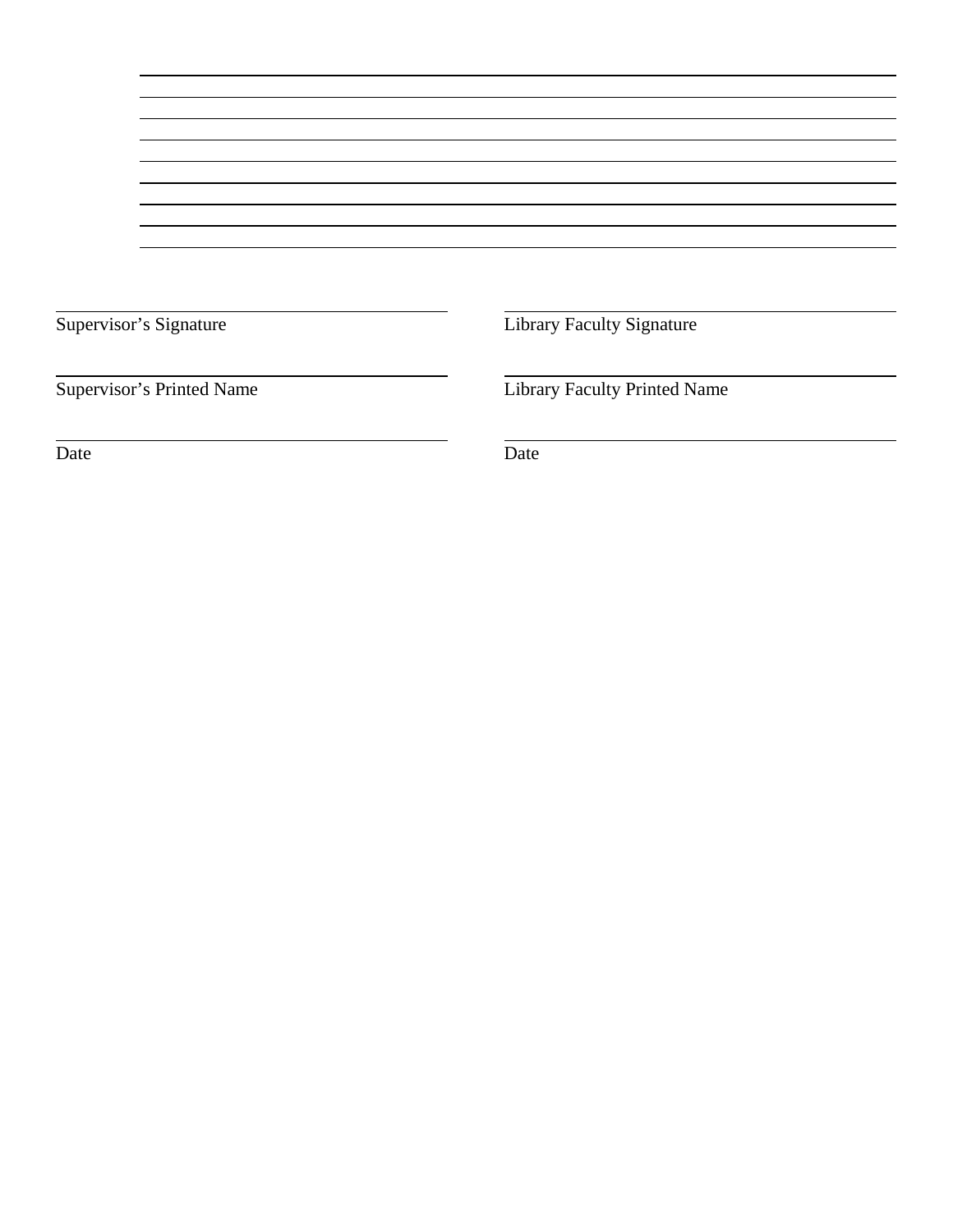# **APPENDIX M**

# **Student Course Opinion Form**

This questionnaire will provide you the opportunity to express how you believe your instructor has performed in some aspects of teaching. Completion of this form will NOT affect your grade. PLEASE DO NOT SIGN YOUR NAME.

Please mark one response for each of the following statements.

SA = Strongly Agree, A = Agree, D = Disagree, SD = Strongly Disagree, NA = Not Observable/Not Applicable

## Competency and clarity: SA A D SD NA

| Instructor provided a syllabus that clearly presented grading policies<br>and procedures.                                    |  |  |
|------------------------------------------------------------------------------------------------------------------------------|--|--|
| 2. The instructor followed the stated syllabus.                                                                              |  |  |
| 3. The instructor used class time well.                                                                                      |  |  |
| Instructor presentations were well organized.<br>4.                                                                          |  |  |
| The instructor explained the material in a clear manner.<br>5.                                                               |  |  |
| The instructor's use of examples helped to get points across in class.<br>6.                                                 |  |  |
| The instructor demonstrated a thorough knowledge of the subject.<br>7.                                                       |  |  |
| Instructor created an atmosphere in which students felt free to ask<br>8.<br>questions and participate in class discussions. |  |  |

Fairness and diligence: SA A D SD NA

| 9. Instructor graded according to the syllabus.                                                                     |  |
|---------------------------------------------------------------------------------------------------------------------|--|
| 10. Course work (tests, assignments, portfolios, essays, laboratories, etc.)<br>related to the goals of the course. |  |
| 11. The instructor's methods of evaluating me were fair.                                                            |  |
| 12. Graded assignments were returned in a timely manner.                                                            |  |
| 13. The instructor offers specific suggestions for improving my work.                                               |  |

## Life Skills: SA A D SD NA

| 14. The course fostered intellectual curiosity.                   |  |  |  |
|-------------------------------------------------------------------|--|--|--|
| 15. Knowledge gained in this course will benefit me in real life. |  |  |  |
| 16. I gained a strong understanding of concepts in this field.    |  |  |  |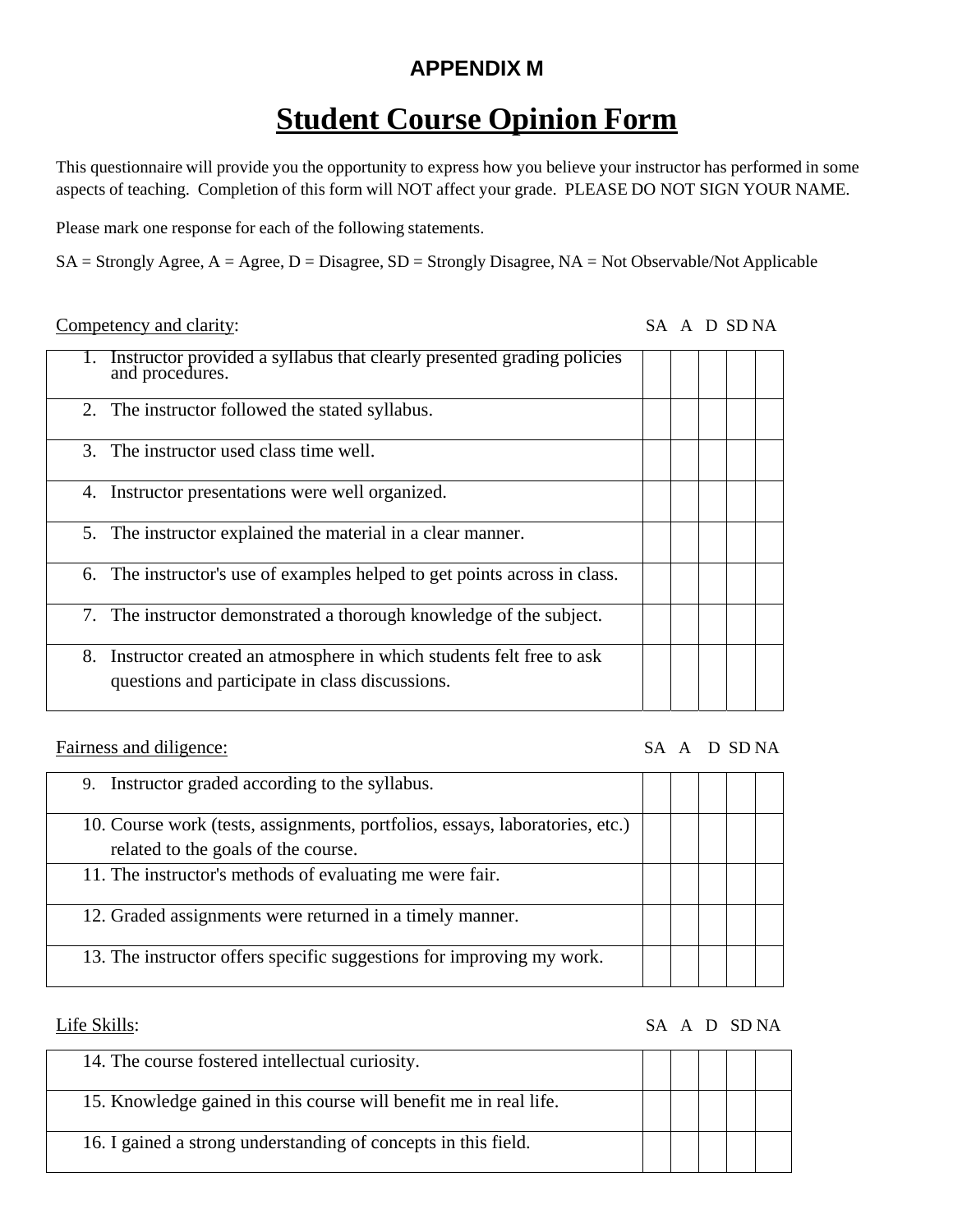| 17. Instructor was available to consult with students during posted office |  |  |  |
|----------------------------------------------------------------------------|--|--|--|
| hours.                                                                     |  |  |  |
|                                                                            |  |  |  |

| <b>Required Materials:</b>                                   | SA A D SDNA |  |  |
|--------------------------------------------------------------|-------------|--|--|
| 18. Required textbook and materials were used in the course. |             |  |  |

| Laboratory:                                                             |  | SA A D SDNA |  |
|-------------------------------------------------------------------------|--|-------------|--|
| 19. Instructor provided adequate safety protocols with regards to       |  |             |  |
| laboratory activities.                                                  |  |             |  |
| 20. The laboratory activities promoted understanding of course content. |  |             |  |
| 21. Equipment used in the lab was adequate and reliable.                |  |             |  |

## Comments:

If there are any other items you would like to share, please do so in the following space.

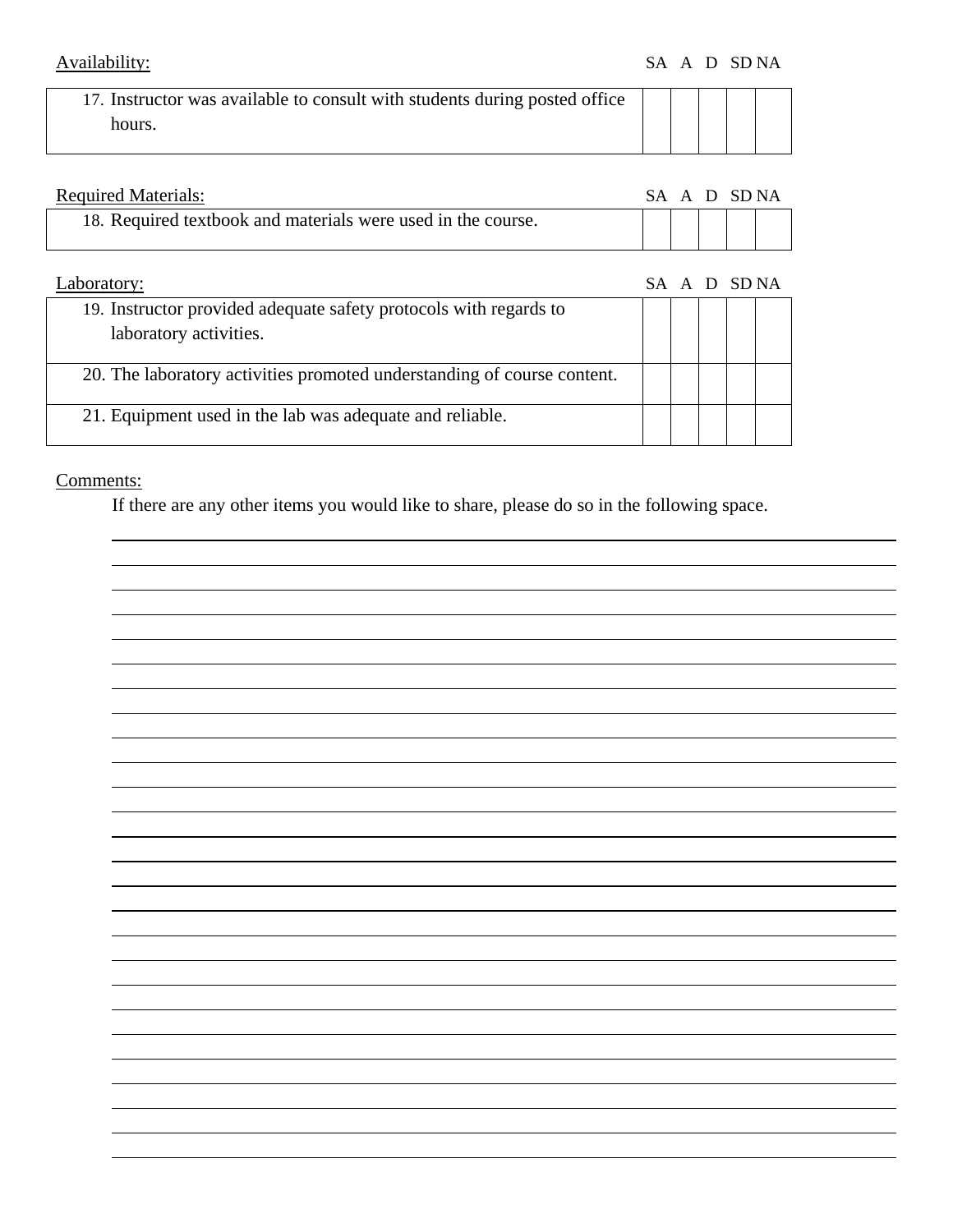## **APPENDIX N**

### **CONTINUING CONTRACT**

| Category 1: Commitment to the College                                                           |
|-------------------------------------------------------------------------------------------------|
| Membership on a college-wide, or campus committee                                               |
| Membership on an advisory committee for the college                                             |
| Successful completion of a workshop offered through the college                                 |
| Successful delivery of a workshop                                                               |
| Development of a new program of study                                                           |
| Development of a new course offering                                                            |
| Revising a course plan                                                                          |
| Converting a course to WIDS format                                                              |
| Completing a project for the department                                                         |
| Writing a grant proposal for program improvement or new equipment                               |
| Serving as a mentor for one year in the New Faculty Mentoring Program                           |
| Mentoring a College Success Skills student                                                      |
| Volunteer in the Learning Lab                                                                   |
| Organizing a campus or college-wide conference                                                  |
| Developing/marketing new programs and services                                                  |
| Successful completion of a college course from a regionally accredited college/university       |
| Converting a pre-existing course to Hybrid or Online format according to established guidelines |
| Faculty sponsorship of a student organization                                                   |
| Participating on an articulation committee                                                      |
| Other as approved by the Provost                                                                |
|                                                                                                 |

Category 2: Commitment to Our Profession

Obtaining continuing education credits, meeting professional certification/licensure requirements

Attending a workshop, seminar, webinar or professional meeting to advance knowledge in the career field

Presenting a paper or being a panel member at a professional conference/meeting

Publication of a scholarly or research paper on a profession‐related subject in a refereed journal or textbook

Presenting artwork at a juried art show or performing in a public recital (documented)

Writing critical review of a musical or theatrical performance, book review or other art work for publication in a newspaper, magazine or professional journal

Participating in a discipline‐related professional organization

Completing a profession‐related project

Organizing a profession‐related conference

Successful completion of a college course from a regionally accredited college/university

Converting a preexisting course to Hybrid or Online format according to established guidelines

Teach an upper division course or graduate course at the University level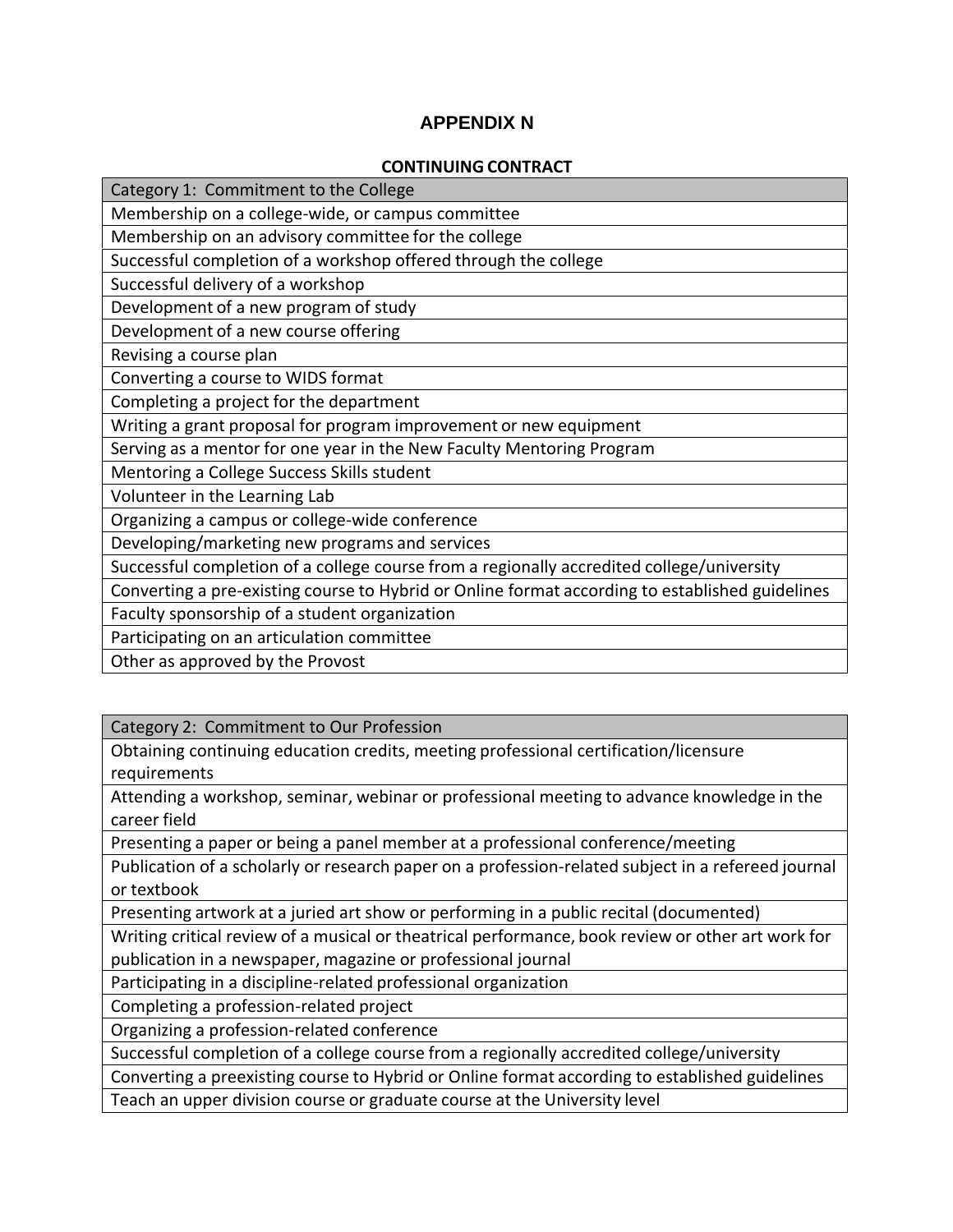Participation in an articulation committee

Other as approved by the Provost

Category 3: Commitment to the Community

Organizing a college sponsored community event

Membership on an advisory committee for a non‐profit organization

A minimum of 20 hours of community service/volunteer time with any non-profit, government organization or student related activity (must be documented)

Obtaining training and certification to assist with community needs

Participation in community education events

Other as approved by the Provost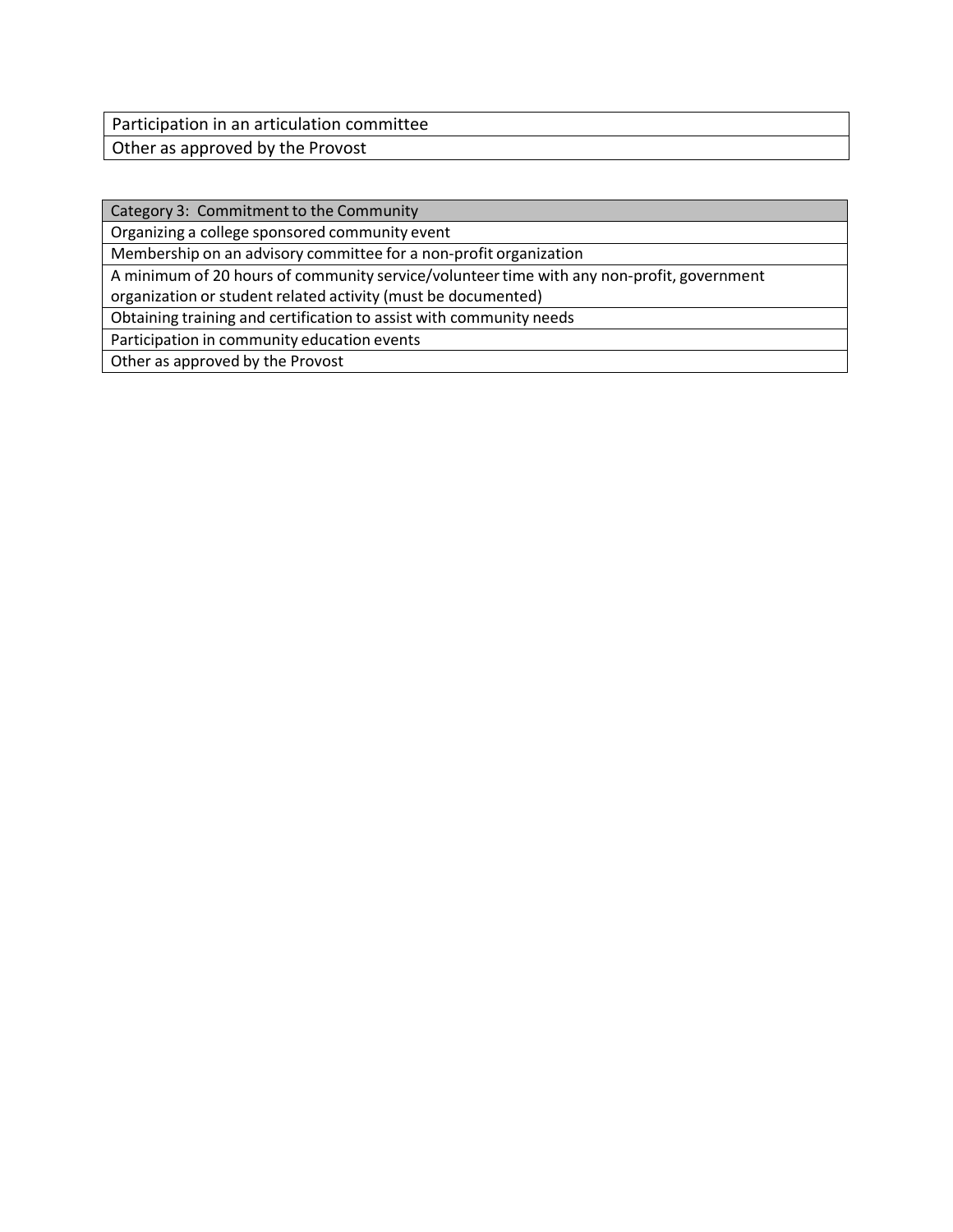# **APPENDIX O**

## *Rank Change Checklist*

Committee Member (print name):\_\_\_\_\_\_\_\_\_\_\_\_\_\_\_\_\_\_\_\_\_\_\_\_\_\_\_\_\_\_\_\_Date:

|      |                                                                                  | 3-Acceptable<br>4 - Satisfactory<br>5 - Exemplary | 1-No evidence provided       | Significant, Continuing<br>Contributions and/or Participation<br>Score as follows:<br>2 - Minimal contributions, either not significant or<br>not continual during time interval |                                                                       |                                            |          |                        |
|------|----------------------------------------------------------------------------------|---------------------------------------------------|------------------------------|----------------------------------------------------------------------------------------------------------------------------------------------------------------------------------|-----------------------------------------------------------------------|--------------------------------------------|----------|------------------------|
| Name | years<br>"Satisfactory" in at least 2<br>evaluations in past 5<br>[check if YES] | Committee work                                    | Community groups or projects | memberships, grant writing,<br>profession<br>(conference presentations,<br>publishing, organization<br>Contributions to<br>etc.)                                                 | Participation in professional<br>Development Activities<br>[required] | Two peer recommendations<br>[check if YES] | Approved | <b>Not</b><br>Approved |
|      |                                                                                  | [two of the three are required]                   |                              |                                                                                                                                                                                  | [Check One]                                                           |                                            |          |                        |
| 1.   |                                                                                  |                                                   |                              |                                                                                                                                                                                  |                                                                       |                                            |          |                        |
| 2.   |                                                                                  |                                                   |                              |                                                                                                                                                                                  |                                                                       |                                            |          |                        |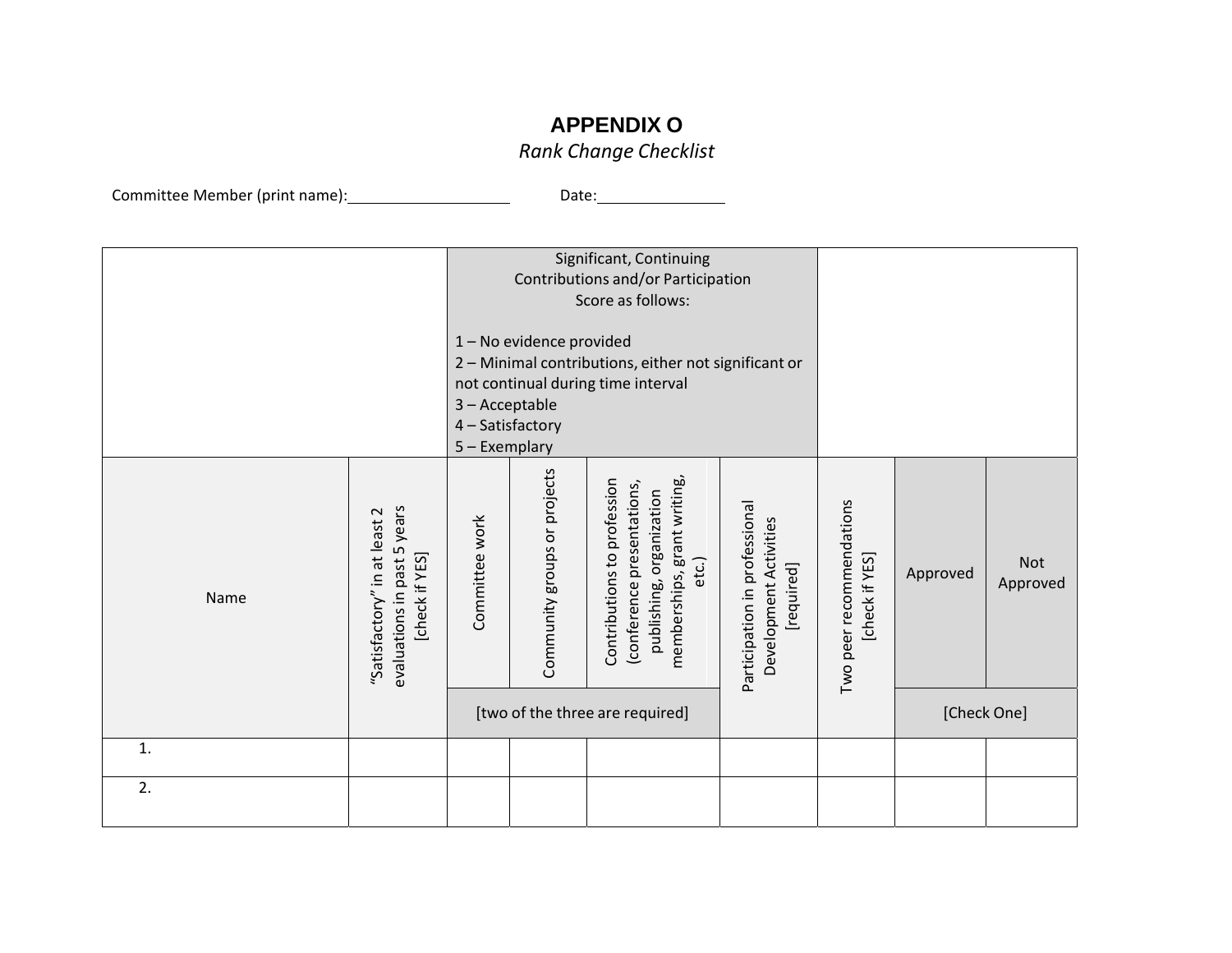## **APPENDIX 0**

*Change in Rank Application*

|                                                              |                                                                                                             | Campus: |
|--------------------------------------------------------------|-------------------------------------------------------------------------------------------------------------|---------|
|                                                              |                                                                                                             |         |
|                                                              |                                                                                                             |         |
|                                                              |                                                                                                             |         |
| Select the Rank for which you are applying:                  |                                                                                                             |         |
| Assistant Professor                                          |                                                                                                             |         |
| Associate Professor                                          |                                                                                                             |         |
| Professor                                                    |                                                                                                             |         |
|                                                              |                                                                                                             |         |
|                                                              | Instructions: Per Section 11.4 of the Faculty Contract, five criteria must be met for rank change:          |         |
| (1) Minimum years of service and/or education qualifications |                                                                                                             |         |
| (2) Satisfactory performance                                 |                                                                                                             |         |
|                                                              | $\{0\}$ Classificated a set of the control of the set of the Calledge Distribution and $\{1\}$ Construction |         |

(3) Significant continuing contributions to the College, Discipline, and/or Community

(4) Ongoing professional development

(5) Peer recommendation

To apply for rank change, complete and submit this application, along with a portfolio of evidence to the Tenure and Professional Development Committee.

For criteria #1, submit this application to Human Resources for minimum qualifications verification. This application must be signed and dated by Human Resources on page 2.

For criteria #2, submit this application to your campus Provost for satisfactory performance verification. This application must be signed and dated by your campus Provost on page 3. Include copies of two signed and dated Performance Enhancement Conference Summary forms in your portfolio.

For criteria #3, submit evidence of significant continuing contributions to two or more of the following: the College, the Discipline, or the Community. Evidence may include but is not limited to: (a) listings of college‐wide or discipline specific committee participation along with meeting minutes, (b) letters/certificates of recognition, presentation abstracts from conference programs, (c) full MLA or APA references of professional publications, (d) listing of professional memberships and activities, or (e) abstracts of grants submitted or awarded.

For criteria #4, submit certificates of completion, unofficial transcripts with explanation of what courses you took, agendas from conferences you attended, or a copy of your BCC training record limited to the time interval of this application.

For criteria #5, include two peer (may be inter‐disciplinary) recommendations.

The scoring guide to be used by the Tenure and Professional Development Committee is provided on page 4. Do not include a copy with your application.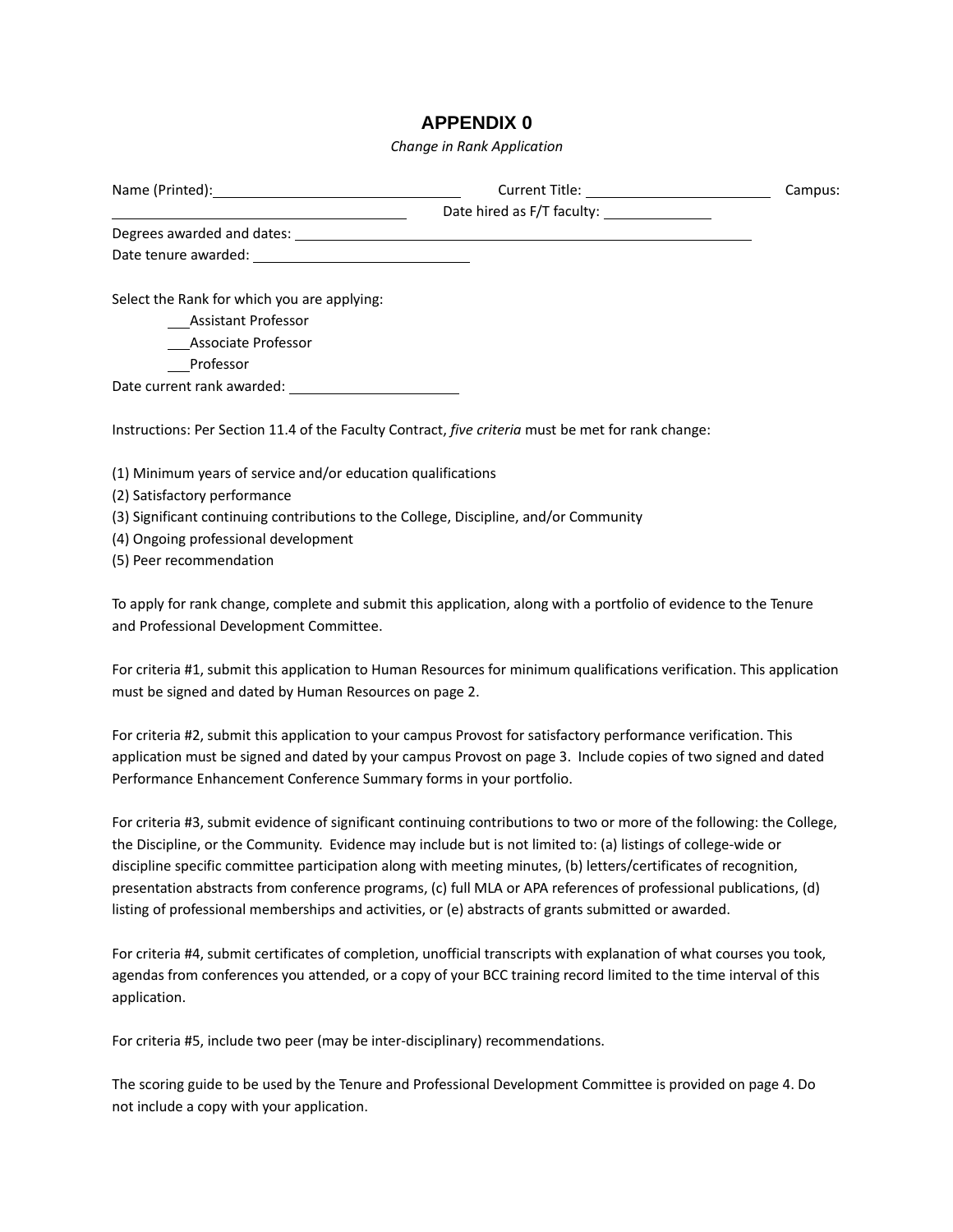1. Highlight the box on this chart that applies to your educational level and experience which qualifies you for a change in rank.

| <b>INSTRUCTOR</b>          | <b>ASSISTANT</b>           | <b>ASSOCIATE PROFESSOR</b> | <b>PROFESSOR</b>           |
|----------------------------|----------------------------|----------------------------|----------------------------|
|                            | <b>PROFESSOR</b>           |                            |                            |
| All non-tenured, full-time | Doctorate, upon award of   | Doctorate with 5 years     | Doctorate with 8 years     |
| faculty will hold the rank | tenure.                    | full-time faculty          | full-time faculty          |
| of Instructor.             |                            | experience at BCC.         | experience at BCC.         |
|                            | Master's +60, award of     | Master's +60 with 6 years  | Master's +60, with 9 years |
|                            | tenure, and 4 years full-  | full-time faculty          | full-time faculty          |
|                            | time faculty experience at | experience at BCC.         | experience at BCC.         |
|                            | BCC.                       |                            |                            |
|                            | Master's +30, or terminal  | Master's +30, or terminal  | Master's +30, or terminal  |
|                            | degree, award of tenure,   | degree, with 8 years full- | degree, with10 years full- |
|                            | and 5 years full-time      | time faculty experience at | time faculty experience at |
|                            | faculty experience at BCC. | BCC.                       | BCC.                       |
|                            | Master's degree, award of  | Master's degree, with 9    |                            |
|                            | tenure, and 6 or more      | years full-time faculty    |                            |
|                            | years full-time faculty    | experience at BCC.         |                            |
|                            | experience at BCC.         |                            |                            |
|                            | Bachelor's degree, award   |                            |                            |
|                            | of tenure, and 8 or more   |                            |                            |
|                            | years full-time faculty    |                            |                            |
|                            | experience at BCC.         |                            |                            |

- a. All degrees and hours must be from regionally accredited institutions or their equivalents.
- b. Up to ten years prior college-level or university-level faculty experience may be substituted for BCC faculty experience on a 2:1 ratio with every two‐years prior experience substituting for one year BCC experience.

Submit to Human Resources for verification of minimum qualifications requirements for rank change you are requesting. Request this application be returned to you upon verification.

#### HUMAN RESOURCES VERIFICATION:

I certify that this faculty member meets the minimum qualifications, highlighted above, required for the rank change requested.

|  | Human Resource Officer Signature: |  | Date: |
|--|-----------------------------------|--|-------|
|--|-----------------------------------|--|-------|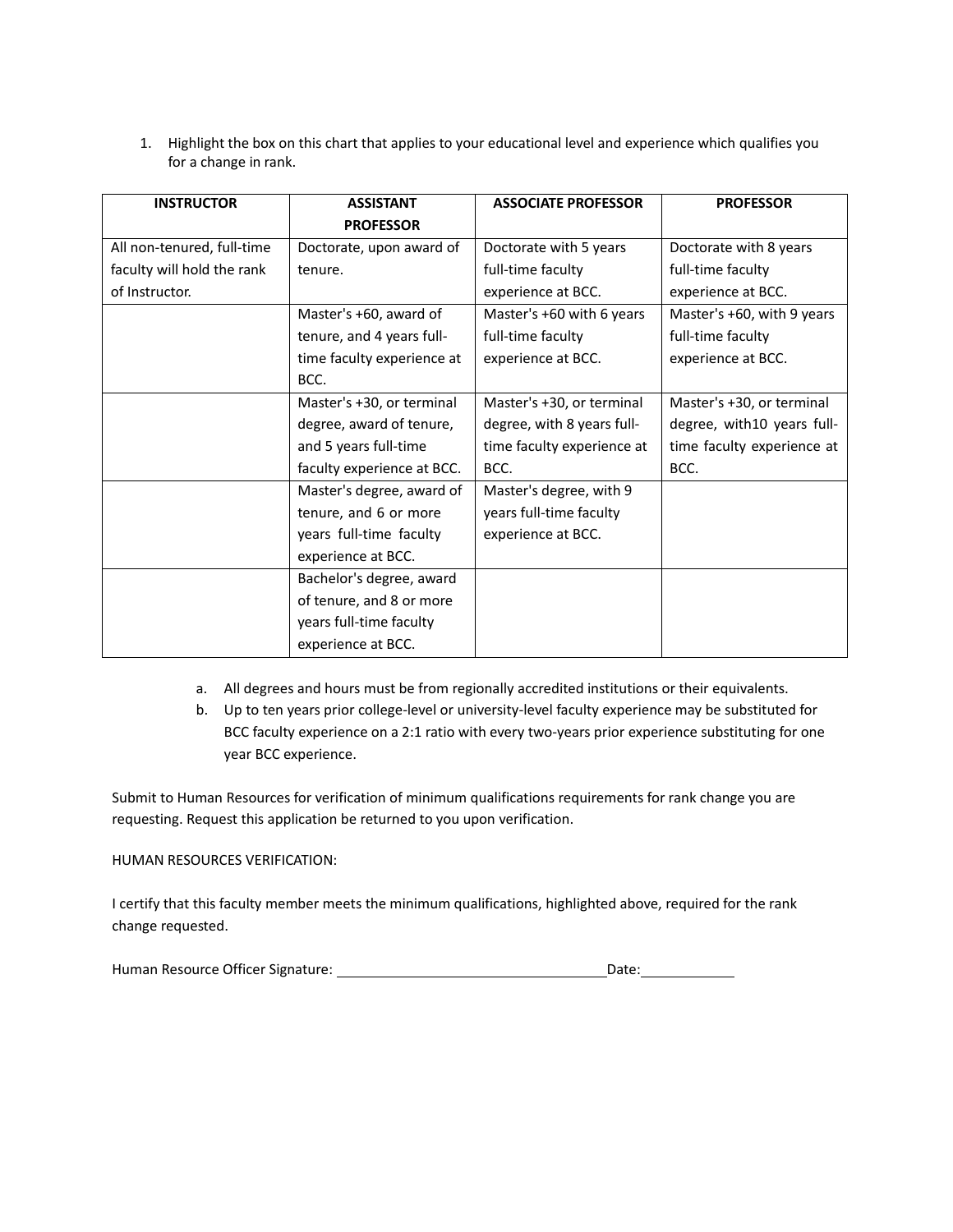2. Evaluations – You must have earned a "Satisfactory" or better on at least two evaluations in the previous five years, with a "Satisfactory" or better on the most recent evaluation. Submit this application to your Provost for verification of satisfactory performance. Request this application be returned to you upon verification.

#### PROVOST VERIFICATION:

I certify that this faculty member has earned a "Satisfactory" or better on at least two evaluations in the previous five years with a "Satisfactory" or better on the most recent evaluation.

Provost Signature: Date: Date: Date: Date: Date: Date: Date: Date: Date: Date: Date: Date: Date: Date: Date: D

APPLICATION CHECKLIST:

Please verify that each of the following is included in this application and the associated portfolio before submitting:

Signature from Human Resources

Signature from campus Provost

Copies of two signed and dated Performance Enhancement Conference Summary forms

Evidence of significant continuing contributions to two or more of the following: the College, the

Discipline, or the Community

Evidence of professional development

Two peer recommendations

FACULTY VERIFICATION:

I certify that to the best of my knowledge the contents of this application and portfolio are complete and accurate.

Faculty Signature: Date: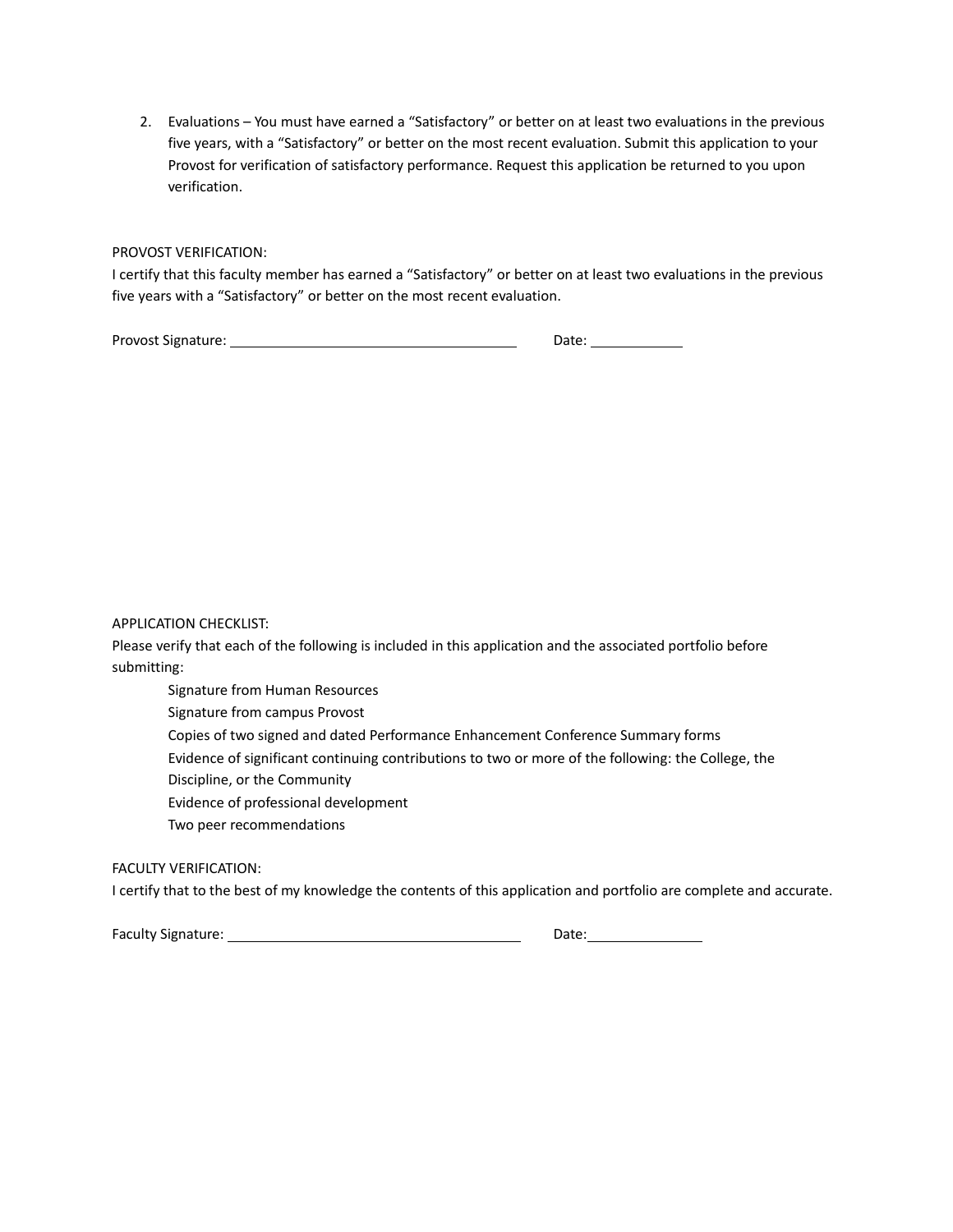# **APPENDIX O**

*Rank Change Checklist*

Committee Member (print name):\_\_\_\_\_\_\_\_\_\_\_\_\_\_\_\_\_\_\_\_\_\_\_\_\_\_\_\_\_\_\_\_Date:

|      |                                                                               | Contributions and/or Participation |                                                |                                                                                                                                                 |                                                                       |                                            |          |                        |
|------|-------------------------------------------------------------------------------|------------------------------------|------------------------------------------------|-------------------------------------------------------------------------------------------------------------------------------------------------|-----------------------------------------------------------------------|--------------------------------------------|----------|------------------------|
| Name | "Satisfactory" in at least 2 evaluations in past 5<br>[check if YES]<br>years | Committee work<br>[check if YES]   | Community groups or projects<br>[check if YES] | memberships, grant writing,<br>Contributions to profession<br>(conference presentations,<br>publishing, organization<br>[check if YES]<br>etc.) | Participation in professional Development<br>[required]<br>Activities | Two peer recommendations<br>[check if YES] | Approved | <b>Not</b><br>Approved |
|      |                                                                               |                                    |                                                | [two of the three are required]                                                                                                                 |                                                                       |                                            |          | [Check One]            |
| 1.   |                                                                               |                                    |                                                |                                                                                                                                                 |                                                                       |                                            |          |                        |
| 2.   |                                                                               |                                    |                                                |                                                                                                                                                 |                                                                       |                                            |          |                        |
| 3.   |                                                                               |                                    |                                                |                                                                                                                                                 |                                                                       |                                            |          |                        |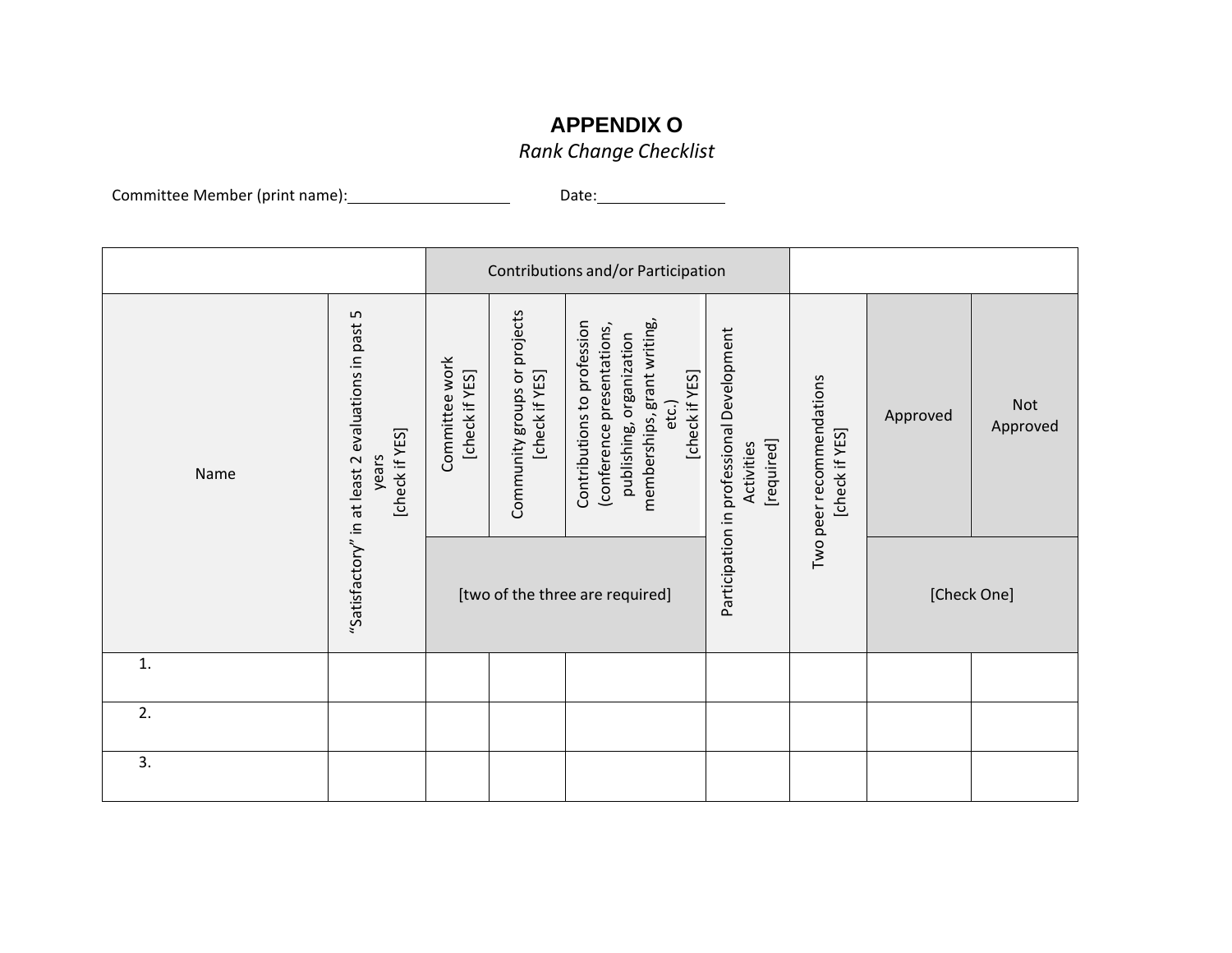## **APPENDIX P**

## **NOTICE OF INTENT TO IMPOSE DISCIPLINARY SANCTION**

This document shall serve as a written notice of proposed disciplinary action to be taken against: and is being provided to the above named person pursuant to Article 17.2 of the BCC/UFF‐Brevard Agreement 2012‐2015.

The proposed disciplinary action to be taken is (check one of the following)

\_Oral/Written Reprimand \_Reprimand

Suspension

Termination

This proposed disciplinary action is based on behavior that is considered to be in violation of *College Procedures and/or Policies.* Specifically, this is in reference to:

Pursuant to Article 17.2(B) (2), you have the right to respond to this notice of proposed discipline, in writing within 10 days of receipt herein before any disciplinary action can be taken. Furthermore, you have the right to union representation during any investigatory questioning that may reasonably be expected as a result of this proposed disciplinary action.

This action is subject to Article 16‐ Grievance and Arbitration of the EFSC/UFF‐Brevard 2012‐2015 Agreement.

Provost or Associate Provost

Date

*Receipt of this memorandum and the contents herein is hereby acknowledged:*

Faculty Signature

Date: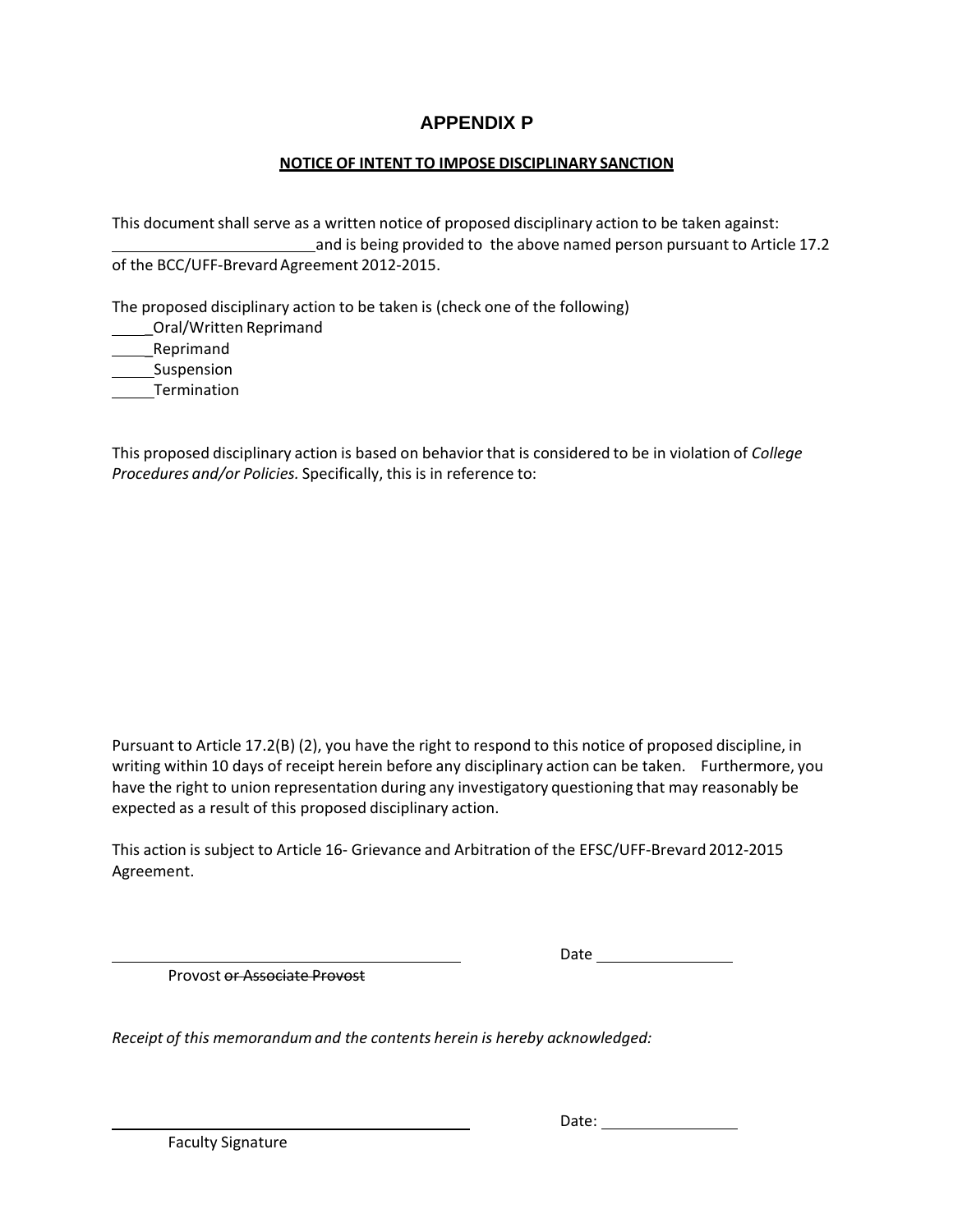1. By May 1 of the candidate's second year, the candidate must notify the supervising administrator of his/her intent to apply for tenure during the Fall Term of the third year or the Fall Term of the fourth year.

2. The candidate will be considered for tenure during the Spring Term of the third or fourth year of service to the College as determined by the candidate in his second year.

3. By October 1 of the Fall Term of the candidate's third or fourth year, the candidate must submit an application for tenure and an authorization for tenure committeesto review limited access files to the announced chair of the campus tenure committee (See TPD Handbook).

4. By January 10, of the Spring Term of the year of tenure consideration, the candidate must submit the tenure portfolio to the campus tenure committee chair.

5. By January 20, the supervising Administrator will acknowledge that the position for which the applicant is requesting tenure is projected to continue.

6. By February 1, the Campus Tenure Committees must have met and made recommendationsto the College‐wide Tenure and Professional Development Council and copied to the supervising administrator. The chair of the campus committee will ensure delivery of the portfolio to the TPD.

7. By February 21, the College‐wide Tenure and Professional Development Council must have met and made recommendations to the College President

8. All recommendations must be submitted to the Board in time for the March Board of Trustees meeting.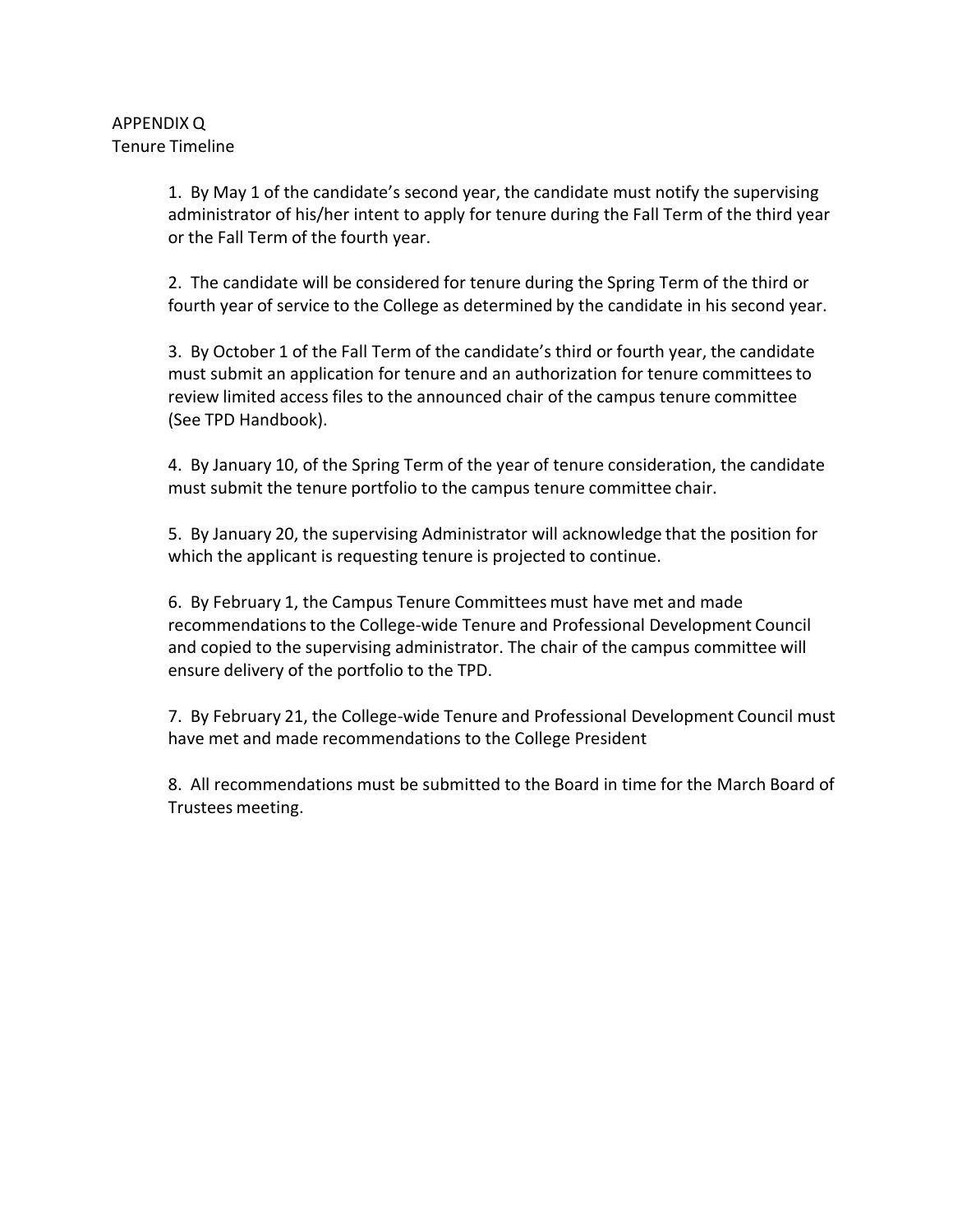## **APPENDIX Q**

## *Tenure Application*

Name (Printed): Campus:

Date hired as F/T faculty (Month, Year):

Degrees awarded and dates:

To apply for tenure, please do the following:

- (1) By May 1 of your second or third year, notify your Provost of your intent to apply for tenure during the Fall Term of the next academic year.
- (2) By October 1, submit this application, along with the review authorization form, to your supervisor.
- (3) By January 10 of the Spring Term of the year of tenure consideration, submit your tenure portfolio to your supervisor.

The timeline for consideration is:

- (1) By January 20, your supervisor will submit this application and your portfolio to the Campus Tenure Committee.
- (2) By February 1, the Campus Tenure Committee will have met and made a recommendation to the College‐wide Tenure Committee and copied to your supervisor.
- (3) By February 21, the College‐wide Tenure Committee will have met and made a recommendation to the College President.
- (4) In time for the March Board of Trustees meeting, your supervisor and the College President will have made their recommendations.
- (5) By April 1, candidates for Tenure will be notified of approval or non‐approval by the Administration.

Instructions: Per Section 11.1 of the Faculty Contract, *four criteria* must be met for tenure:

- (1) Satisfactory service performed in a full‐time faculty position for three or four academic years
- (2) Satisfactory completion of a tenure portfolio
- (3) Supermajority recommendation by a faculty Campus Tenure Committee
- (4) Majority recommendation by the faculty Tenure and Professional Development Committee

For criteria #1 and #2, include the following in your portfolio:

- Copies of three signed and dated Instructional Faculty Evaluation Performance Review Form
- Copies of student opinion surveys for each section taught in the first five semesters as part of your full‐time load
- Evidence of significant and ongoing contribution and/or participation in professional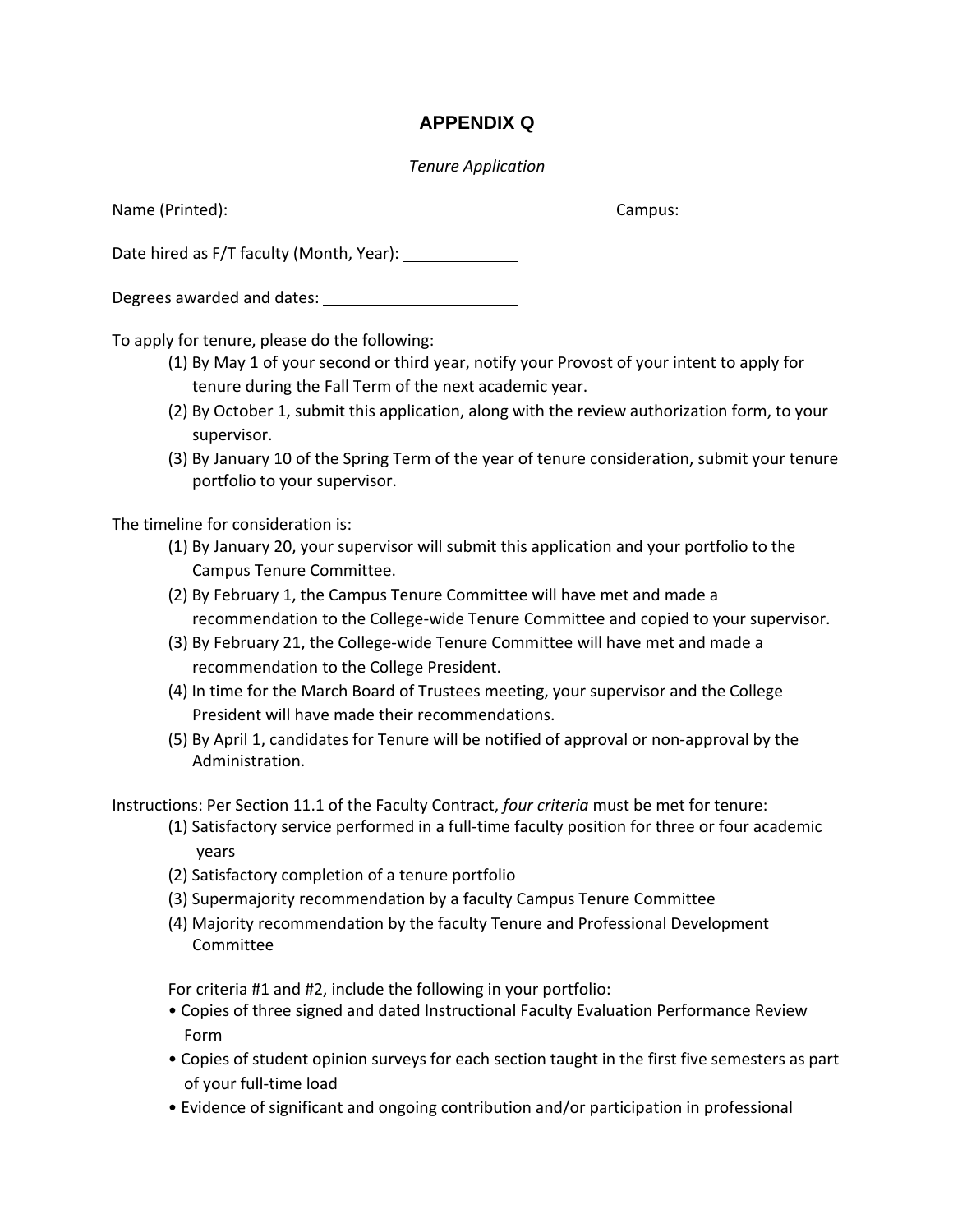| development activities. Evidence may include but is not limited to: (a) certificates of  |
|------------------------------------------------------------------------------------------|
| completion, (b) unofficial transcripts with explanation of what courses you took, (c)    |
| agendas from conferences you attended, or (d) a copy of your BCC training record limited |
| to your time as a full-time faculty member.                                              |

- Evidence of contributions to your academic unit (program, department, or campus). Evidence may include but is not limited to: (a) listings of college-wide, discipline specific, or campus‐based committee participation along with meeting minutes, (b) Letters/certificates of recognition, presentation abstracts from conference programs, (c) full MLA or APA references of professional publications, (d) listing of professional memberships and activities, or (e) abstracts of grants submitted or awarded.
- Evidence of participation in the New Faculty Mentoring Program. Evidence must include an attendance record of the New Faculty Orientation and the first year monthly meetings. Attendance must exceed 60% of scheduled meetings.

#### I. HUMAN RESOURCES VERIFICATION:

I certify that the exact hire date for this faculty member was:<br>

| Human Resource Officer Signature: | Date: |
|-----------------------------------|-------|
|-----------------------------------|-------|

### II. PROVOST STATEMENT:

|  | I recommend this applicant based on the continuation of the position. |
|--|-----------------------------------------------------------------------|
|--|-----------------------------------------------------------------------|

| I do not recommend this applicant based on the discontinuation of the position. |  |
|---------------------------------------------------------------------------------|--|
|---------------------------------------------------------------------------------|--|

| <b>Provost Signature:</b> | Date: |
|---------------------------|-------|
|                           |       |

## III. CAMPUS‐BASED TENURE COMMITTEE RECOMMENDATION

Members of the committee:

Committee Chairperson: We recommend this applicant for tenure. We do not recommend this applicant for tenure. Justification for non‐approval is: Committee Chairperson Signature: Date: Date: Date: IV. TENURE AND PROFESSIONAL DEVELOPMENT COMMITTEE RECOMMENDATION Members of the committee: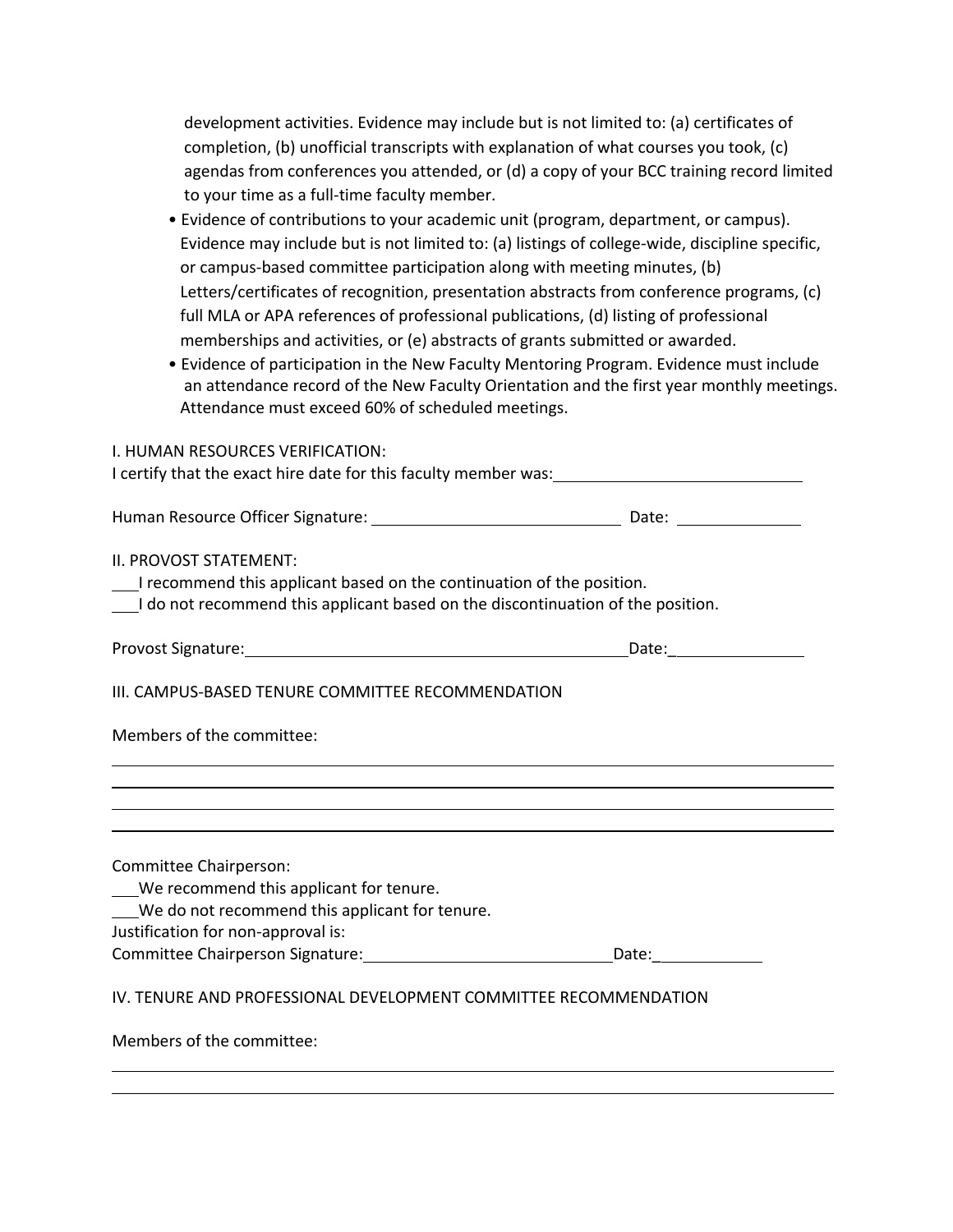Committee Chairperson:

We recommend this applicant for tenure.

We do not recommend this applicant for tenure.

Justification for non‐approval is:

Committee Chairperson Signature: Date: Date: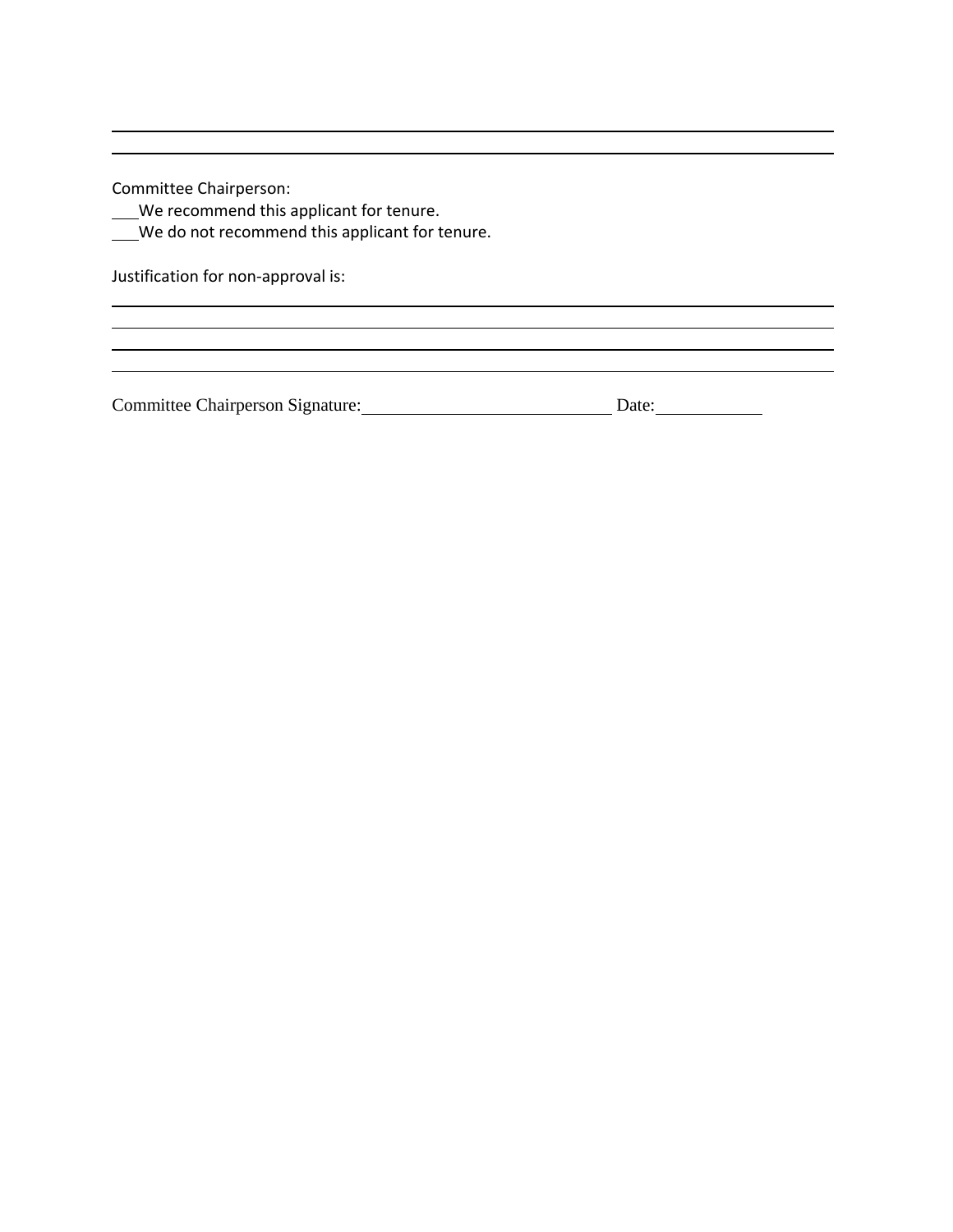|                                           |                                                   |                                   |                         | <b>APPENDIX R</b> |                                                           |                                                         |                                 |                         |                         |           |
|-------------------------------------------|---------------------------------------------------|-----------------------------------|-------------------------|-------------------|-----------------------------------------------------------|---------------------------------------------------------|---------------------------------|-------------------------|-------------------------|-----------|
| Eastern Florida State College             |                                                   |                                   |                         |                   |                                                           |                                                         |                                 |                         |                         |           |
| <b>Faculty Load-Points Worksheet</b>      |                                                   |                                   |                         |                   |                                                           |                                                         |                                 |                         |                         |           |
|                                           |                                                   |                                   |                         |                   |                                                           |                                                         |                                 |                         |                         |           |
| <b>TERM</b>                               |                                                   |                                   |                         |                   |                                                           | Date                                                    |                                 |                         |                         |           |
| Name                                      |                                                   |                                   |                         |                   |                                                           | B#                                                      |                                 |                         |                         |           |
| Campus                                    |                                                   |                                   |                         |                   |                                                           | Dept.                                                   |                                 |                         |                         |           |
|                                           |                                                   |                                   |                         |                   |                                                           |                                                         |                                 |                         |                         |           |
|                                           |                                                   |                                   |                         |                   |                                                           |                                                         |                                 |                         |                         |           |
| <b>Lecture Courses</b>                    |                                                   | Value / credit hour= 10           |                         |                   |                                                           | <b>Applied Music</b>                                    | Value / student hour / week= 10 |                         |                         |           |
| <b>CRN</b>                                | Course/Section                                    | Hours                             | Credit Section<br>Value | Sub-Total         |                                                           | <b>CRN</b>                                              | Course/Section                  | Hours                   | Weekly Section<br>Value | Sub-Total |
| 11111                                     | XXX 1000 M01                                      | 3                                 | 30                      |                   |                                                           |                                                         |                                 |                         |                         |           |
|                                           |                                                   |                                   |                         |                   |                                                           |                                                         |                                 |                         |                         |           |
|                                           |                                                   |                                   |                         |                   |                                                           |                                                         |                                 |                         |                         |           |
|                                           |                                                   |                                   |                         |                   |                                                           |                                                         |                                 |                         |                         |           |
|                                           |                                                   |                                   |                         |                   |                                                           |                                                         |                                 |                         |                         |           |
|                                           |                                                   |                                   |                         | 30                |                                                           |                                                         |                                 |                         |                         |           |
| Lab / Clinical / PSAV                     |                                                   | Value / hour / week = $10$        |                         |                   |                                                           | <b>Ensemble Music</b>                                   |                                 | Value / hour / week= 10 |                         |           |
|                                           |                                                   |                                   | Weekly Section          |                   |                                                           |                                                         |                                 |                         | Weekly Section          |           |
| <b>CRN</b>                                | Course/Section                                    | Hours                             | Value                   | Sub-Total         |                                                           | CRN                                                     | Course/Section                  | Hours                   | Value                   | Sub-Total |
| 22222                                     | XXX 1000 M01                                      | 5                                 | 50                      |                   |                                                           |                                                         |                                 |                         |                         |           |
|                                           |                                                   |                                   |                         |                   |                                                           |                                                         |                                 |                         |                         |           |
|                                           |                                                   |                                   |                         |                   |                                                           |                                                         |                                 |                         |                         |           |
|                                           |                                                   |                                   |                         |                   |                                                           |                                                         |                                 |                         |                         |           |
|                                           |                                                   |                                   |                         |                   |                                                           |                                                         |                                 |                         |                         |           |
|                                           |                                                   |                                   |                         | 50                |                                                           |                                                         |                                 |                         |                         |           |
|                                           | <b>Distance Learning Courses</b>                  | Value / credit hour= 10<br>Credit | Section                 |                   |                                                           | <b>Independent Study Courses</b><br>Value / Student = 2 |                                 |                         |                         |           |
| <b>CRN</b>                                | Course/Section                                    | Hours                             | Value                   | Sub-Total         |                                                           | <b>CRN</b>                                              | Course/Section                  | Students<br>Enrolled    | Section<br>Value        | Sub-Total |
|                                           |                                                   |                                   |                         |                   |                                                           | 33333                                                   | ABC 1001 A01                    | 4                       | 8                       |           |
|                                           |                                                   |                                   |                         |                   |                                                           |                                                         |                                 |                         |                         |           |
|                                           |                                                   |                                   |                         |                   |                                                           |                                                         |                                 |                         |                         |           |
|                                           |                                                   |                                   |                         |                   |                                                           |                                                         |                                 |                         |                         |           |
|                                           |                                                   |                                   |                         |                   |                                                           |                                                         |                                 |                         |                         |           |
|                                           |                                                   |                                   |                         |                   |                                                           |                                                         |                                 |                         |                         | 8         |
|                                           | Additional / Supplemental Duties and Release Time |                                   |                         |                   |                                                           |                                                         | <b>LOAD TOTALS</b>              |                         |                         |           |
| Assignment<br>Points                      |                                                   |                                   | Sub-Total               |                   | <b>Add /Supp Duties</b><br>Courses<br><b>TOTAL POINTS</b> |                                                         |                                 |                         |                         |           |
| Department Chair<br>30<br>Program Manager |                                                   |                                   |                         | 88                | 30                                                        |                                                         | 118                             |                         |                         |           |
| <b>Program Coordinator</b>                |                                                   |                                   |                         |                   |                                                           |                                                         |                                 |                         |                         |           |
| <b>Special Assignment</b>                 |                                                   |                                   |                         | 30                |                                                           |                                                         |                                 |                         |                         |           |
|                                           | <b>Submission and Approval Signatures</b>         |                                   |                         |                   |                                                           |                                                         |                                 | <b>HR Processing</b>    |                         |           |
| Submitted                                 |                                                   |                                   |                         |                   |                                                           |                                                         |                                 |                         |                         |           |
| by                                        |                                                   |                                   |                         | Date              |                                                           |                                                         |                                 |                         |                         |           |
| Approved<br>by                            |                                                   |                                   |                         | Date              |                                                           |                                                         |                                 |                         |                         |           |
|                                           |                                                   |                                   |                         |                   |                                                           |                                                         |                                 |                         |                         |           |